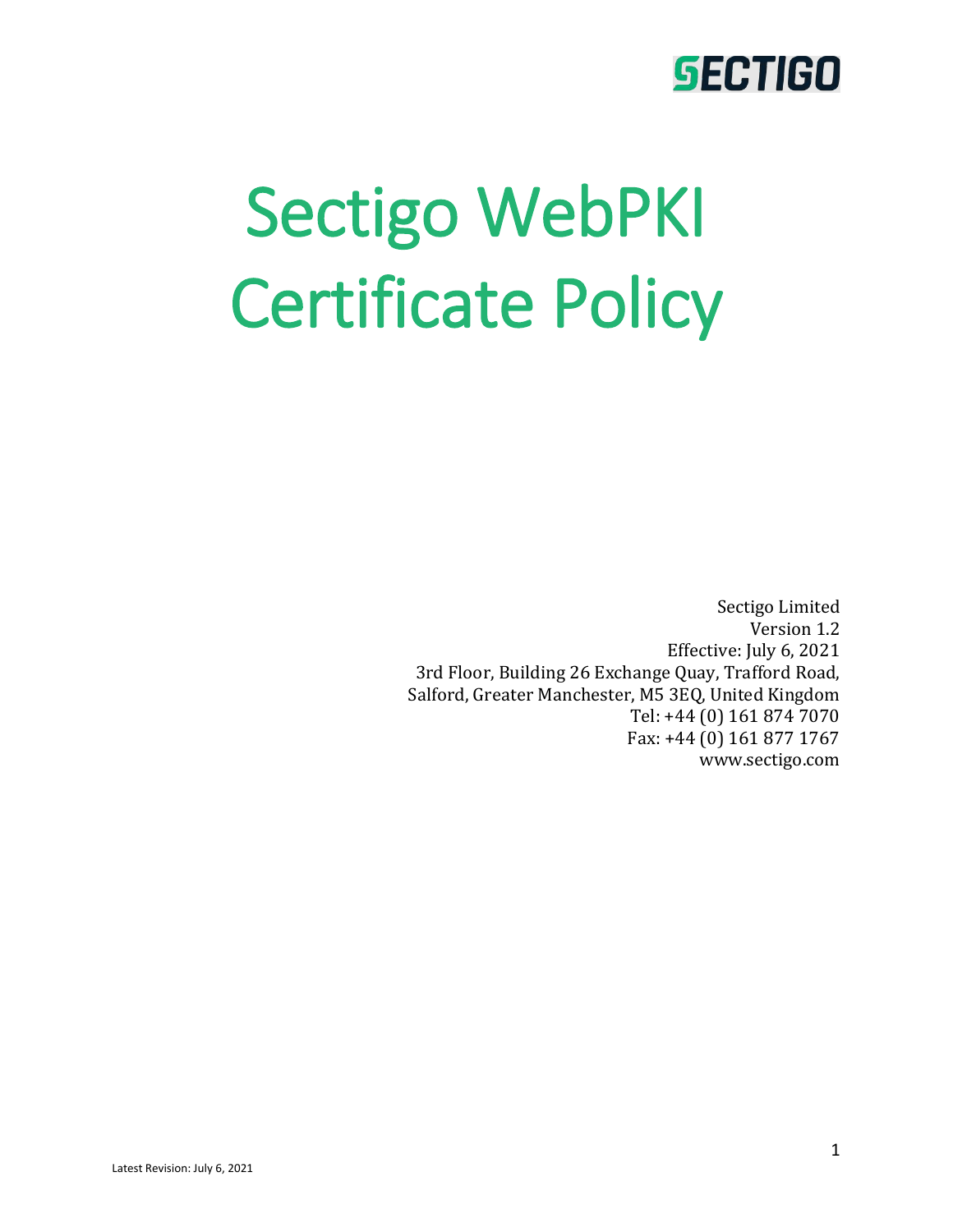

#### **Copyright Notice**

Copyright Sectigo Limited 2021. All rights reserved.

No part of this publication may be reproduced, stored in or introduced into a retrieval system, or transmitted, in any form or by any means (electronic, mechanical, photocopying, recording or otherwise) without prior written permission of Sectigo Limited. Requests for any other permission to reproduce this Sectigo document (as well as requests for copies from Sectigo) must be addressed to:

Sectigo Limited Attention: Legal Practices 3rd Floor, Building 26 Exchange Quay, Trafford Road Salford, Greater Manchester, M5 3EQ, United Kingdom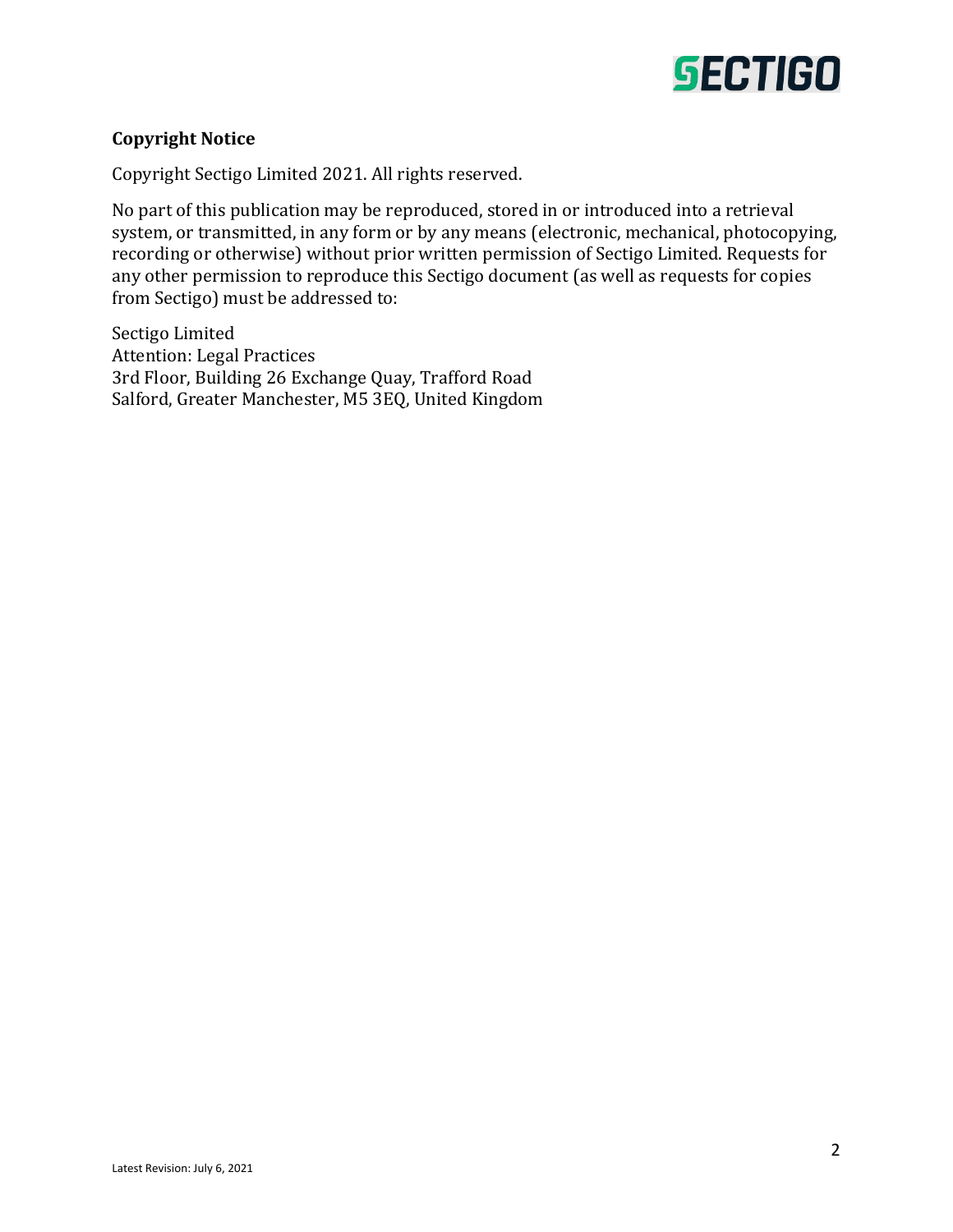# Contents

| 1. |        |  |
|----|--------|--|
|    | 1.1.   |  |
|    | 1.2.   |  |
|    | 1.3.   |  |
|    | 1.3.1. |  |
|    | 1.3.2. |  |
|    | 1.3.3. |  |
|    | 1.3.4. |  |
|    | 1.3.5. |  |
|    | 1.4.   |  |
|    | 1.4.1. |  |
|    | 1.4.2. |  |
|    | 1.5.   |  |
|    | 1.5.1. |  |
|    | 1.5.2. |  |
|    | 1.5.3. |  |
|    | 1.5.4. |  |
|    | 1.6.   |  |
|    | 1.6.1. |  |
|    | 1.6.2. |  |
| 2. |        |  |
|    | 2.1.   |  |
|    | 2.2.   |  |
|    | 2.3.   |  |
|    | 2.4.   |  |
|    | 2.5.   |  |
| 3. |        |  |
|    | 3.1.   |  |
|    | 3.1.1. |  |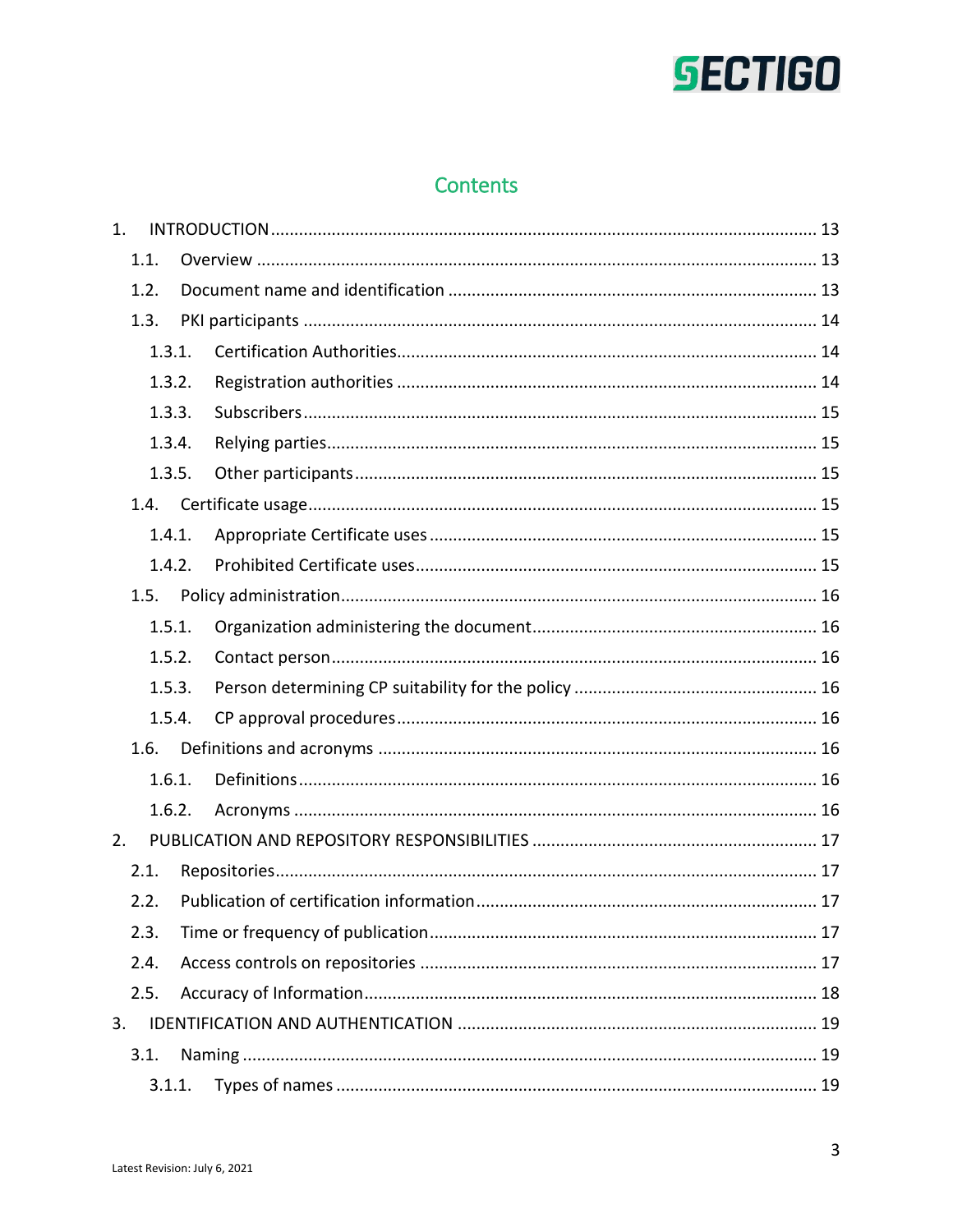|    |      | 3.1.2. |                                                                   |  |
|----|------|--------|-------------------------------------------------------------------|--|
|    |      | 3.1.3. |                                                                   |  |
|    |      | 3.1.4. |                                                                   |  |
|    |      | 3.1.5. |                                                                   |  |
|    |      | 3.1.6. |                                                                   |  |
|    | 3.2. |        |                                                                   |  |
|    |      | 3.2.1. |                                                                   |  |
|    |      | 3.2.2. |                                                                   |  |
|    |      | 3.2.3. |                                                                   |  |
|    |      | 3.2.4. |                                                                   |  |
|    |      | 3.2.5. |                                                                   |  |
|    |      | 3.2.6. |                                                                   |  |
|    | 3.3. |        |                                                                   |  |
|    |      | 3.3.1. |                                                                   |  |
|    |      | 3.3.2. | Identification and authentication for re-key after revocation  21 |  |
|    | 3.4. |        |                                                                   |  |
| 4. |      |        |                                                                   |  |
|    | 4.1. |        |                                                                   |  |
|    |      | 4.1.1. |                                                                   |  |
|    |      | 4.1.2. |                                                                   |  |
|    | 4.2. |        |                                                                   |  |
|    |      | 4.2.1. |                                                                   |  |
|    |      | 4.2.2. |                                                                   |  |
|    |      | 4.2.3. |                                                                   |  |
|    |      | 4.2.4. |                                                                   |  |
|    | 4.3. |        |                                                                   |  |
|    |      | 4.3.1. |                                                                   |  |
|    |      | 4.3.2. |                                                                   |  |
|    |      | 4.3.3. |                                                                   |  |
|    | 4.4. |        |                                                                   |  |
|    |      | 4.4.1. |                                                                   |  |
|    |      | 4.4.2. |                                                                   |  |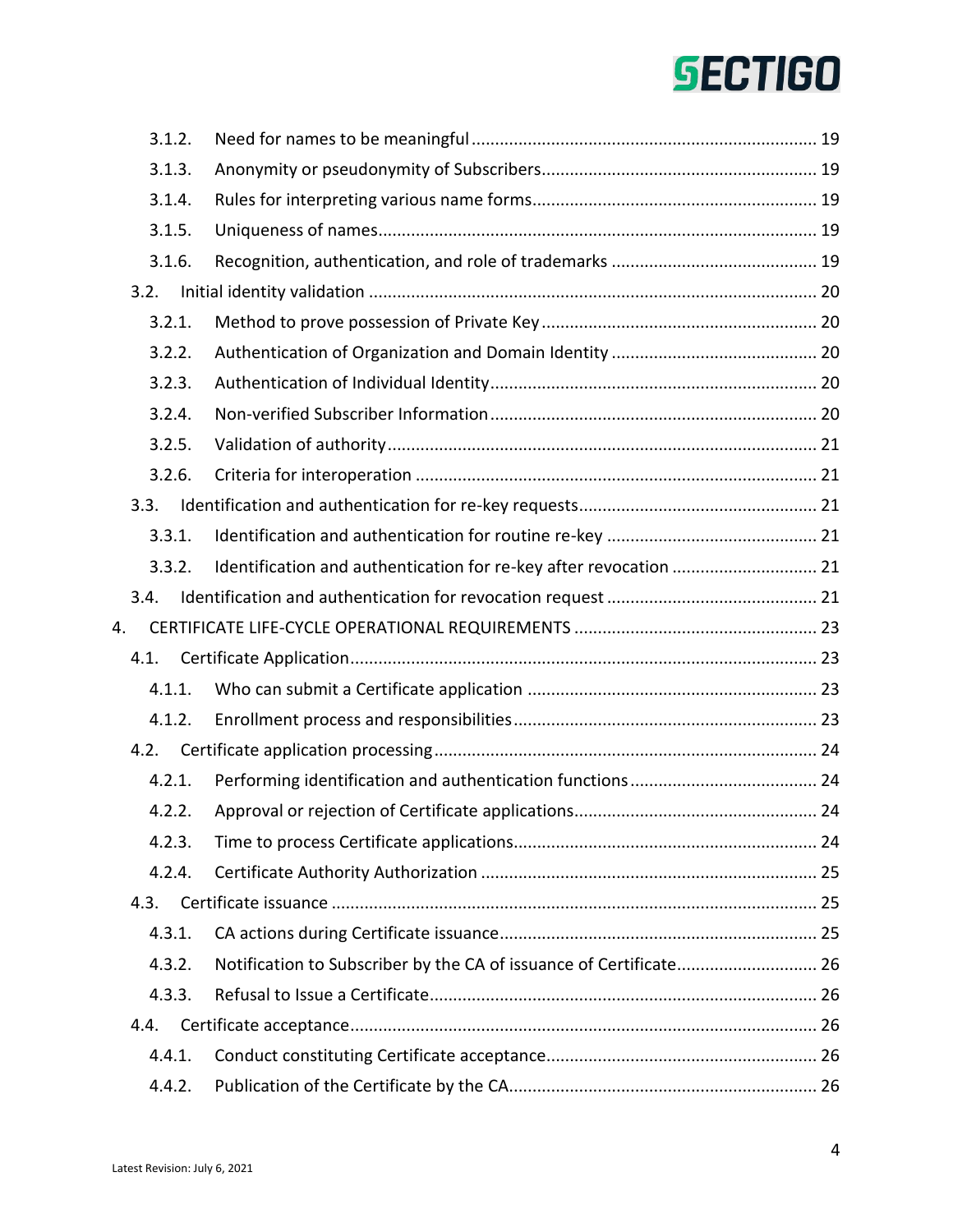| 4.4.3. |                                                                     |  |
|--------|---------------------------------------------------------------------|--|
| 4.5.   |                                                                     |  |
| 4.5.1. |                                                                     |  |
| 4.5.2. |                                                                     |  |
| 4.6.   |                                                                     |  |
| 4.6.1. |                                                                     |  |
| 4.6.2. |                                                                     |  |
| 4.6.3. |                                                                     |  |
| 4.6.4. |                                                                     |  |
| 4.6.5. |                                                                     |  |
| 4.6.6. |                                                                     |  |
| 4.6.7. |                                                                     |  |
| 4.7.   |                                                                     |  |
| 4.7.1. |                                                                     |  |
| 4.7.2. |                                                                     |  |
| 4.7.3. |                                                                     |  |
| 4.7.4. |                                                                     |  |
| 4.7.5. |                                                                     |  |
| 4.7.6. |                                                                     |  |
| 4.7.7. | Notification of Certificate issuance by the CA to other entities 29 |  |
| 4.8.   |                                                                     |  |
| 4.8.1. |                                                                     |  |
| 4.8.2. |                                                                     |  |
| 4.8.3. |                                                                     |  |
| 4.8.4. |                                                                     |  |
| 4.8.5. |                                                                     |  |
| 4.8.6. |                                                                     |  |
| 4.8.7. | Notification of Certificate issuance by the CA to other entities 29 |  |
| 4.9.   |                                                                     |  |
| 4.9.1. |                                                                     |  |
| 4.9.2. |                                                                     |  |
| 4.9.3. |                                                                     |  |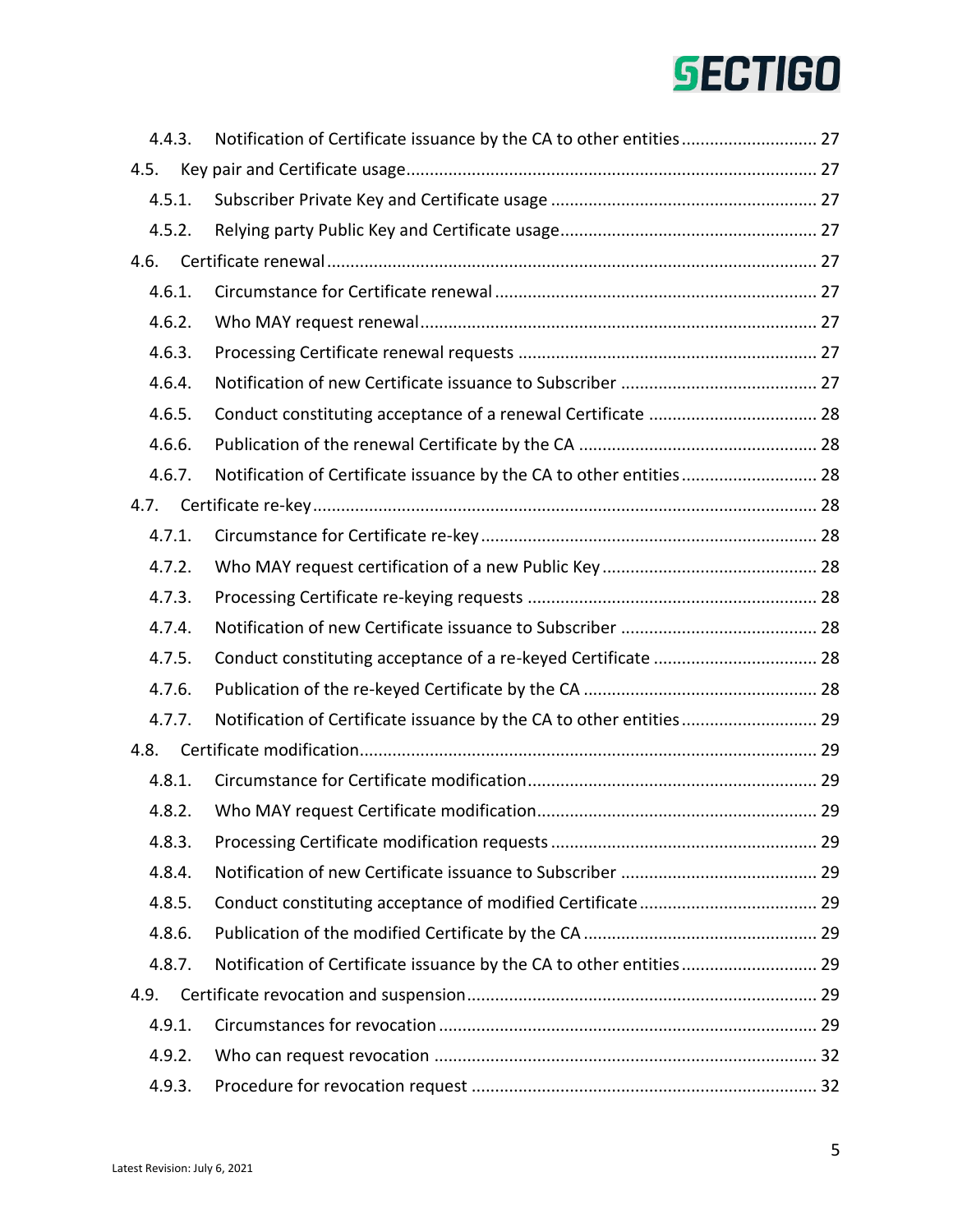| 4.9.4. |         |                                                                 |  |
|--------|---------|-----------------------------------------------------------------|--|
| 4.9.5. |         | Time within which CA MUST process the revocation request  32    |  |
| 4.9.6. |         |                                                                 |  |
| 4.9.7. |         |                                                                 |  |
| 4.9.8. |         |                                                                 |  |
| 4.9.9. |         |                                                                 |  |
|        | 4.9.10. |                                                                 |  |
|        | 4.9.11. |                                                                 |  |
|        | 4.9.12. |                                                                 |  |
|        | 4.9.13. |                                                                 |  |
|        | 4.9.14. |                                                                 |  |
|        | 4.9.15. |                                                                 |  |
|        | 4.9.16. |                                                                 |  |
| 4.10.  |         |                                                                 |  |
|        | 4.10.1. |                                                                 |  |
|        | 4.10.2. |                                                                 |  |
|        | 4.10.3. |                                                                 |  |
| 4.11.  |         |                                                                 |  |
| 4.12.  |         |                                                                 |  |
|        | 4.12.1. |                                                                 |  |
|        | 4.12.2. | Session key encapsulation and recovery policy and practices  35 |  |
| 5.     |         |                                                                 |  |
| 5.1.   |         |                                                                 |  |
| 5.1.1. |         |                                                                 |  |
| 5.1.2. |         |                                                                 |  |
| 5.1.3. |         |                                                                 |  |
| 5.1.4. |         |                                                                 |  |
| 5.1.5. |         |                                                                 |  |
| 5.1.6. |         |                                                                 |  |
| 5.1.7. |         |                                                                 |  |
| 5.1.8. |         |                                                                 |  |
|        |         |                                                                 |  |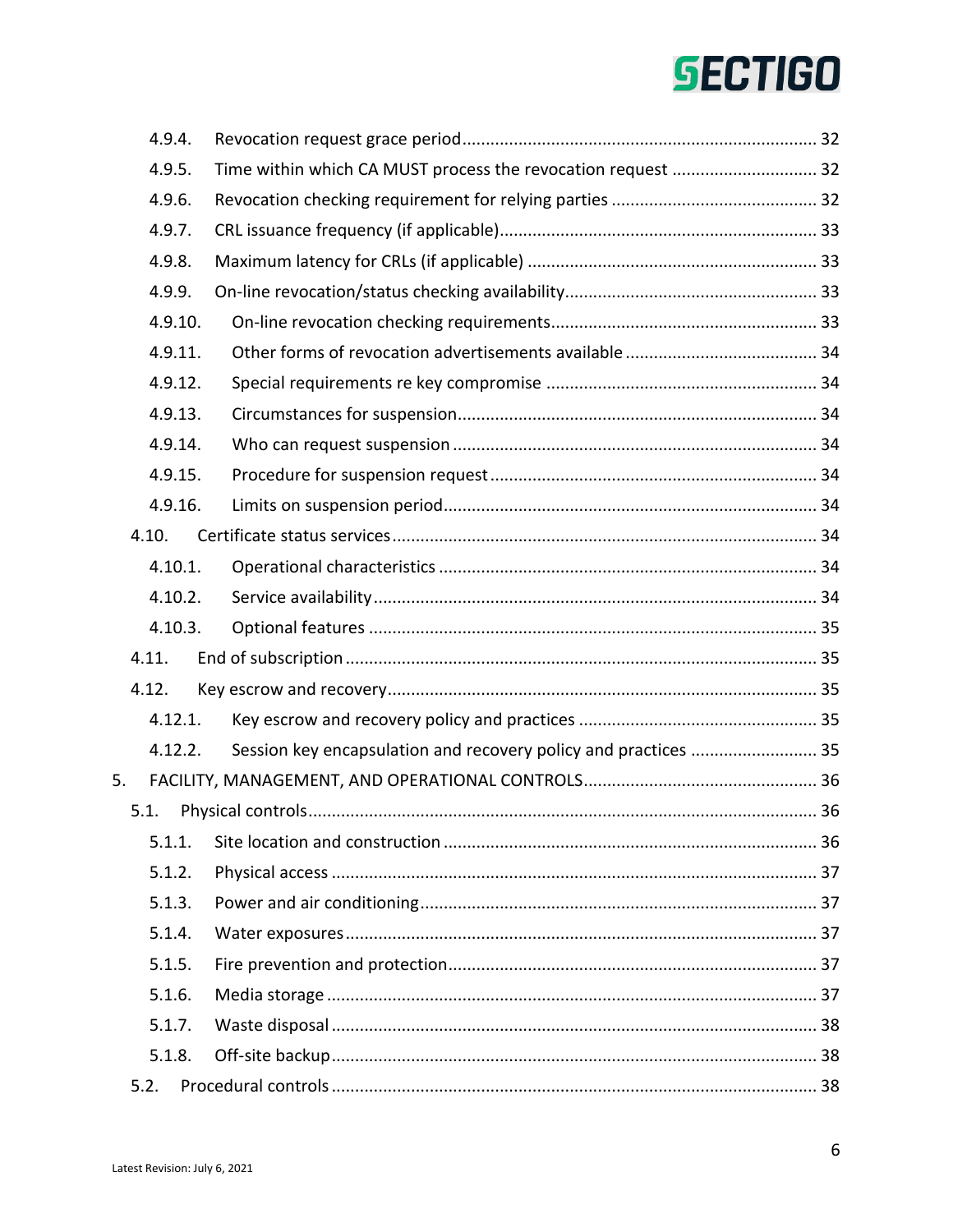| 5.2.1. |  |  |
|--------|--|--|
| 5.2.2. |  |  |
| 5.2.3. |  |  |
| 5.2.4. |  |  |
| 5.3.   |  |  |
| 5.3.1. |  |  |
| 5.3.2. |  |  |
| 5.3.3. |  |  |
| 5.3.4. |  |  |
| 5.3.5. |  |  |
| 5.3.6. |  |  |
| 5.3.7. |  |  |
| 5.3.8. |  |  |
| 5.4.   |  |  |
| 5.4.1. |  |  |
| 5.4.2. |  |  |
| 5.4.3. |  |  |
| 5.4.4. |  |  |
| 5.4.5. |  |  |
| 5.4.6. |  |  |
| 5.4.7. |  |  |
| 5.4.8. |  |  |
| 5.5.   |  |  |
| 5.5.1. |  |  |
| 5.5.2. |  |  |
| 5.5.3. |  |  |
| 5.5.4. |  |  |
| 5.5.5. |  |  |
| 5.5.6. |  |  |
| 5.5.7. |  |  |
| 5.6.   |  |  |
| 5.7.   |  |  |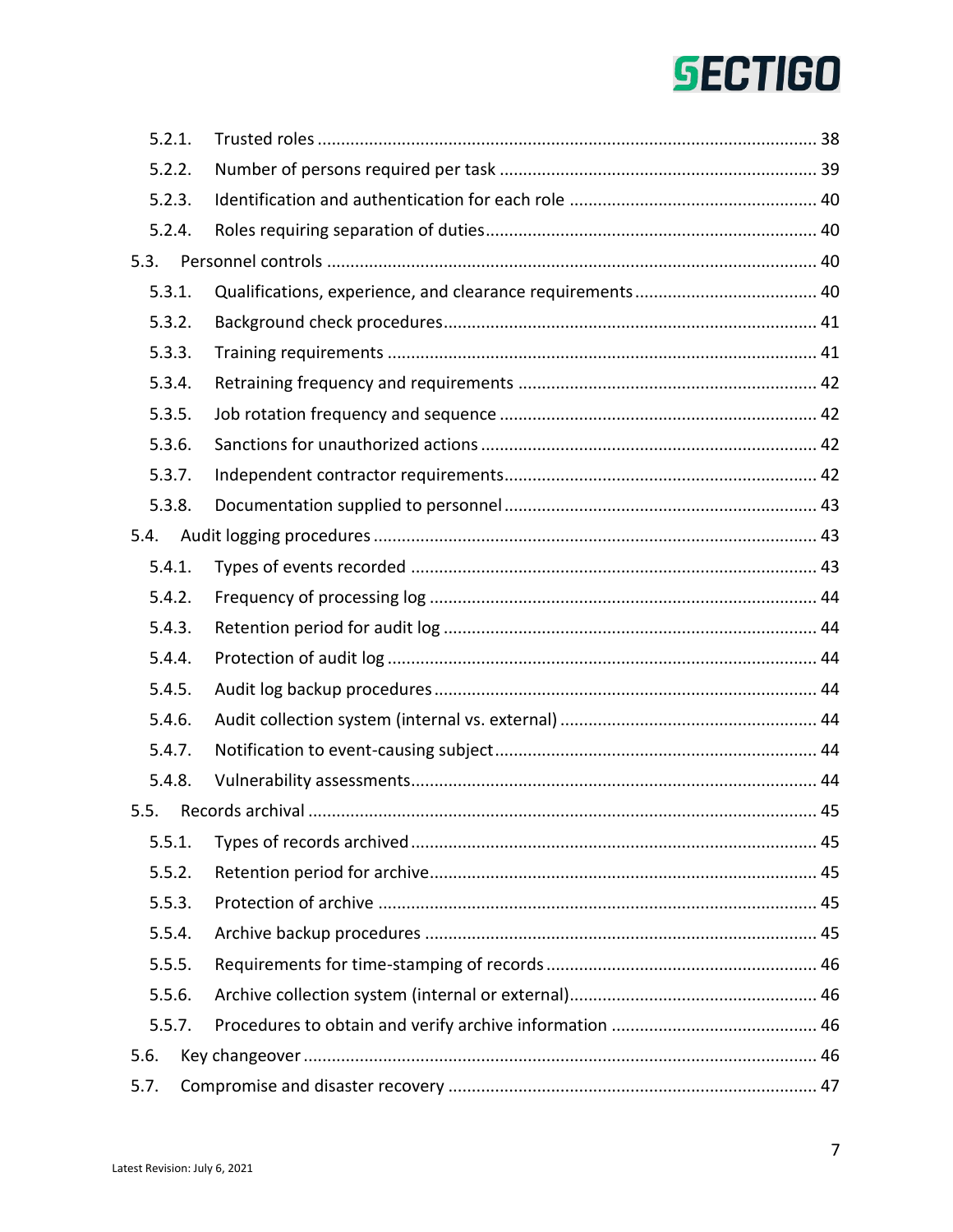|    | 5.7.1.  |                                                                         |  |
|----|---------|-------------------------------------------------------------------------|--|
|    | 5.7.2.  | Computing resources, software, and/or data are corrupted  47            |  |
|    | 5.7.3.  |                                                                         |  |
|    | 5.7.4.  |                                                                         |  |
|    | 5.8.    |                                                                         |  |
| 6. |         |                                                                         |  |
|    | 6.1.    |                                                                         |  |
|    | 6.1.1.  |                                                                         |  |
|    | 6.1.2.  |                                                                         |  |
|    | 6.1.3.  |                                                                         |  |
|    | 6.1.4.  |                                                                         |  |
|    | 6.1.5.  |                                                                         |  |
|    | 6.1.6.  |                                                                         |  |
|    | 6.1.7.  |                                                                         |  |
|    | 6.2.    | Private Key Protection and Cryptographic Module Engineering Controls 52 |  |
|    | 6.2.1.  |                                                                         |  |
|    | 6.2.2.  |                                                                         |  |
|    | 6.2.3.  |                                                                         |  |
|    | 6.2.4.  |                                                                         |  |
|    | 6.2.5.  |                                                                         |  |
|    | 6.2.6.  |                                                                         |  |
|    | 6.2.7.  |                                                                         |  |
|    | 6.2.8.  |                                                                         |  |
|    | 6.2.9.  |                                                                         |  |
|    | 6.2.10. |                                                                         |  |
|    | 6.2.11. |                                                                         |  |
|    | 6.3.    |                                                                         |  |
|    | 6.3.1.  |                                                                         |  |
|    | 6.3.2.  |                                                                         |  |
|    | 6.4.    |                                                                         |  |
|    | 6.4.1.  |                                                                         |  |
|    | 6.4.2.  |                                                                         |  |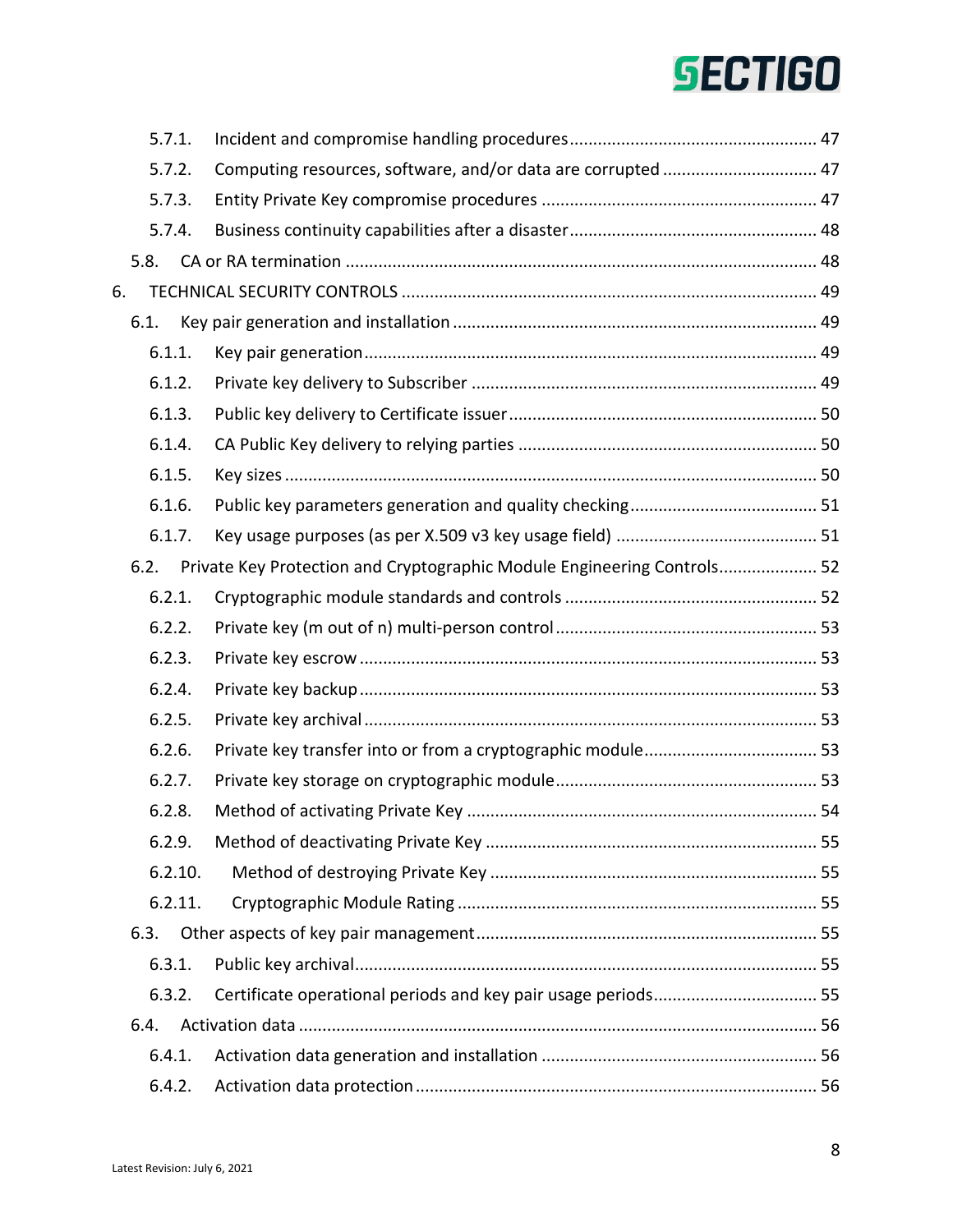|        | 6.4.3. |                                                                         |  |
|--------|--------|-------------------------------------------------------------------------|--|
| 6.5.   |        |                                                                         |  |
|        | 6.5.1. |                                                                         |  |
|        | 6.5.2. |                                                                         |  |
| 6.6.   |        |                                                                         |  |
|        | 6.6.1. |                                                                         |  |
|        | 6.6.2. |                                                                         |  |
|        | 6.6.3. |                                                                         |  |
| 6.7.   |        |                                                                         |  |
| 6.8.   |        |                                                                         |  |
| 7.     |        |                                                                         |  |
| 7.1.   |        |                                                                         |  |
|        | 7.1.1. |                                                                         |  |
|        | 7.1.2. |                                                                         |  |
|        | 7.1.3. |                                                                         |  |
|        | 7.1.4. |                                                                         |  |
|        | 7.1.5. |                                                                         |  |
| 7.1.6. |        |                                                                         |  |
|        | 7.1.7. |                                                                         |  |
| 7.1.8. |        |                                                                         |  |
|        | 7.1.9. | Processing semantics for the critical Certificate Policies extension 60 |  |
| 7.2.   |        |                                                                         |  |
|        | 7.2.1. |                                                                         |  |
|        | 7.2.2. |                                                                         |  |
| 7.3.   |        |                                                                         |  |
|        | 7.3.1. |                                                                         |  |
|        | 7.3.2. |                                                                         |  |
| 8.     |        |                                                                         |  |
| 8.1.   |        |                                                                         |  |
| 8.2.   |        |                                                                         |  |
| 8.3.   |        |                                                                         |  |
| 8.4.   |        |                                                                         |  |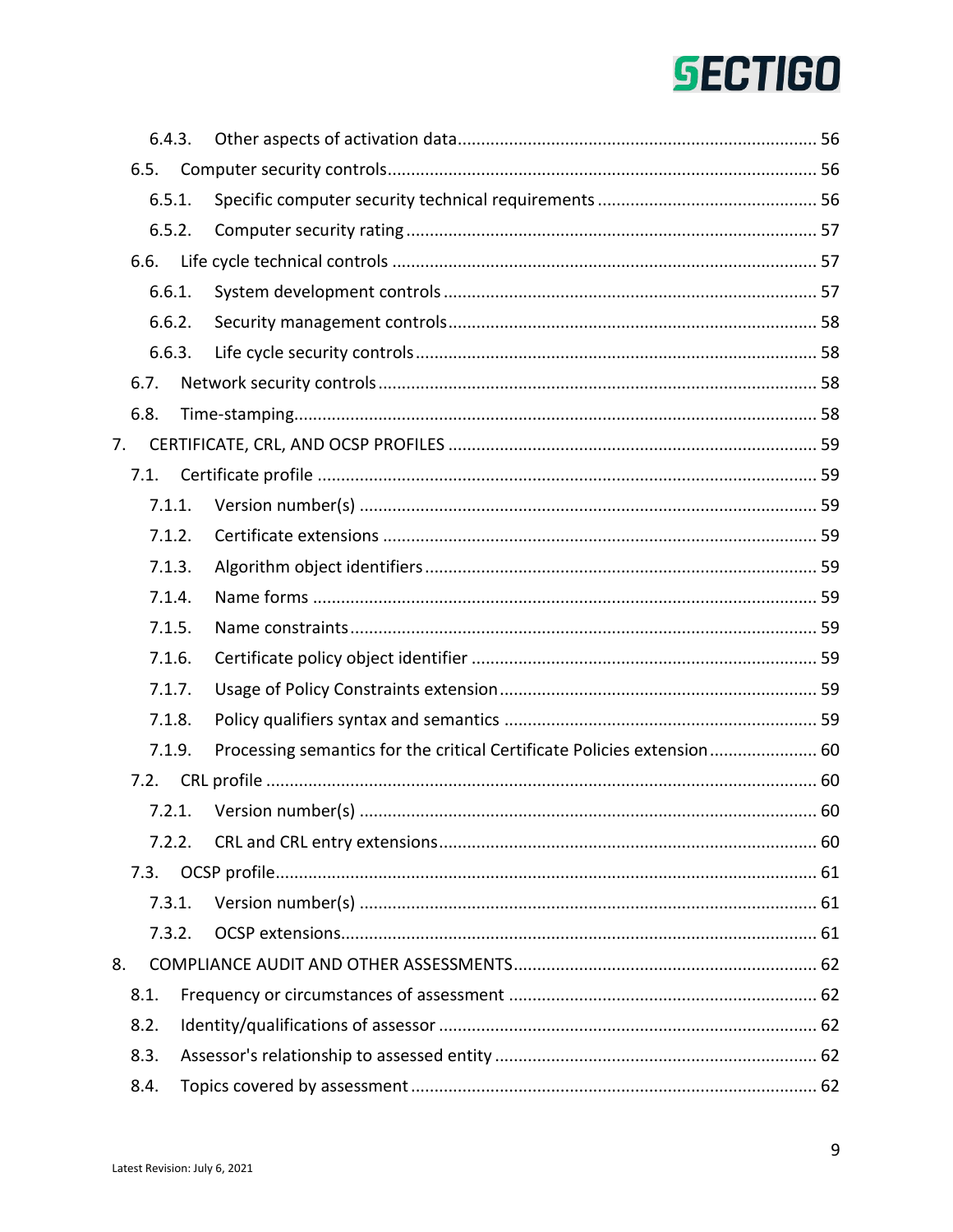|    | 8.5.   |                                                                                                                 |  |
|----|--------|-----------------------------------------------------------------------------------------------------------------|--|
|    | 8.6.   |                                                                                                                 |  |
|    | 8.7.   | Experiment and the material contracts and the contracts of the contracts of the contracts of the contracts of t |  |
| 9. |        |                                                                                                                 |  |
|    | 9.1.   |                                                                                                                 |  |
|    | 9.1.1. |                                                                                                                 |  |
|    | 9.1.2. |                                                                                                                 |  |
|    | 9.1.3. |                                                                                                                 |  |
|    | 9.1.4. |                                                                                                                 |  |
|    | 9.1.5. |                                                                                                                 |  |
|    | 9.2.   |                                                                                                                 |  |
|    | 9.2.1. |                                                                                                                 |  |
|    | 9.2.2. |                                                                                                                 |  |
|    | 9.2.3. |                                                                                                                 |  |
|    | 9.3.   |                                                                                                                 |  |
|    | 9.3.1. |                                                                                                                 |  |
|    | 9.3.2. |                                                                                                                 |  |
|    | 9.3.3. |                                                                                                                 |  |
|    | 9.4.   |                                                                                                                 |  |
|    | 9.4.1. |                                                                                                                 |  |
|    | 9.4.2. |                                                                                                                 |  |
|    | 9.4.3. |                                                                                                                 |  |
|    | 9.4.4. |                                                                                                                 |  |
|    | 9.4.5. |                                                                                                                 |  |
|    | 9.4.6. |                                                                                                                 |  |
|    | 9.4.7. |                                                                                                                 |  |
|    | 9.5.   |                                                                                                                 |  |
|    | 9.6.   |                                                                                                                 |  |
|    | 9.6.1. |                                                                                                                 |  |
|    | 9.6.2. |                                                                                                                 |  |
|    | 9.6.3. |                                                                                                                 |  |
|    | 9.6.4. |                                                                                                                 |  |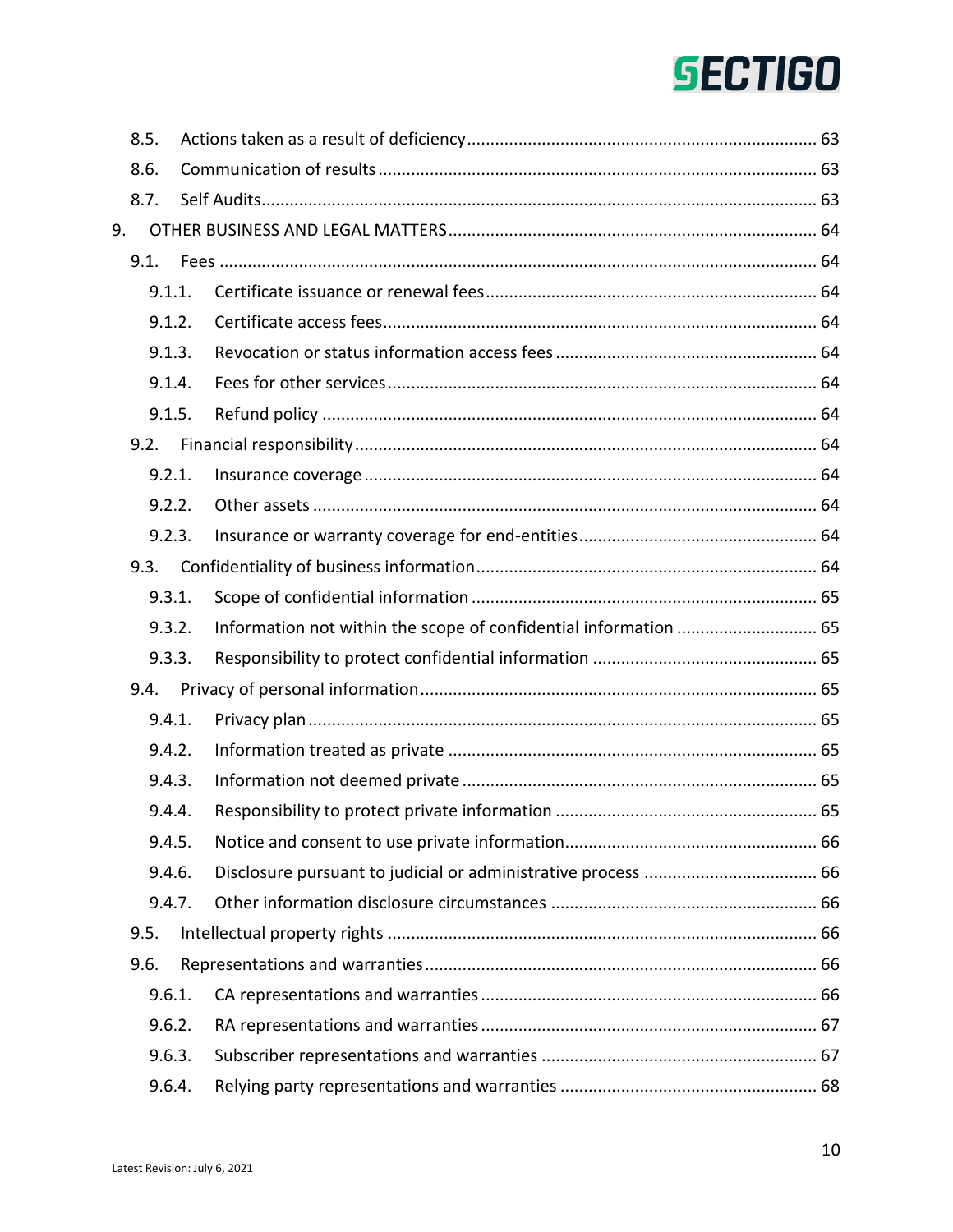| 9.6.5.  |  |
|---------|--|
| 9.7.    |  |
| 9.7.1.  |  |
| 9.7.2.  |  |
| 9.8.    |  |
| 9.8.1.  |  |
|         |  |
| 9.9.    |  |
| 9.9.1.  |  |
|         |  |
| 9.10.1. |  |
| 9.10.2. |  |
| 9.10.3. |  |
| 9.11.   |  |
| 9.12.   |  |
| 9.12.1. |  |
| 9.12.2. |  |
| 9.12.3. |  |
| 9.13.   |  |
| 9.14.   |  |
| 9.14.1. |  |
| 9.14.2. |  |
| 9.14.3. |  |
| 9.15.   |  |
| 9.16.   |  |
| 9.16.1. |  |
| 9.16.2. |  |
| 9.16.3. |  |
| 9.16.4. |  |
| 9.16.5. |  |
| 9.16.6. |  |
| 9.17.   |  |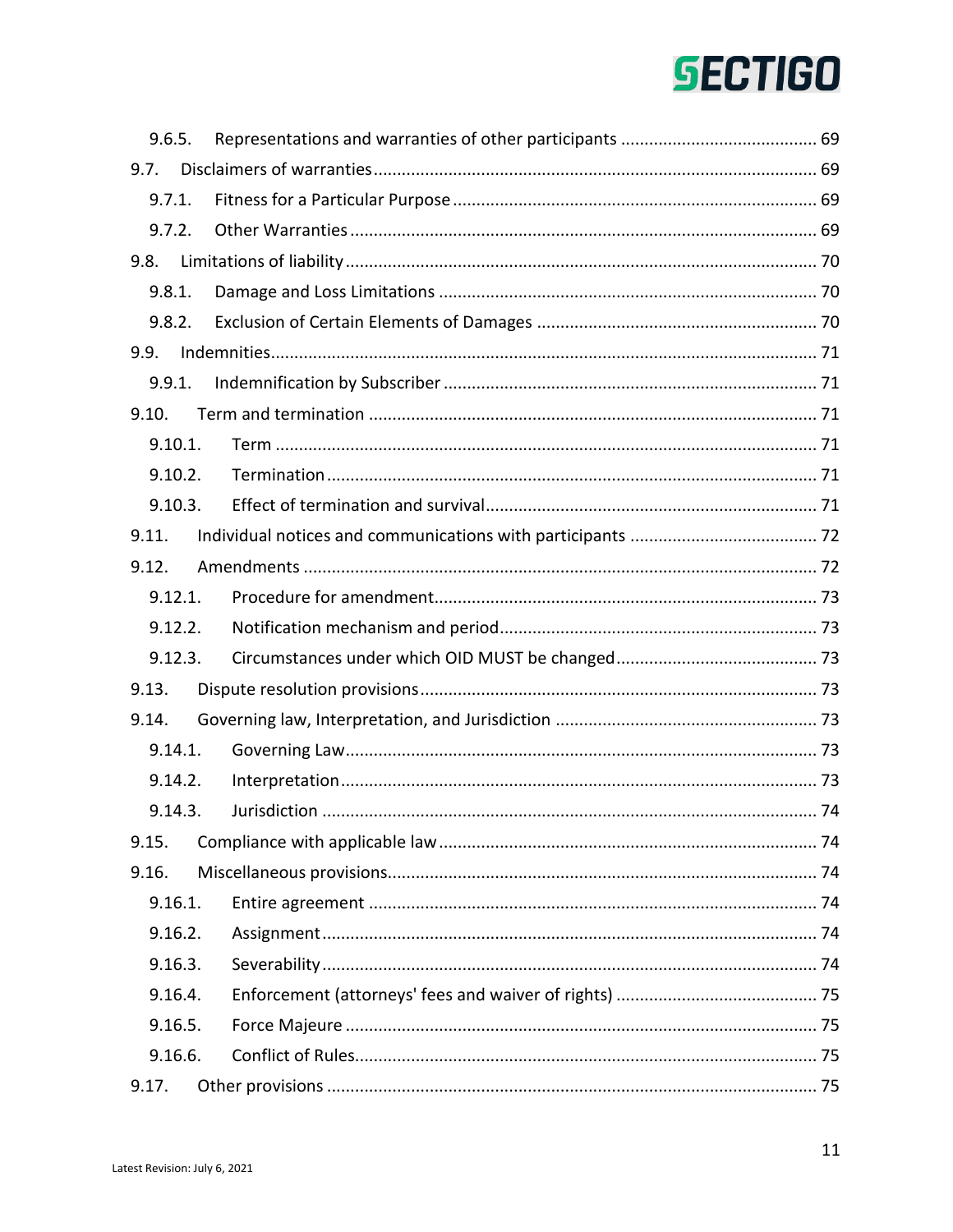| 9.17.1. |  |
|---------|--|
| 9.17.2. |  |
| 9.17.3. |  |
| 9.17.4. |  |
| 9.17.5. |  |
| 9.17.6. |  |
| 9.17.7. |  |
| 9.17.8. |  |
|         |  |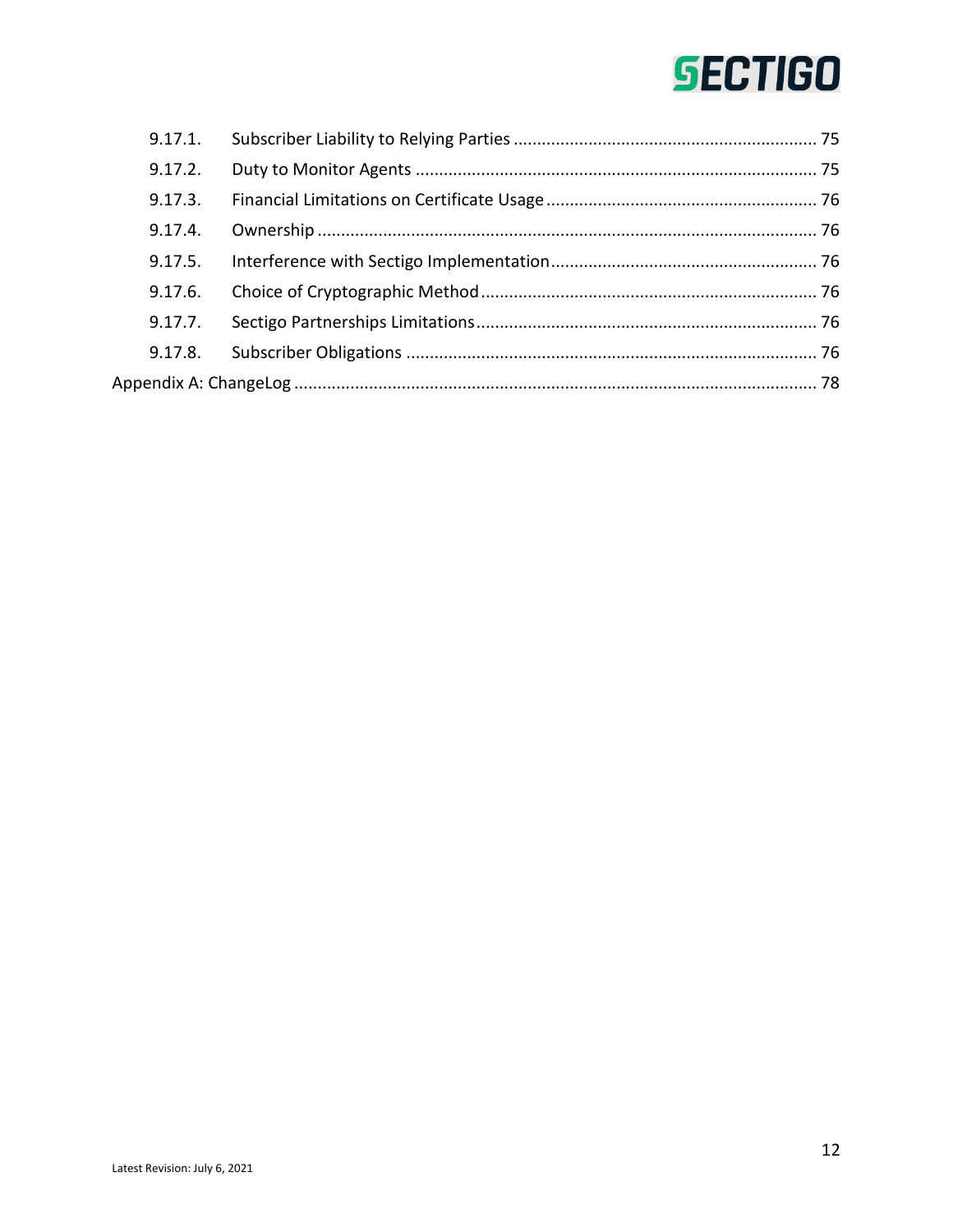

# <span id="page-12-0"></span>1. INTRODUCTION

### <span id="page-12-1"></span>1.1. Overview

This document defines the Certificate Policy for the Sectigo Web PKI which governs issuance of digital certificates intended to be trusted on the public internet.

For issuance of Server Certificates Sectigo conforms to the current version of the Baseline Requirements (BR) and EV Guidelines (EVG). For the issuance of Code Signing Certificates Sectigo conforms to the Code Signing BR. In the event of any inconsistency between this CP and the other documents specified in this paragraph, those documents take precedence over this CP.

For the issuance of other certificate types, Sectigo relies on the industry best practices and other standards.

Sectigo extends, under agreement, membership of its PKI to approved third parties known as Registration Authorities (RAs). The international network of Sectigo RAs share Sectigo's policies, practices, and CA infrastructure to issue Sectigo digital Certificates, or if appropriate, private labeled digital Certificates.

A fundamental element of modern secure communications is establishing trust in Public Keys. This begins with a Relying Party obtaining a Subscriber's Public Key Certificate that is issued by a trusted entity certifying that the Public Key belongs to that Subscriber. End entity Certificates that are not trusted directly MAY become trusted through successive validation of a chain of CA Certificates from the Subscriber's Certificate to a trust anchor (typically a Root-CA Public Key). Trust anchors are explicitly trusted by Relying Parties. Relying parties are responsible for securely obtaining trust anchors and for securely managing their trust anchor store.

# <span id="page-12-2"></span>1.2. Document name and identification

This document is the *Sectigo Web PKI Certificate Policy (CP)*. It outlines the legal, commercial and technical principles and practices that Sectigo employs in providing certification services for Web PKI applications that include, but are not limited to, approving, issuing, using and managing of Digital Certificates and in maintaining a X.509 Certificate based Public Key infrastructure (PKI) in accordance with the Certificate Policies determined by Sectigo. It also defines the underlying certification processes for Subscribers and describes Sectigo's repository operations. The CP is also a means of notification of roles and responsibilities for parties involved in Certificate based practices within the Sectigo Web PKI.

The Sectigo Web PKI CP is a public statement of the practices of Sectigo and the conditions of issuance, revocation and renewal of a Certificate issued under Sectigo's own hierarchy.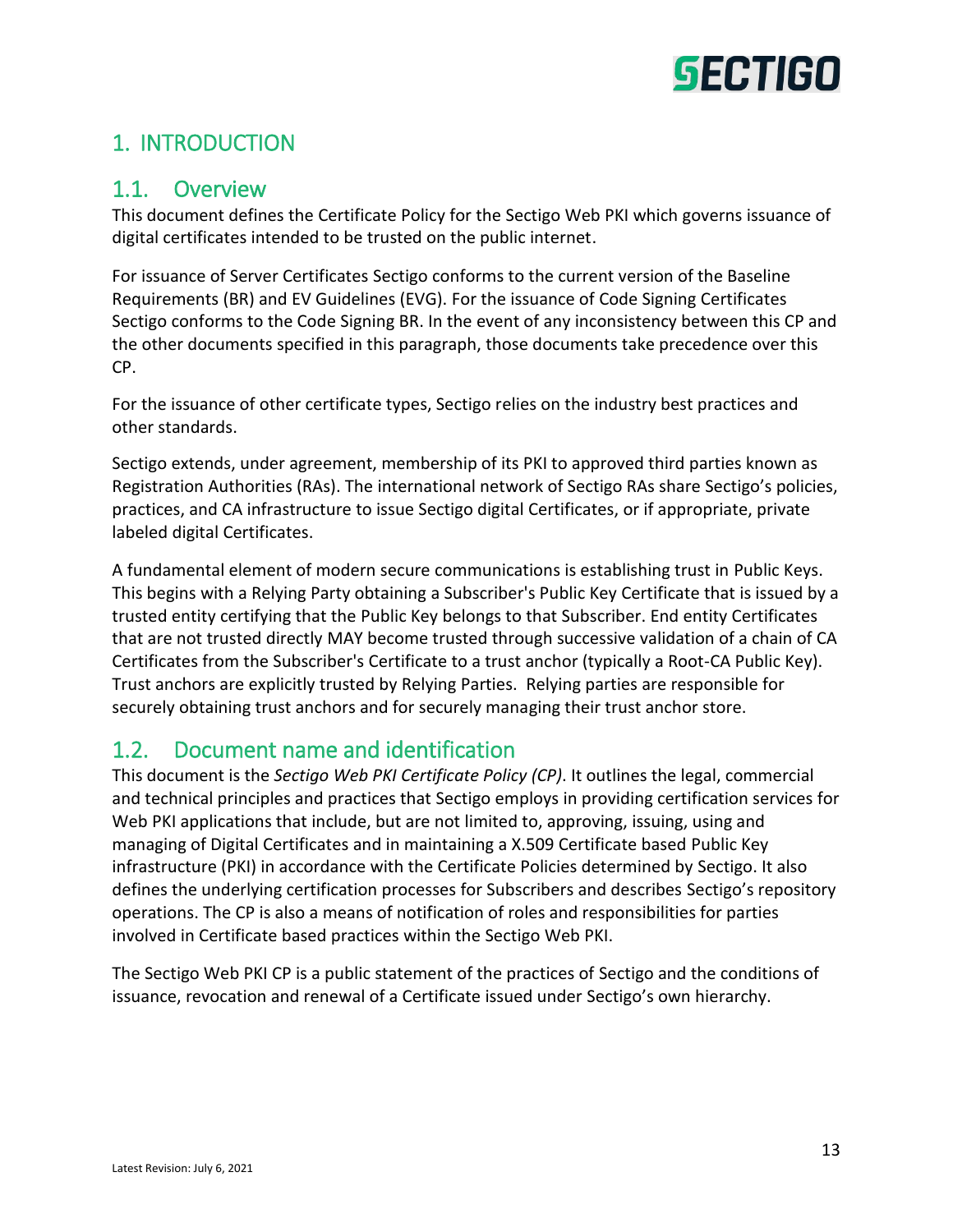

# <span id="page-13-0"></span>1.3. PKI participants

This section identifies and describes some of the entities that participate within the Sectigo Web PKI. Sectigo conforms to this CP and other obligations it undertakes through adjacent contracts when it provides its services.

### <span id="page-13-1"></span>1.3.1. Certification Authorities

Sectigo provides Certificate services within the Sectigo Web PKI. Sectigo will:

- Conform its operations to the CP (or other CA business practices disclosure), as the same MAY from time to time be modified by amendments published in the Repository,
- Issue and publish Certificates in a timely manner in accordance with the issuance times set out in this CP,
- Upon receipt of a valid request to revoke the Certificate from a person authorized to request revocation using the revocation methods detailed in this CP, revoke a Certificate issued for use within the Sectigo Web PKI,
- Publish CRLs on a regular basis, in accordance with the applicable Certificate Policy and with provisions described in this CP,
- Distribute issued Certificates in accordance with the methods detailed in this CP,
- Update CRLs in a timely manner as detailed in this CP,

#### 1.3.1.1. Policy Authority

This entity decides that a set of requirements for Certificate issuance and use are sufficient for a given application. The Policy Authority (PA):

- Establishes and maintains the CP.
- Approves the establishment of trust relationships with external PKIs that offer appropriately comparable assurance.
- Ensures that all aspects of the CA services, operations, and infrastructure as described in the CPS are performed in accordance with the requirements, representations, and warranties of the CP.

# <span id="page-13-2"></span>1.3.2. Registration authorities

The registration authorities (RAs) collect and verify each Subscriber's identity and information that is to be entered into the Subscriber's Public Key Certificate. The RA performs its function in accordance with a CPS approved by the Policy Authority. The RA is responsible for:

- The registration process
- The identification and authentication process.

RAs act locally within their own context of geographical or business partnerships on approval and authorization by Sectigo in accordance with Sectigo practices and procedures.

RAs do not issue or cause the issuance of SSL Certificates. Some RAs may be enabled to perform validation of some or all of the subject identity information, but are not able to undertake domain control validation.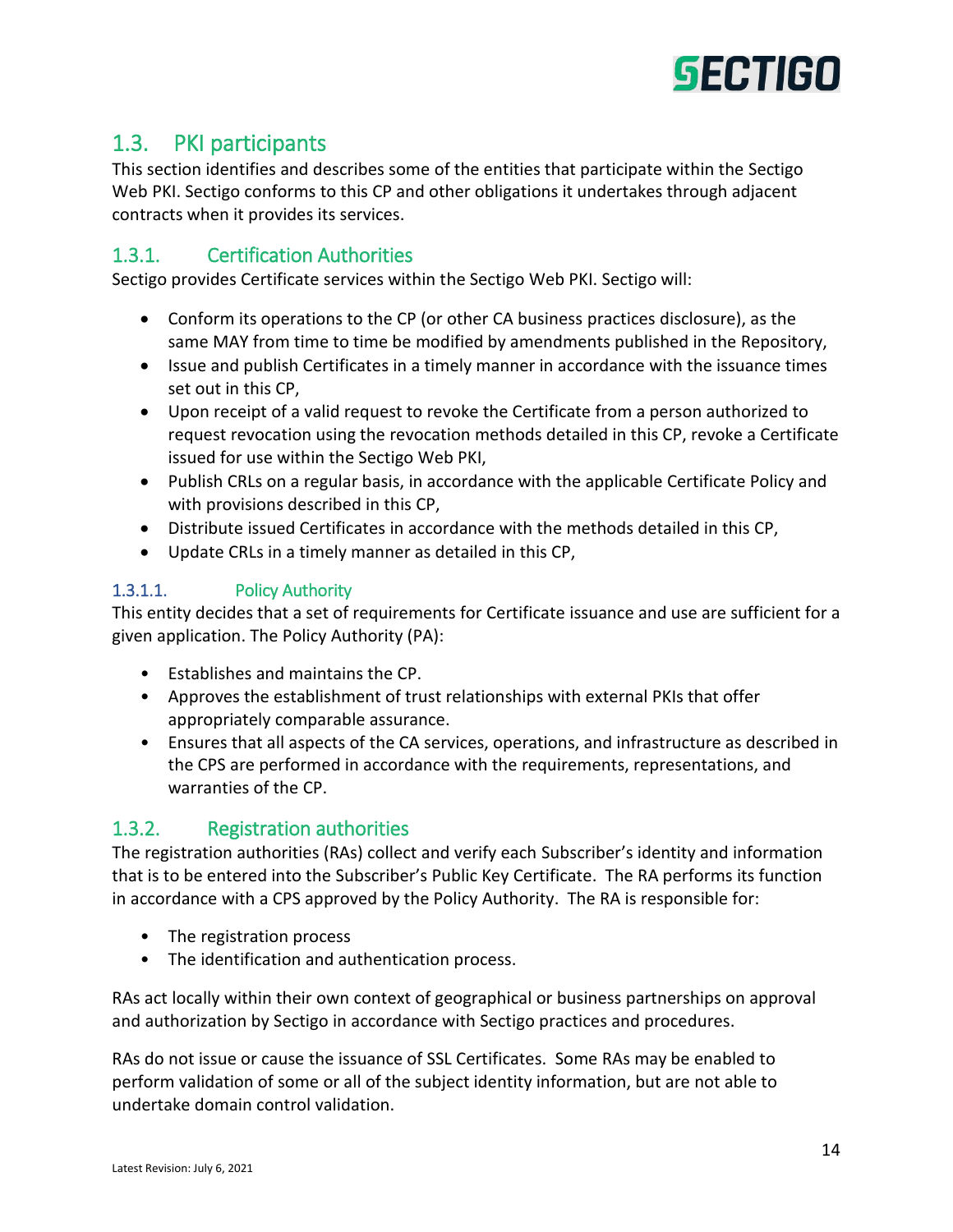

RAs may only undertake their validation duties from pre-approved systems which are identified to the CA by various means that always include but are not limited to the white-listing of the IP address from which the RA operates.

Sectigo operates a number of intermediate CAs from which it issues certificates for which a Registration Authority has performed some part of the validation. Some of the intermediate CAs are dedicated to the work of a single RA, whilst others are dedicated to the work of multiple related RAs

*Registration Authority Staff*: RA Staff are the individuals holding trusted roles that operate and manage RA components.

### <span id="page-14-0"></span>1.3.3. Subscribers

Subscribers of Sectigo services are individuals or companies that use PKI in relation with Sectigo supported transactions and communications. Subscribers are parties that are identified in a Certificate and hold the Private Key corresponding to the Public Key listed in the Certificate. Prior to verification of identity and issuance of a Certificate, a Subscriber is an Applicant for the services of Sectigo.

### <span id="page-14-1"></span>1.3.4. Relying parties

A Relying Party is an entity that relies on the validity of the binding of the Subscriber's name to a Public Key. The Relying Party uses a Subscriber's Certificate to verify or establish the identity and status of the Subscriber. A Relying Party is responsible for deciding whether or how to check the validity of the Certificate by checking the appropriate Certificate status information. A Relying Party MAY use information in the Certificate to determine the suitability of the Certificate for a particular use.

#### <span id="page-14-2"></span>1.3.5. Other participants

The CAs and RAs operating under the CP MAY require the services of other security, community, and application authorities. The CPS will identify the parties responsible for providing such services, and the mechanisms used to support these services.

# <span id="page-14-3"></span>1.4. Certificate usage

#### <span id="page-14-4"></span>1.4.1. Appropriate Certificate uses

Sectigo offers a range of distinct certificate types. The different types have differing intended usages and differing policies.

Specific Certificate usage will be defined in the CPS.

# <span id="page-14-5"></span>1.4.2. Prohibited Certificate uses

Certificates are prohibited from being used to the extent that the use is inconsistent with applicable law. Certificates are prohibited from being used as control equipment in hazardous circumstances or for uses requiring fail-safe performance such as the operation of nuclear facilities, aircraft navigation or communication systems, air traffic control systems, or weapons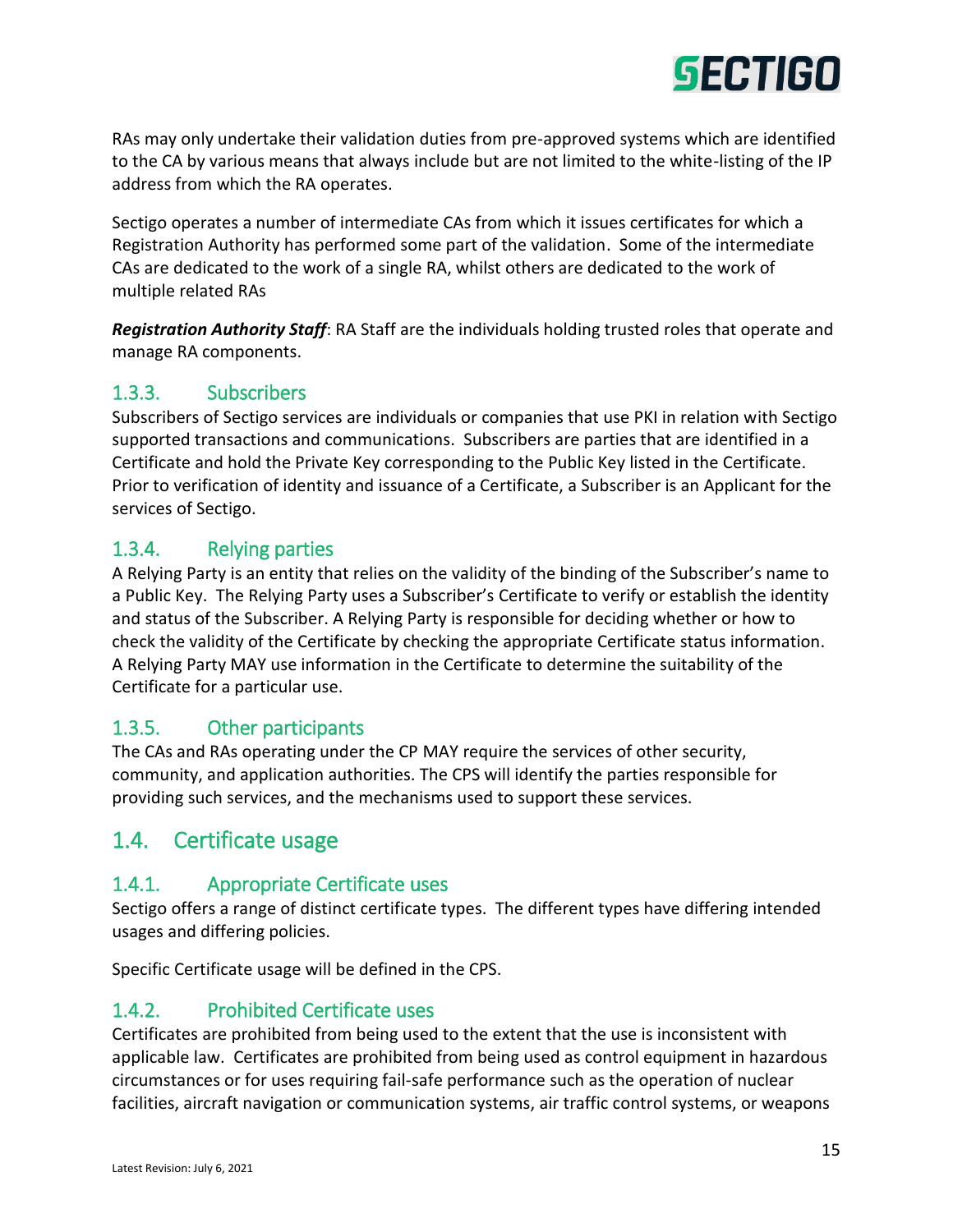

control systems, where failure could lead directly to death, personal injury, or severe damage to persons or property.

# <span id="page-15-0"></span>1.5. Policy administration

Information located in this section includes the contact information of the organization responsible for drafting, registering, maintaining, updating, and approving the Sectigo Web PKI CP.

#### <span id="page-15-1"></span>1.5.1. Organization administering the document

The Sectigo Policy Authority maintains this CP, related agreements and Certificate policies referenced within this document.

#### <span id="page-15-2"></span>1.5.2. Contact person

The Sectigo Policy Authority MAY be contacted at the following address:

Sectigo Policy Authority 3rd Floor, 26 Exchange Quay, Trafford Road Salford, Greater Manchester, M5 3EQ, United Kingdom Tel: +44 (0) 161 874 7070 Fax: +44 (0) 161 877 1767 Attention: Legal Practices URL: [http://www.sectigo.com](http://www.comodoca.com/) Email: [legalnotices@sectigo.com](mailto:legalnotices@sectigo.com)

# <span id="page-15-3"></span>1.5.3. Person determining CP suitability for the policy

The Sectigo Policy Authority is responsible for determining the suitability of Certificate policies illustrated within this CP. The Sectigo Policy Authority is also responsible for determining the suitability of proposed changes to the CP prior to the publication of an amended edition.

#### <span id="page-15-4"></span>1.5.4. CP approval procedures

The Sectigo Policy Authority SHALL approve this CP and any subsequent changes, amendments, or addenda.

# <span id="page-15-5"></span>1.6. Definitions and acronyms

#### <span id="page-15-6"></span>1.6.1. Definitions

As defined in the CPS

#### <span id="page-15-7"></span>1.6.2. Acronyms As defined in the CPS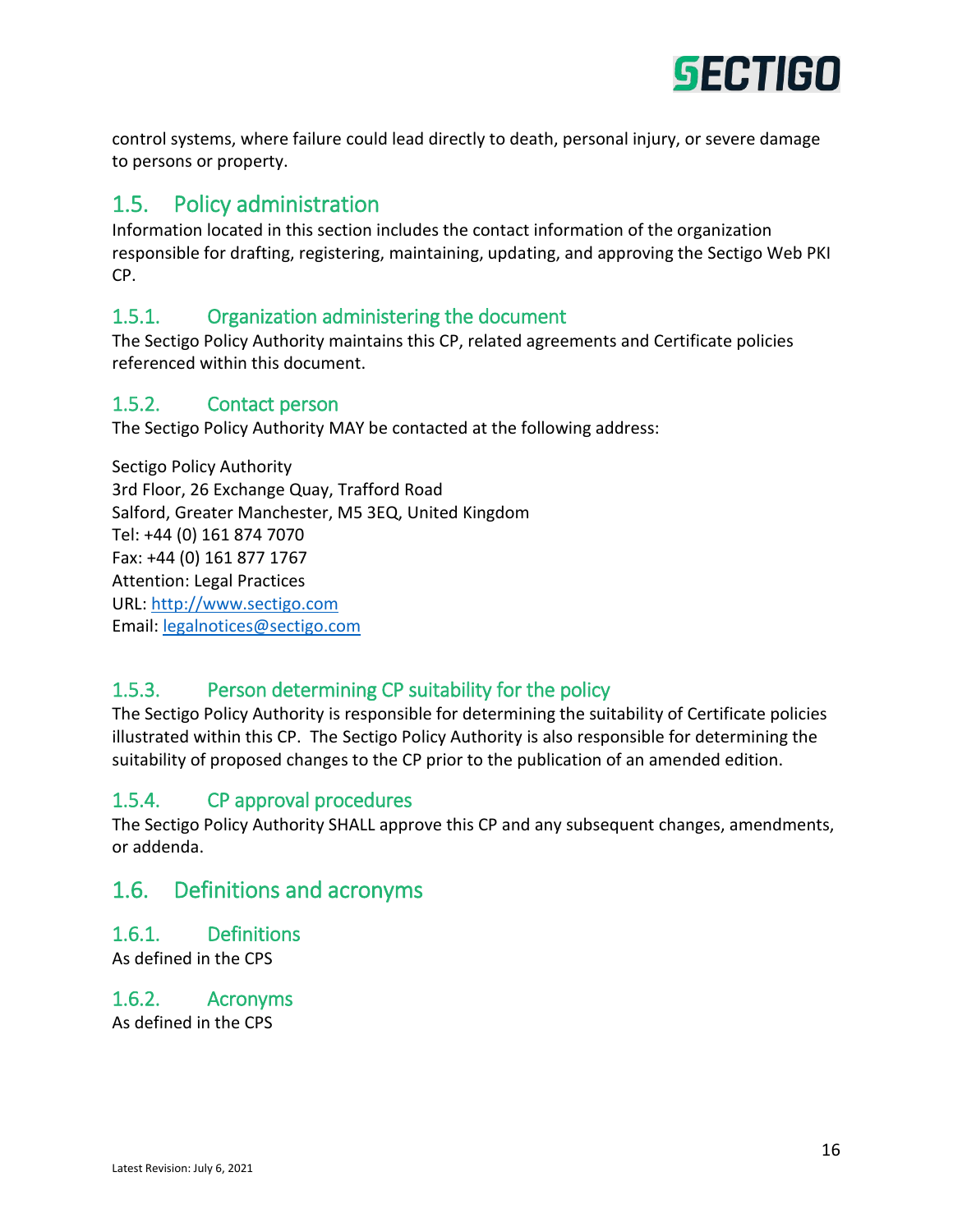

# <span id="page-16-0"></span>2. PUBLICATION AND REPOSITORY RESPONSIBILITIES

Sectigo publishes this CP and associated documents in the Repository. The Sectigo Policy Authority maintains the Sectigo Repository. All updates, amendments and legal promotions are logged in accordance with the logging procedures referenced in section 5.4 of this CP.

Published critical information MAY be updated from time to time as prescribed in this CP. Such updates SHALL be indicated through appropriate version numbering and publication date on any updated version.

# <span id="page-16-1"></span>2.1. Repositories

Sectigo publishes a repository of legal notices regarding its PKI services, including this CP, agreements and notices, references within this CP, as well as any other information it considers essential to its services. The Repository MAY be accessed a[t https://www.sectigo.com/legal/.](https://www.comodoca.com/legal/)

# <span id="page-16-2"></span>2.2. Publication of certification information

The Sectigo Certificate services and the Repository are accessible through several means of communication:

- On the web[: www.sectigo.com](https://www.comodoca.com/)
- By email: [legalnotices@sectigo.com](mailto:legalnotices@sectigo.com)
- By mail:

Sectigo Ltd. Attention: Legal Practices, 3rd Floor, 26 Exchange Quay, Trafford Road Salford, Greater Manchester, M5 3EQ, United Kingdom Tel: + 44(0) 161 874 7070 Fax: + 44(0) 161 877 1767

# <span id="page-16-3"></span>2.3. Time or frequency of publication

Issuance and revocation information regarding Certificates will be published as soon as possible. Updated or modified versions of Subscriber Agreements and Relying Party Agreements are usually published within seven days after approval. Updated or modified versions of the Sectigo Web PKI CP are published at least once per year and in accordance with section 9.12 of this CP. For CRL issuance frequency, see section 4.9.7 of this CP.

# <span id="page-16-4"></span>2.4. Access controls on repositories

Documents published in the Repository are for public information and access is freely available. Sectigo has logical access control and version control measures in place to prevent unauthorized modification of the Repository.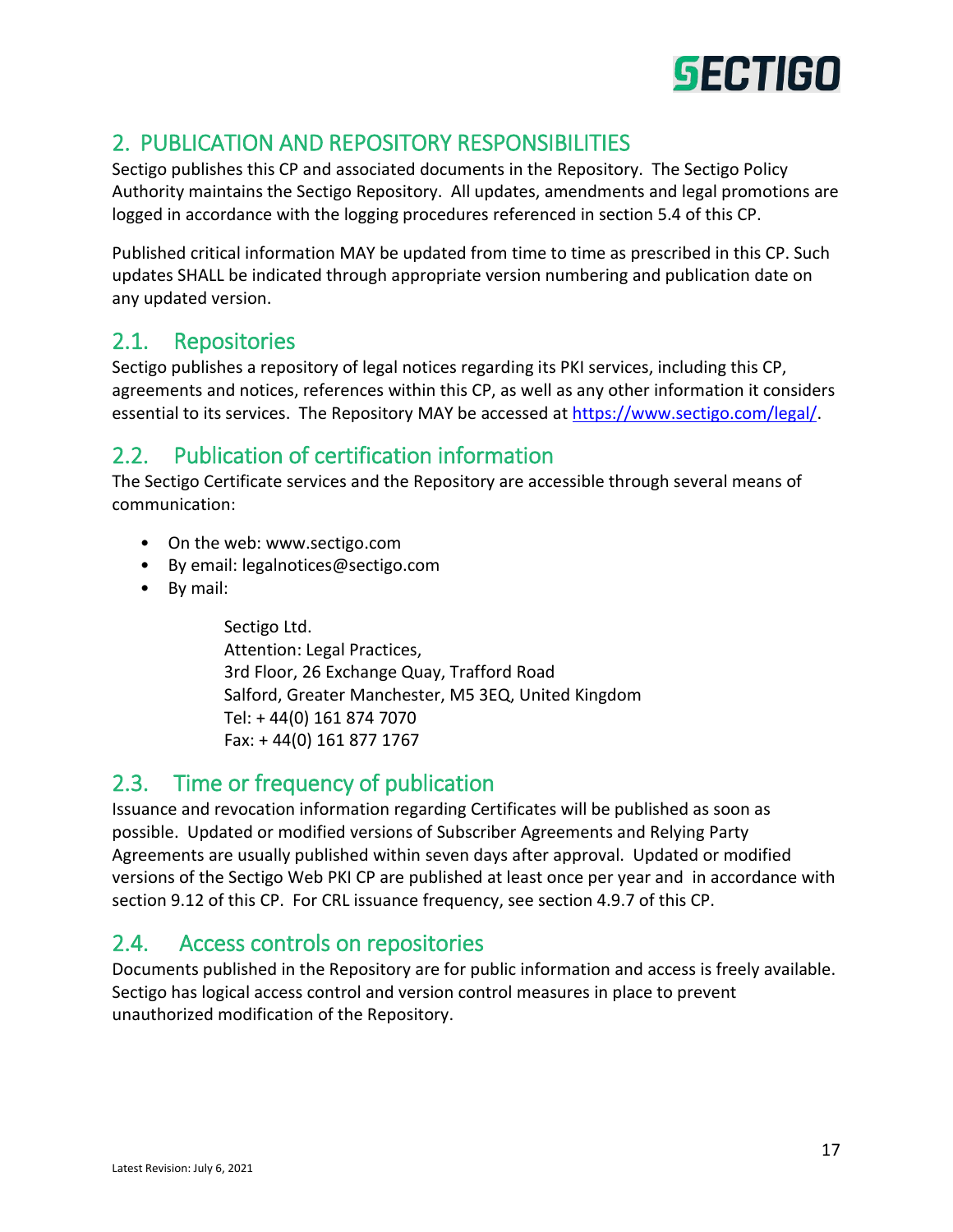

# <span id="page-17-0"></span>2.5. Accuracy of Information

Sectigo, recognizing its trusted position, makes all reasonable efforts to ensure that parties accessing the Repository receive accurate, updated and correct information. Sectigo, however, cannot accept any liability beyond the limits set in this CP and the Sectigo insurance policy.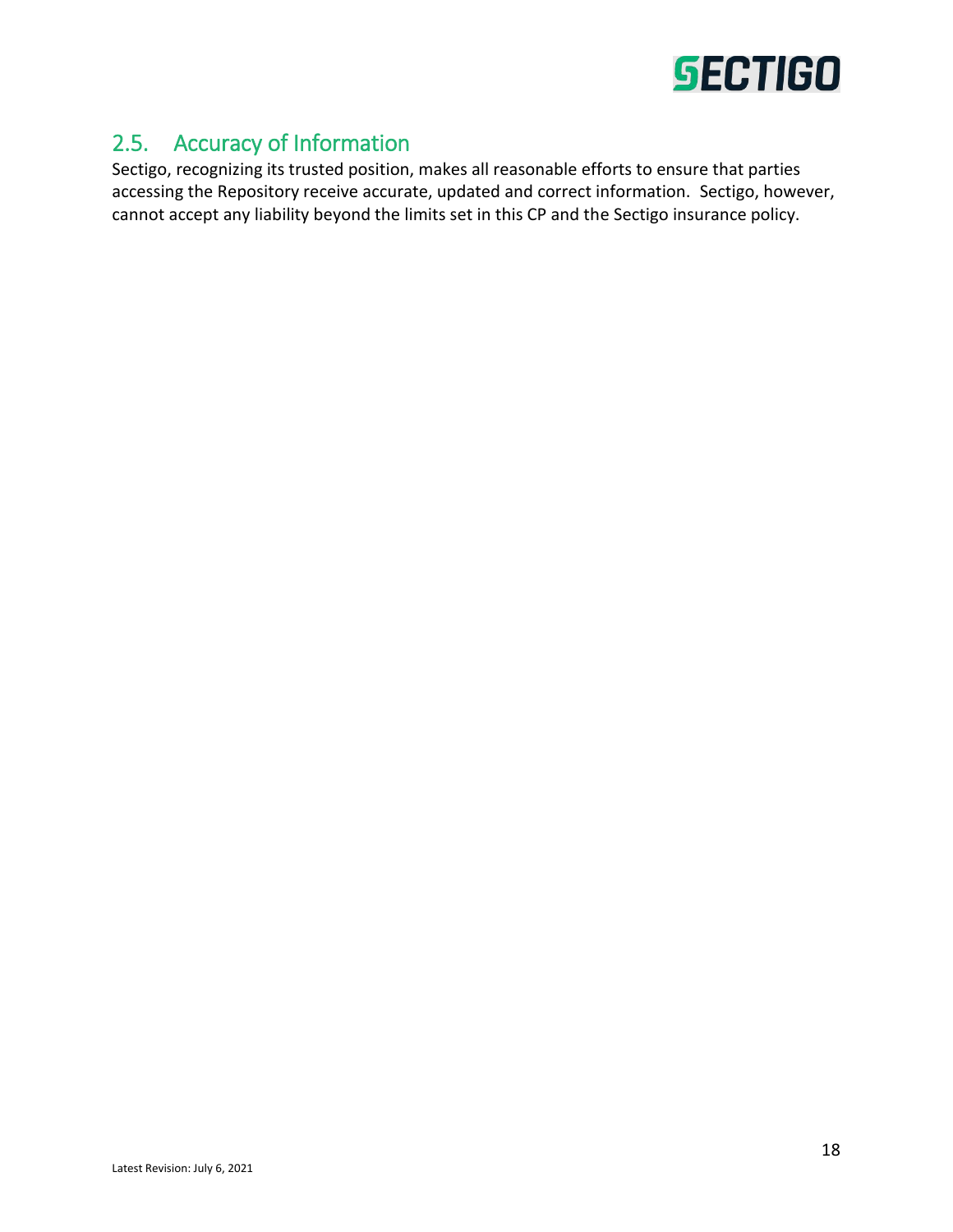# <span id="page-18-0"></span>3. IDENTIFICATION AND AUTHENTICATION

# <span id="page-18-1"></span>3.1. Naming

#### <span id="page-18-2"></span>3.1.1. Types of names

Sectigo issues Certificates with non-null subject DNs. The constituent elements of the subject DN conform with ITU X.500.

Server authentication Certificates in general include entries in the subjectAlternateName (SAN) extension which are intended to be relied upon by relying parties.

# <span id="page-18-3"></span>3.1.2. Need for names to be meaningful

Sectigo puts meaningful names in both the subjectDN and the issuerDN extensions of Certificates. The names in the Certificates identify the subject and issuer respectively.

End entity Certificates SHALL contain meaningful names with commonly understood semantics permitting the determination of the identity of the Subject of the Certificate.

CA Certificates that assert this policy SHALL identify the subject as a CA and include the namespace for which the CA is authoritative. For example:

c= country, o = Issuer Organization Name, cn = OrganizationX CA-3

The subject name in CA Certificates MUST match the issuer name in Certificates issued by the CA, as required by the RFC5280.

# <span id="page-18-4"></span>3.1.3. Anonymity or pseudonymity of Subscribers

Sectigo does not issue pseudonymous Certificates for server authentication, code signing, or email use.

# <span id="page-18-5"></span>3.1.4. Rules for interpreting various name forms

The name forms used in Certificate subjectDNs and issuerDNs conform to a subset of those defined and documented in RFC 2253 and ITU-T X.520.

# <span id="page-18-6"></span>3.1.5. Uniqueness of names

Sectigo does not in general enforce uniqueness of subject names. However, Sectigo assigns Certificate serial numbers that appear in Sectigo Certificates. Assigned serial numbers are unique. For secure server Certificates, domain name uniqueness is controlled by ICANN.

# <span id="page-18-7"></span>3.1.6. Recognition, authentication, and role of trademarks

Subscribers and Applicants may not request Certificates with content that infringes the intellectual property rights of another entity. Unless otherwise specifically stated in this CP, Sectigo does not verify an Applicant's or Subscriber's right to use a trademark. Sectigo does not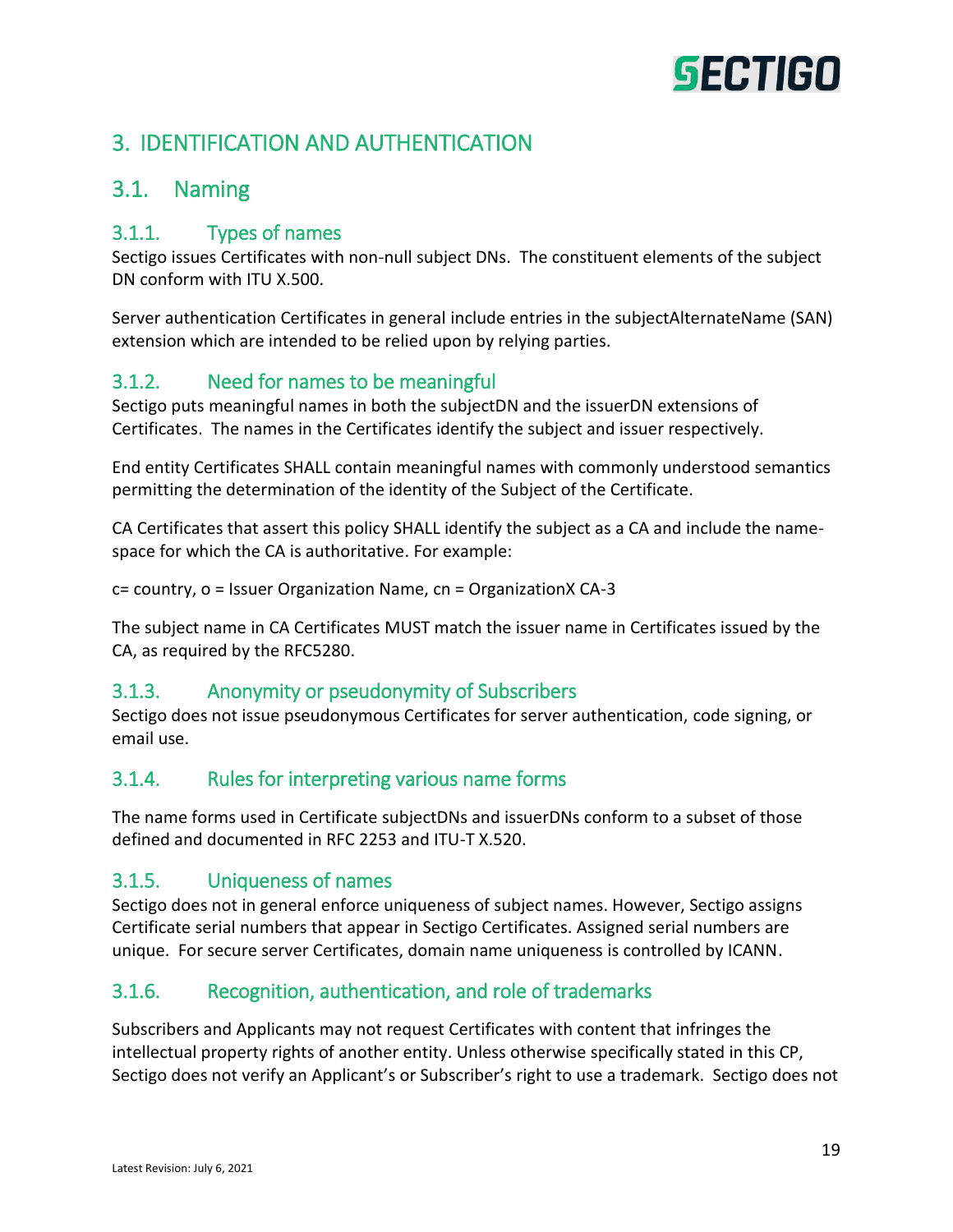

resolve trademark disputes. Sectigo may reject any application or revoke any Certificate that is part of a trademark dispute.

Sectigo checks subject names against a limited number of trade marks and brand names which are perceived to be of high value. A match between a part of the subject name and one of these high value names triggers a more careful examination of the subject name and Applicant.

# <span id="page-19-0"></span>3.2. Initial identity validation

This section contains information about Sectigo's identification and authentication procedures for registration of subjects such as Applicants, RAs, CAs, and other participants. Sectigo MAY use any legal means of communication or investigation to validate the identity of these subjects.

From time to time, Sectigo MAY modify the requirements related to application information to respond to Sectigo's requirements, the business context of the usage of a Certificate, other industry requirements, or as prescribed by law.

### <span id="page-19-1"></span>3.2.1. Method to prove possession of Private Key

If the Applicant generates the Certificate key pair, then the CA SHALL prove that the Applicant possesses the Private Key. This will typically be done by verifying the Applicant's digital signature on the PKCS #10 Certificate Signing Request (CSR) with the Public Key in the CSR.

In the case where key generation is performed under the CA or RA's direct control, proof of possession is not required.

The CA MAY approve other methods to prove possession of the Private Key by an Applicant. If other methods are approved they SHALL be stipulated in the CPS.

# <span id="page-19-2"></span>3.2.2. Authentication of Organization and Domain Identity

Requests for CA certificates shall include the CA name, address, and documentation of the existence of the CA. Before issuing CA certificates, an authority for the issuing CA shall verify the information, in addition to the authenticity of the requesting representative and the representative's authorization to act in the name of the CA.

For end entity certificates, the CA shall verify the subject information in accordance with the BR and/or EVG. Verification practices are detailed in the CPS.

#### <span id="page-19-3"></span>3.2.3. Authentication of Individual Identity

If the Applicant is a natural person, Sectigo SHALL verify the Applicant's name, Applicant's address, and the authenticity of the certificate request.

#### <span id="page-19-4"></span>3.2.4. Non-verified Subscriber Information

Information that is not verified SHALL NOT be included in certificates.

For server authentication Certificates, Sectigo verifies the subject elements as defined in section 3.2.2 of the BR.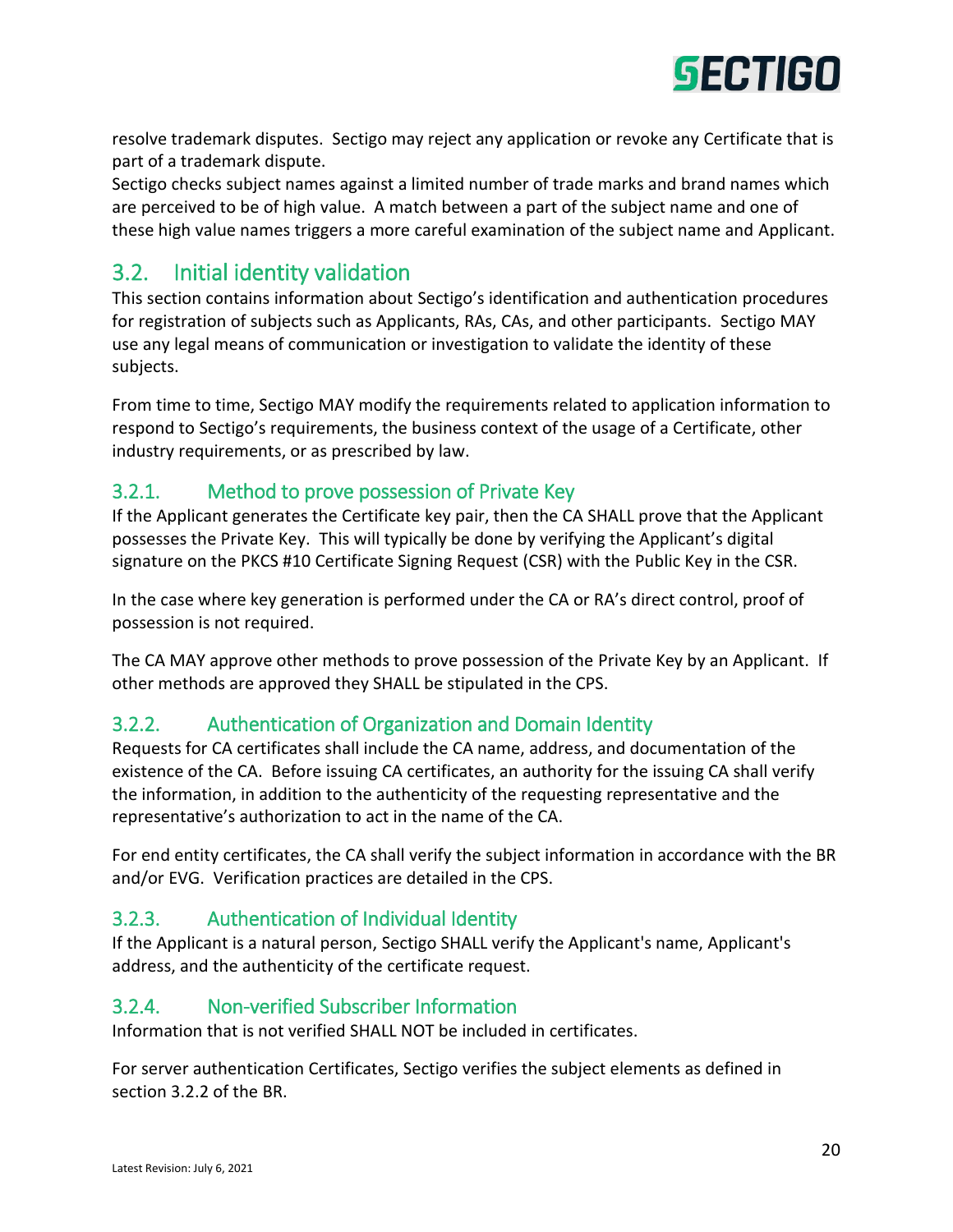

# <span id="page-20-0"></span>3.2.5. Validation of authority

Before issuing CA certificates or signature certificates that assert organizational authority, Sectigo SHALL validate the subscriber's authority to act in the name of the organization.

An example of signature certificates that assert organizational authority is code signing certificates.

### <span id="page-20-1"></span>3.2.6. Criteria for interoperation

Sectigo may provide services allowing for another CA to operate within, or interoperate with, its PKI. Such interoperation may include cross-certification, unilateral certification, or other forms of operation. Sectigo reserves the right to provide interoperation services and to interoperate transparently with other CAs; the terms and criteria of which are to be set forth in the applicable agreement.

The PA SHALL determine criteria for interoperation with this PKI.

# <span id="page-20-2"></span>3.3. Identification and authentication for re-key requests

Sectigo supports rekeys on Replacement and Renewal. Sectigo requires the Subscriber to use the same authentication details (typically username and password) which they used in the original purchase of the Certificate. In either case, if any of the subject details are changed during the replacement or renewal process, or if the previous verification data is older than 825 days (domain name or IP address validation for SSL certificates will be set to 398 days or less according to the BRs effective dates), then the subject must be reverified.

#### <span id="page-20-3"></span>3.3.1. Identification and authentication for routine re-key

CA and Subscriber Certificate re-key SHALL follow the same procedures as initial Certificate issuance. Identity MAY be established through the use of the device's current valid signature key.

#### <span id="page-20-4"></span>3.3.2. Identification and authentication for re-key after revocation

Sectigo does not routinely permit rekeying (or any form of Replacement or Renewal) after revocation. Revocation is generally considered a terminal event in the Certificate lifecycle.

In the event of Certificate revocation, issuance of a new Certificate generally requires that the party go through the initial registration process per CP Section 3.2.

# <span id="page-20-5"></span>3.4. Identification and authentication for revocation request

Revocation requests MUST be authenticated. Requests to revoke a Certificate MAY be authenticated using that Certificate's Public Key, regardless of whether the associated Private Key has been compromised.

#### Revocation at the Subscriber's request: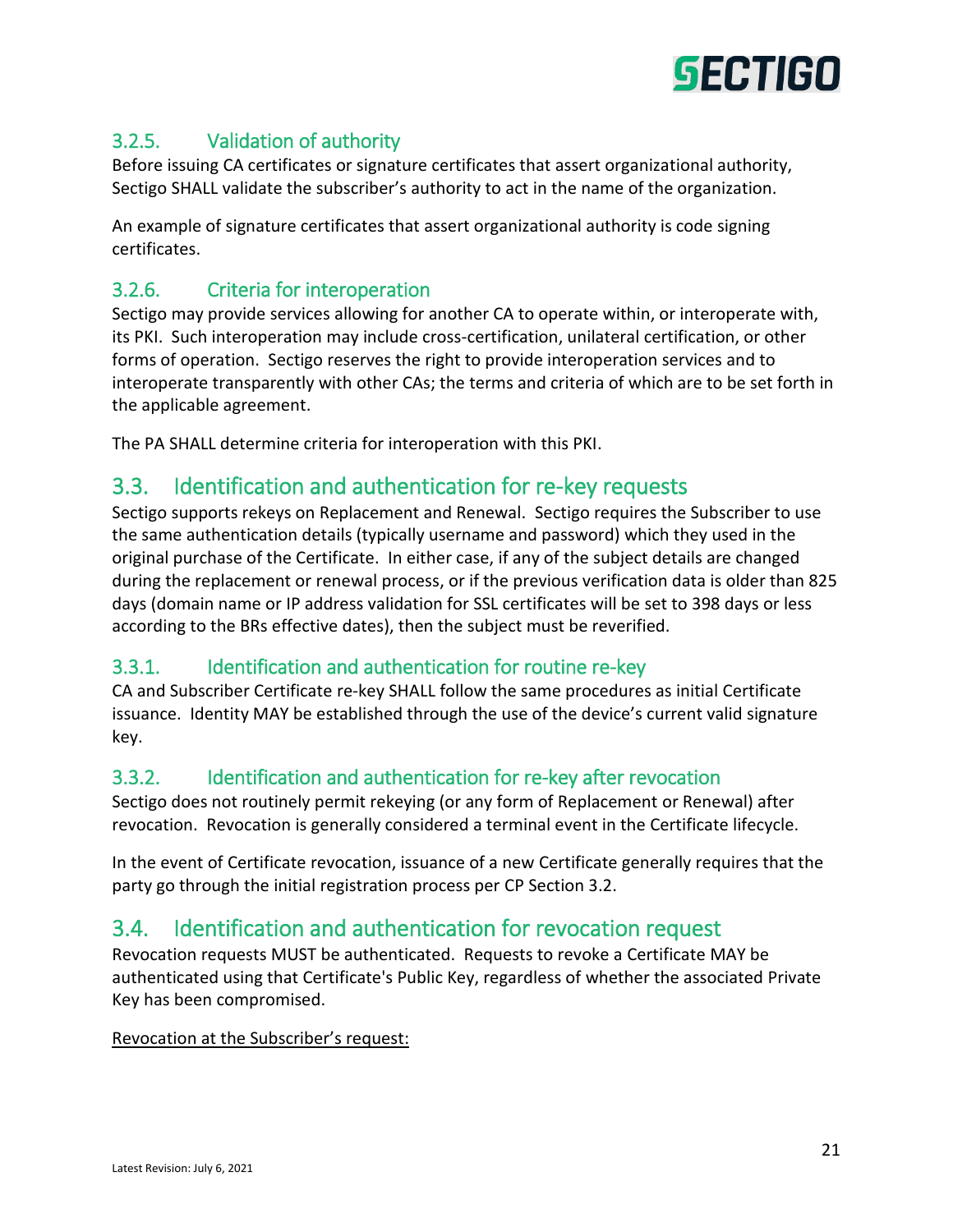

The Subscriber must either be in possession of the authentication details (typically username and password) which were used to purchase the Certificate originally OR the Subscriber must be able to send an S/MIME email signed with the Private Key associated with the Certificate.

#### Revocation at the RA's request:

The RA must be in possession of the authentication details used to effect the original Certificate request to the CA.

#### Revocation at the CA's request:

Sectigo does not revoke Certificates at the request of other CAs. Sectigo can and does revoke Subscriber Certificates for cause as set out in section **Error! Reference source not found.** of this CP, but identification and authentication is not required in these cases.

Other acceptable procedures for authenticating revocation requests include:

- Having the Subscriber log in to their account and revoking their Certificates via their account portal. The Subscriber will submit their request via their online account.
- Communication with the Subscriber providing reasonable assurances that the person or organization requesting revocation is, in fact the Subscriber. Such communication SHALL include two or more of the following: telephone confirmation, signed facsimile, signed email, postal mail, or courier service.
- The representative is the Corporate Contact, Administrator, Legal, or Technical contact authenticated in CP section 3.2.5.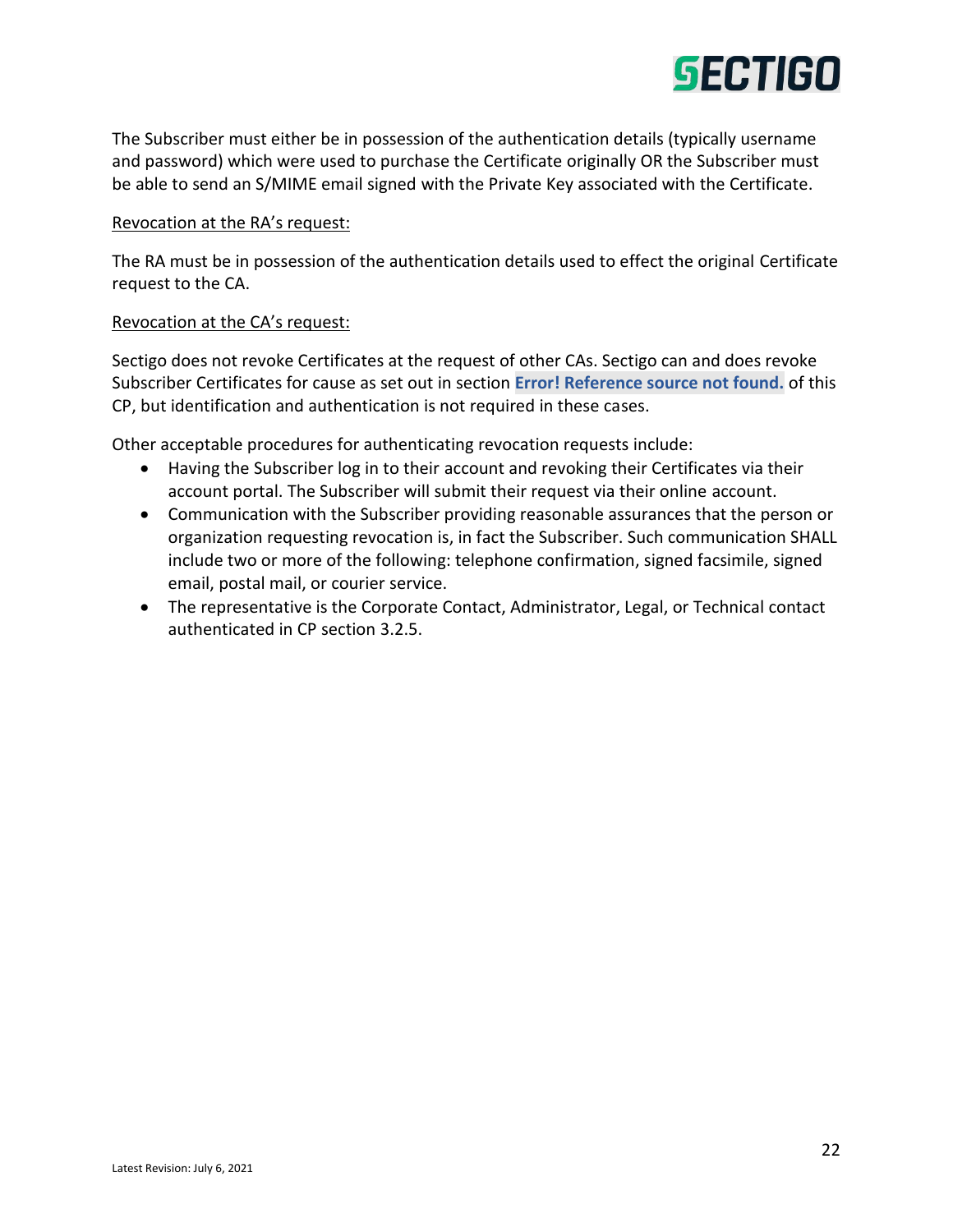

# <span id="page-22-0"></span>4. CERTIFICATE LIFE-CYCLE OPERATIONAL REQUIREMENTS

This section describes the Certificate application process, including the information required to make and support a successful application. Additionally, this section describes some of the requirements imposed upon RAs, Subscribers, and other participants with respect to the lifecycle of a Certificate.

The validity period of Sectigo Certificates varies dependent on the Certificate type, but typically, a Certificate will be valid for either 1 year, 2 years, or 3 years. Sectigo reserves the right to, at its discretion, issue Certificates that may fall outside of these set periods.

# <span id="page-22-1"></span>4.1. Certificate Application

The Certificate application process MUST provide sufficient information to:

- Establish the applicant's authorization (by the employing or sponsoring organization) to obtain a Certificate. (per Section 3.2.3)
- Establish and record identity of the applicant. (per Section 3.2.3)
- Obtain the applicant's Public Key and verify the applicant's possession of the Private Key for each Certificate required. (per Section 3.2.1)
- Verify any role, authorization, or other subject information requested for inclusion in the Certificate.

These steps MAY be performed in any order that is convenient that does not compromise security, but all MUST be completed before Certificate issuance.

The CA and/or RA SHALL include the processes, procedures, and requirements of their Certificate application process in their CPS.

# <span id="page-22-2"></span>4.1.1. Who can submit a Certificate application

An authorized representative of the applicant CA shall submit an application for a CA Certificate.

The Subscriber, or an RA on behalf of the Subscriber SHALL submit a Subscriber Certificate application to the CA. Multiple Certificate requests from one RA MAY be submitted as a batch.

# <span id="page-22-3"></span>4.1.2. Enrollment process and responsibilities

All communications among PKI Authorities supporting the Certificate application and issuance process SHALL be authenticated and protected from modification; any electronic transmission of shared secrets and personally identifiable information SHALL be protected. Communications MAY be electronic or out-of-band. Where electronic communications are used, cryptographic mechanisms commensurate with the strength of the public/Private Key pair SHALL be used. Out-of-band communications SHALL protect the confidentiality and integrity of the data.

Applicants are responsible for providing accurate information on their Certificate applications.

The enrollment process, for an Applicant, SHALL include the following: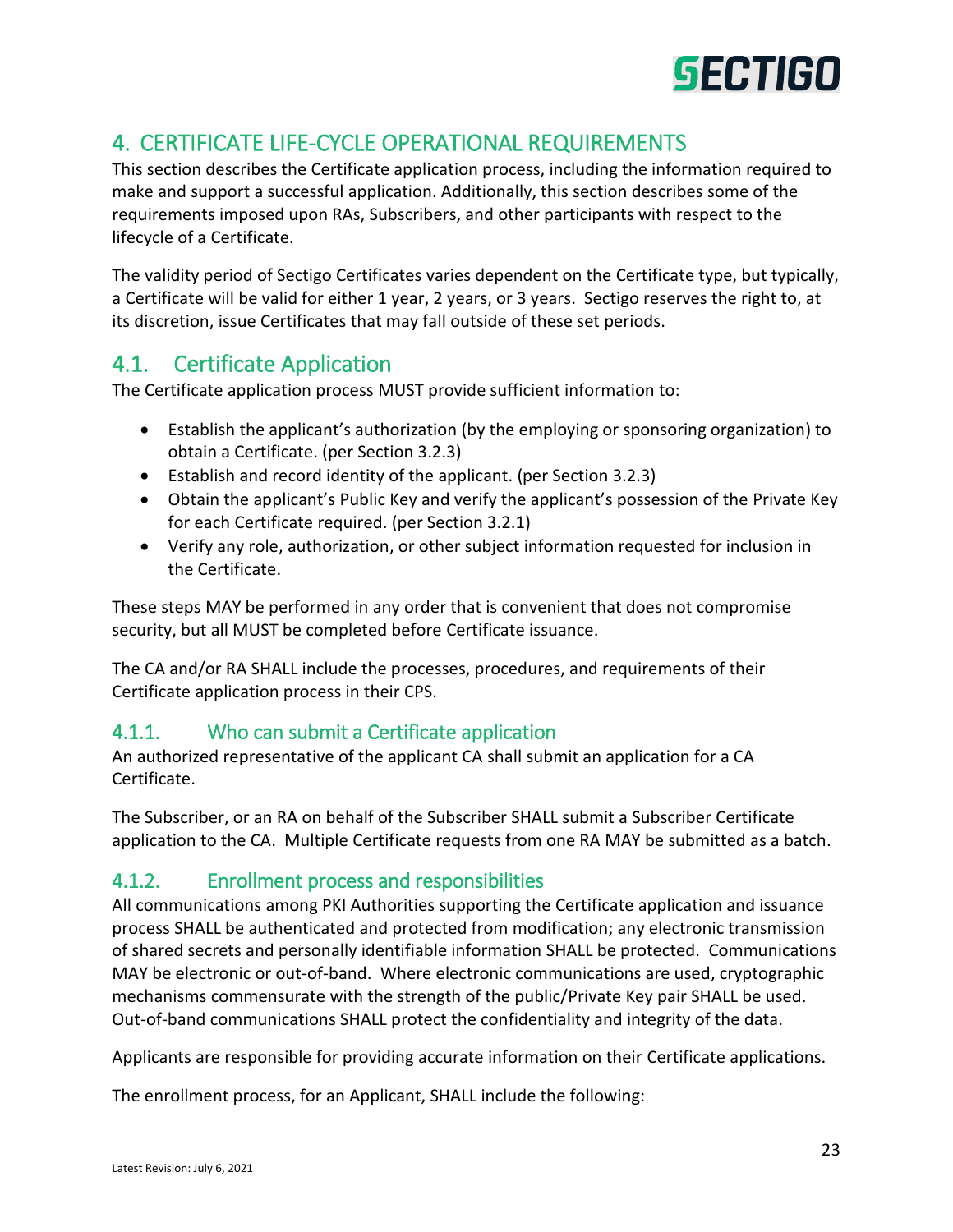

- Completing the Certificate Application package
- Providing the requested information
- Responding to authentication requests in a timely manner
- Submitting required payment, where applicable

# <span id="page-23-0"></span>4.2. Certificate application processing

Information in Certificate applications MUST be verified as accurate before Certificates are issued. Procedures to verify information in Certificate applications SHALL be specified in the CPS.

#### <span id="page-23-1"></span>4.2.1. Performing identification and authentication functions

The identification and authentication of the Subscriber SHALL meet the requirements specified for Subscriber authentication as specified in Sections 3.2 and 3.3. The components of the PKI (e.g., CA or RA) that are responsible for authenticating the Subscriber's identity in each case SHALL be identified in the CPS.

For server certificate applications the maximum age of data used for verification SHALL NOT exceed 825 days and 398 days for Domain or IP Address validation according to the BRs effective dates.

#### <span id="page-23-2"></span>4.2.2. Approval or rejection of Certificate applications

Any Certificate application that is received by Sectigo under this policy, for which the identity and authorization of the applicant has been validated, will be duly processed. However, Sectigo SHALL reject any application for which such validation cannot be completed, or when Sectigo has cause to lack confidence in the application or certification process.

Sectigo reserves the right to reject an application to issue a Certificate to an Applicant if, in Sectigo's sole opinion, by issuing a Certificate to such Applicant the good and trusted name of Sectigo might be tarnished, diminished or have its value reduced, and under such circumstances MAY do so without incurring any liability or responsibility for any loss or expenses arising as a result of such refusal.

An Applicant whose application has been rejected MAY subsequently reapply.

In all types of Sectigo Certificates, the Subscriber has a continuous obligation to monitor the accuracy of the submitted information and notify Sectigo of any changes that would affect the validity of the Certificate. Failure to comply with the obligations as set out in the Subscriber Agreement will result in the revocation of the Subscriber's Certificate without further notice to the Subscriber and the Subscriber SHALL pay any charges payable but that have not yet been paid under the Subscriber Agreement.

#### <span id="page-23-3"></span>4.2.3. Time to process Certificate applications

Sectigo makes reasonable efforts to confirm Certificate application information and issue a Certificate within a reasonable time frame. The time frame is greatly dependent on the type of Certificate and the verification requirements as stated in the CPS.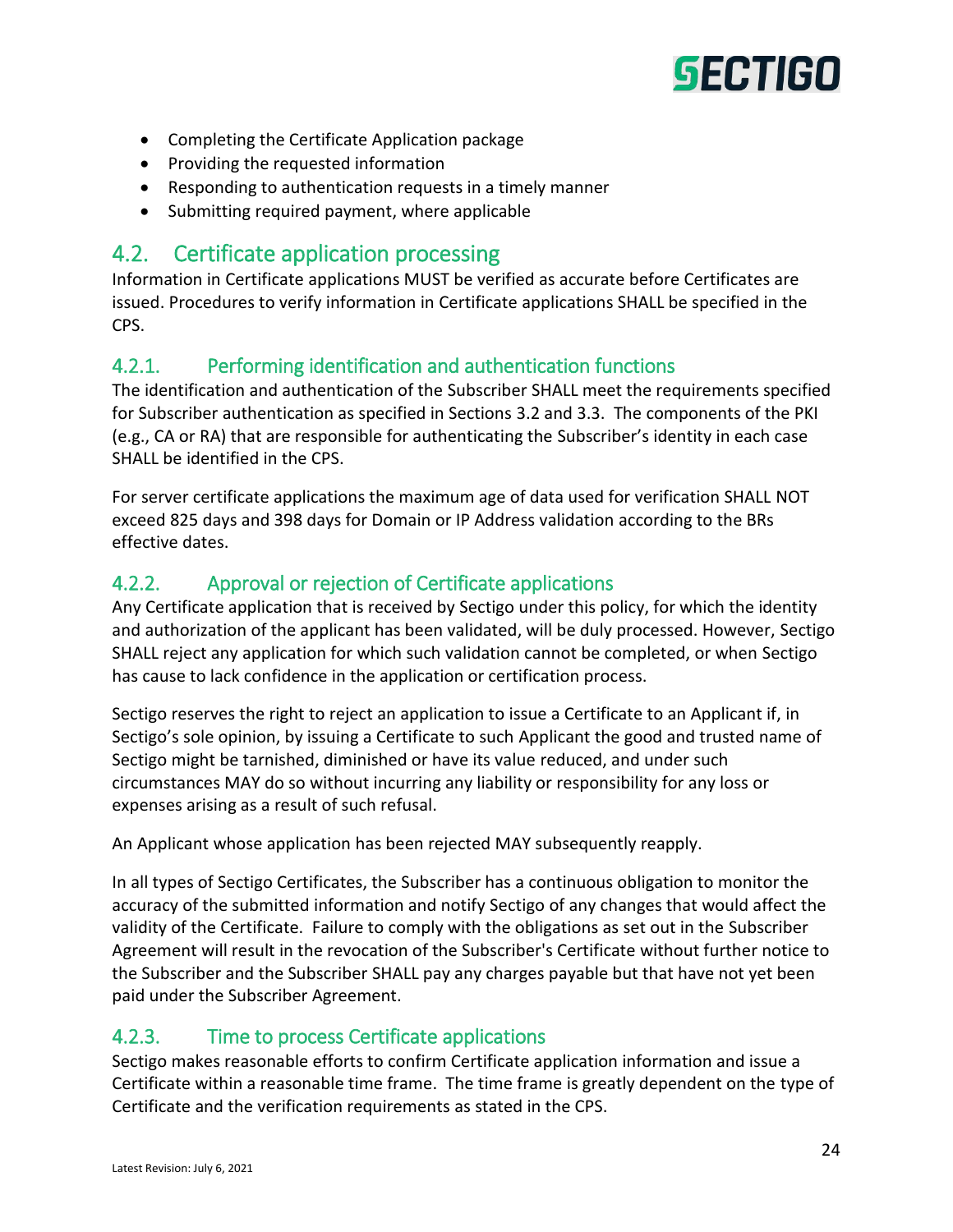

From time to time, events outside of the control of Sectigo MAY delay the issuance process, however Sectigo will make every reasonable effort to meet issuance times and to make Applicants aware of any factors that MAY affect issuance times in a timely manner.

# <span id="page-24-0"></span>4.2.4. Certificate Authority Authorization

Where an application is for a Certificate which includes a domain-name and is to be used for server authentication, Sectigo examines the Certification Authority Authorization (CAA) DNS Resource Records as specified in RFC 8659 and, if such CAA Records are present and do not grant Sectigo the authority to issue the Certificate, the application is rejected.

Where the 'issue' and 'issuewild' tags are present within a CAA record, Sectigo recognizes the following domain names within those tags as granting authorization for issuance by Sectigo:

- sectigo.com
- usertrust.com
- trust-provider.com

For a transitional period we also recognize the following domain names as granting authorization although these are deprecated and should be replaced with a domain name from the above list at the earliest opportunity.

- comodo.com
- comodoca.com

# <span id="page-24-1"></span>4.3. Certificate issuance

#### <span id="page-24-2"></span>4.3.1. CA actions during Certificate issuance

Upon receiving the request, the CAs/RAs shall:

- Verify the identity of the requester as specified in Section 3.2.
- Verify the authority of the requester and the integrity of the information in the Certificate request as specified in Section 4.1.
- Build and sign a Certificate if all Certificate requirements have been met (in the case of an RA, have the CA sign the Certificate).
- Make the Certificate available to the Subscriber after confirming that the Subscriber has formally acknowledged their obligations as described in Section 9.6.3.

Sectigo's automated systems receive and collate:

- Evidence gathered during the verification process, and/or
- Assertions that the verification has been completed according to the policy and internal documentation that sets out the acceptable means of verifying subject information.

Sectigo's automated systems record the details of the business transaction associated with the submission of a Certificate request and the eventual issuance of a Certificate.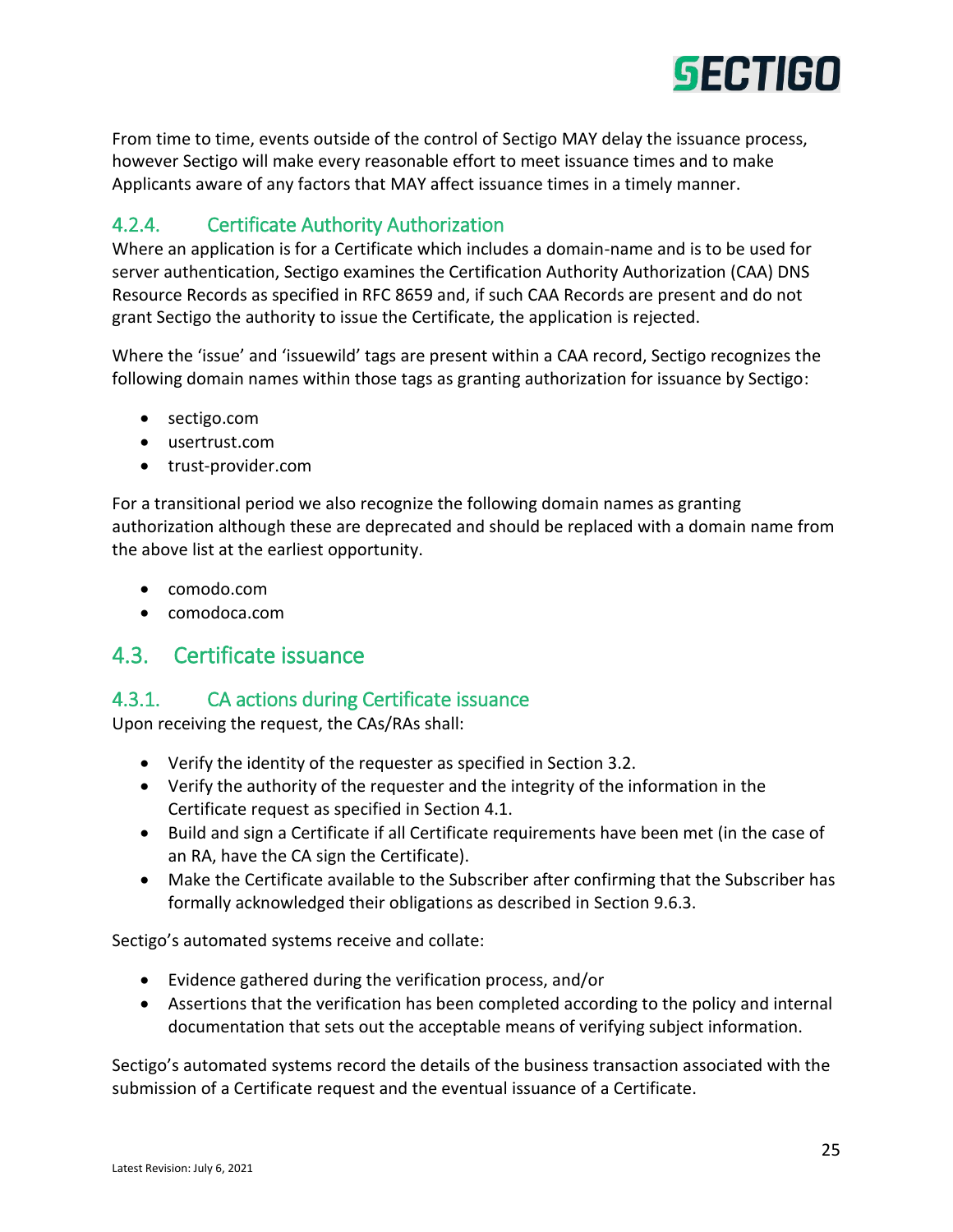

Sectigo's automated (and manual) systems record the source of, and all details submitted with, evidence of verification, having been performed either by external RAs or by Sectigo's internal RA.

Certificate issuance by the Root CA SHALL require an individual authorized by the CA (i.e. the CA system operator, system officer, or PKI administrator) to deliberately issue a direct command in order for the Root CA to perform a certificate signing operation. The correct authentication of verification evidence provided by external RAs is required before that evidence will be considered for Certificate issuance.

# <span id="page-25-0"></span>4.3.2. Notification to Subscriber by the CA of issuance of Certificate

CAs operating under this policy SHALL inform the Subscriber (or other Certificate subject) of the creation of a Certificate and make the Certificate available to the Subscriber. For device Certificates, the CA SHALL issue the Certificate according to the Certificate requesting protocol used by the device (this MAY be automated) and, if the protocol does not provide inherent notification, also notify the authorized organizational representative of the issuance (this MAY be in batch).

### <span id="page-25-1"></span>4.3.3. Refusal to Issue a Certificate

Sectigo reserves its right to refuse to issue a Certificate to any party as it sees fit, without incurring any liability or responsibility for any loss or expenses arising out of such refusal. Sectigo reserves the right not to disclose reasons for such a refusal.

# <span id="page-25-2"></span>4.4. Certificate acceptance

This section describes some of the actions by Subscriber in accepting a Certificate. Additionally, it describes how Sectigo publishes a Certificate and how Sectigo notifies other entities of the issuance of a Certificate.

Before a Subscriber can make effective use of its Private Key, the CA SHALL explain to the Subscriber its responsibilities and obtain the Subscriber's acknowledgement, as defined in Section 9.6.3.

#### <span id="page-25-3"></span>4.4.1. Conduct constituting Certificate acceptance

The following conduct constitutes Certificate acceptance by the Subscriber:

- Using the Certificate
- Failure to object to the Certificate or its content within 30 days of issuance

#### <span id="page-25-4"></span>4.4.2. Publication of the Certificate by the CA

As specified in Section 2.1, all CA Certificates SHALL be published in repositories.

A Certificate is published through various means: (1) by Sectigo making the Certificate available in the Repository; and (2) by Subscriber using the Certificate subsequent to Sectigo's delivery of the Certificate to Subscriber.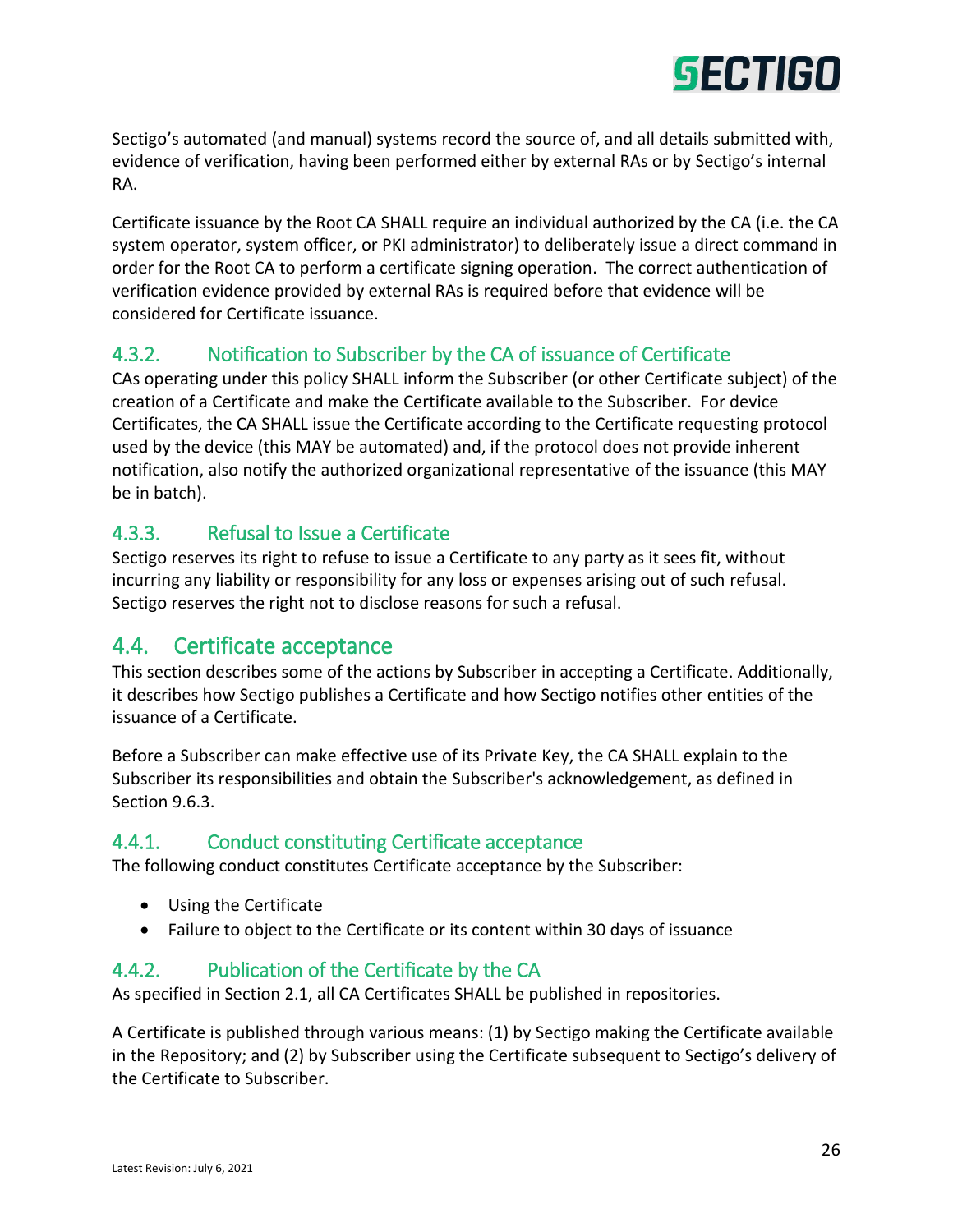

# <span id="page-26-0"></span>4.4.3. Notification of Certificate issuance by the CA to other entities

The Policy Authority MUST be notified whenever a CA operating under this policy issues a CA Certificate.

RAs MAY receive notification of the issuance of Certificates they approve.

Server certificates may also be published in CT logs in compliance with the BR, EVG and/or Trust Store Provider policies.

# <span id="page-26-1"></span>4.5. Key pair and Certificate usage

#### <span id="page-26-2"></span>4.5.1. Subscriber Private Key and Certificate usage

The intended scope of usage for a Private Key SHALL be specified through Certificate extensions, including the key usage and extended key usage extensions, in the associated Certificate.

#### <span id="page-26-3"></span>4.5.2. Relying party Public Key and Certificate usage

The final decision concerning whether to rely on a verified digital signature is exclusively that of the Relying Party. Certificates MAY specify restrictions on use through critical Certificate extensions, including the basic constraints and key usage extensions. All CAs operating under this policy SHOULD issue CRLs specifying the status of all unexpired Certificates except for OCSP responder Certificates. It is recommended that relying parties process and comply with this information whenever using Certificates in a transaction.

# <span id="page-26-4"></span>4.6. Certificate renewal

Certificate renewal means the issuance of a new Certificate to the Subscriber without changing the Subscriber's, or other participant's, Public Key or any other information in the Certificate..

#### <span id="page-26-5"></span>4.6.1. Circumstance for Certificate renewal

End entity Certificate renewal MAY be supported for Certificates where the Private Key associated with the Certificate has not been compromised. End entity Certificates MAY be renewed to maintain continuity of Certificate usage

An end entity Certificate MAY be renewed after expiration. The original Certificate MAY or MAY NOT be revoked, but SHALL NOT be further re-keyed, renewed, or modified.

#### <span id="page-26-6"></span>4.6.2. Who MAY request renewal

The Subscriber or RA MAY request the renewal of a Subscriber Certificate.

#### <span id="page-26-7"></span>4.6.3. Processing Certificate renewal requests

For a Certificate renewal request the identity of the Applicant SHALL be confirmed in accordance with the requirements specified in Section 3.2.

#### <span id="page-26-8"></span>4.6.4. Notification of new Certificate issuance to Subscriber

As per Section 4.3.2.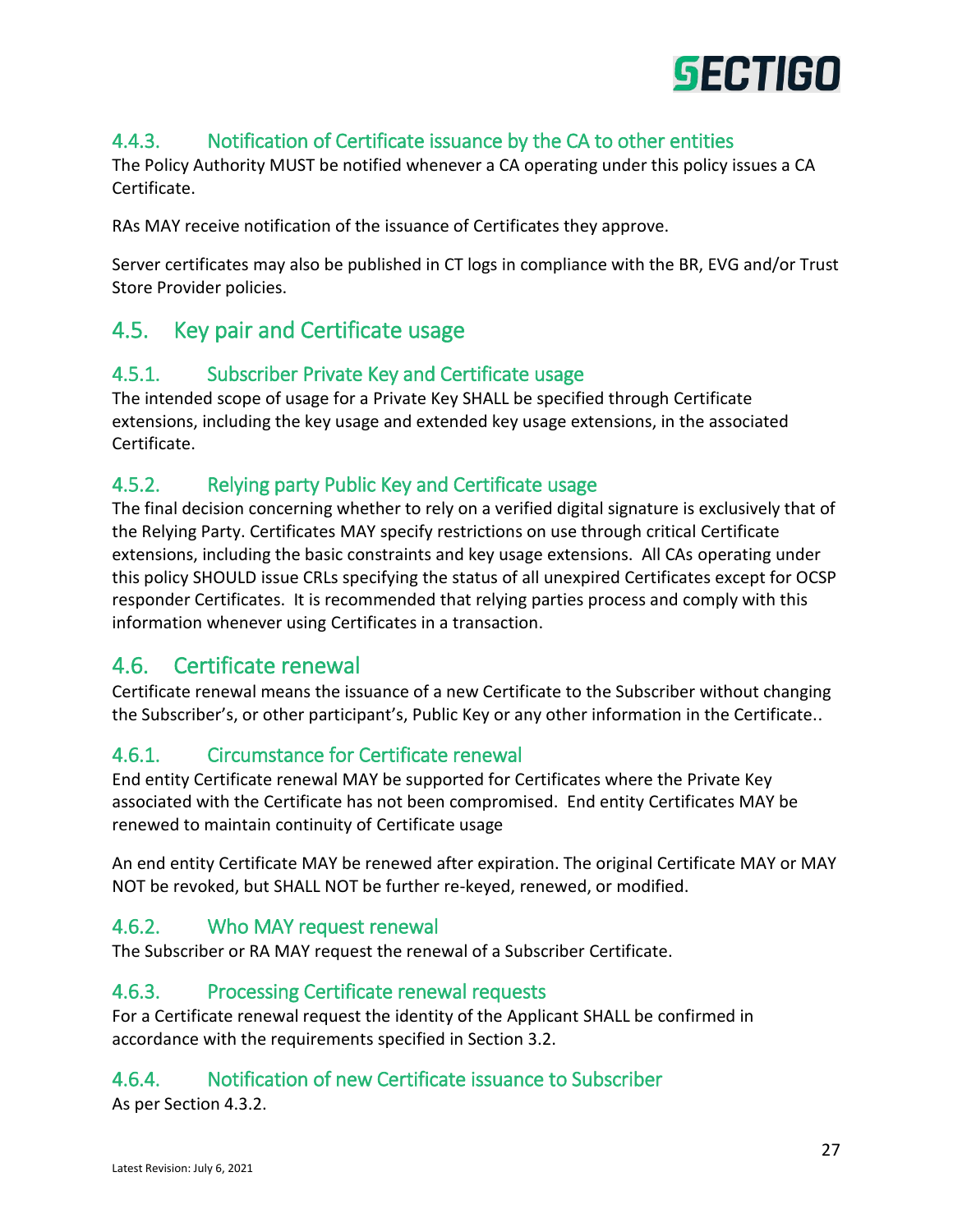

#### <span id="page-27-0"></span>4.6.5. Conduct constituting acceptance of a renewal Certificate As per Section 4.4.1.

# <span id="page-27-1"></span>4.6.6. Publication of the renewal Certificate by the CA

As per Section 4.4.2.

# <span id="page-27-2"></span>4.6.7. Notification of Certificate issuance by the CA to other entities

As per Section 4.4.3

# <span id="page-27-3"></span>4.7. Certificate re-key

Re-keying a Certificate consists of creating new Certificates with a different Public Key (and serial number and key identifier) while retaining the remaining contents of the old Certificate that describe the subject. The new Certificate MAY be assigned a different validity period, specify a different CRL distribution point, and/or be signed with a different key. Re-key of a Certificate does not require a change to the subjectName.

An old Certificate MAY or MAY NOT be revoked, but SHALL NOT be further re-keyed, renewed, or modified.

# <span id="page-27-4"></span>4.7.1. Circumstance for Certificate re-key

The longer and more often a key is used, the more susceptible it is to loss or discovery. Therefore, it is important that a Subscriber periodically obtain new keys. (Section 6.3.2 establishes usage periods for Private Keys for CAs and Subscribers.) Examples of circumstances requiring Certificate re-key include: expiration, loss or compromise, issuance of a new hardware token, and hardware token failure.

# <span id="page-27-5"></span>4.7.2. Who MAY request certification of a new Public Key

Those who may request a Certificate rekey include, but are not limited to, the Subscriber, the RA on behalf of the Subscriber, or Sectigo at its discretion.

# <span id="page-27-6"></span>4.7.3. Processing Certificate re-keying requests

For Certificate re-key, the CA SHALL confirm the identity of the Subscriber in accordance with the requirements specified in Section 3.2 for the authentication of an original Certificate Application.

CA Certificate re-key SHALL be approved by the Policy Authority.

# <span id="page-27-7"></span>4.7.4. Notification of new Certificate issuance to Subscriber

As per Section 4.3.2.

#### <span id="page-27-8"></span>4.7.5. Conduct constituting acceptance of a re-keyed Certificate As per Section 4.4.1.

# <span id="page-27-9"></span>4.7.6. Publication of the re-keyed Certificate by the CA

As per Section 4.4.2.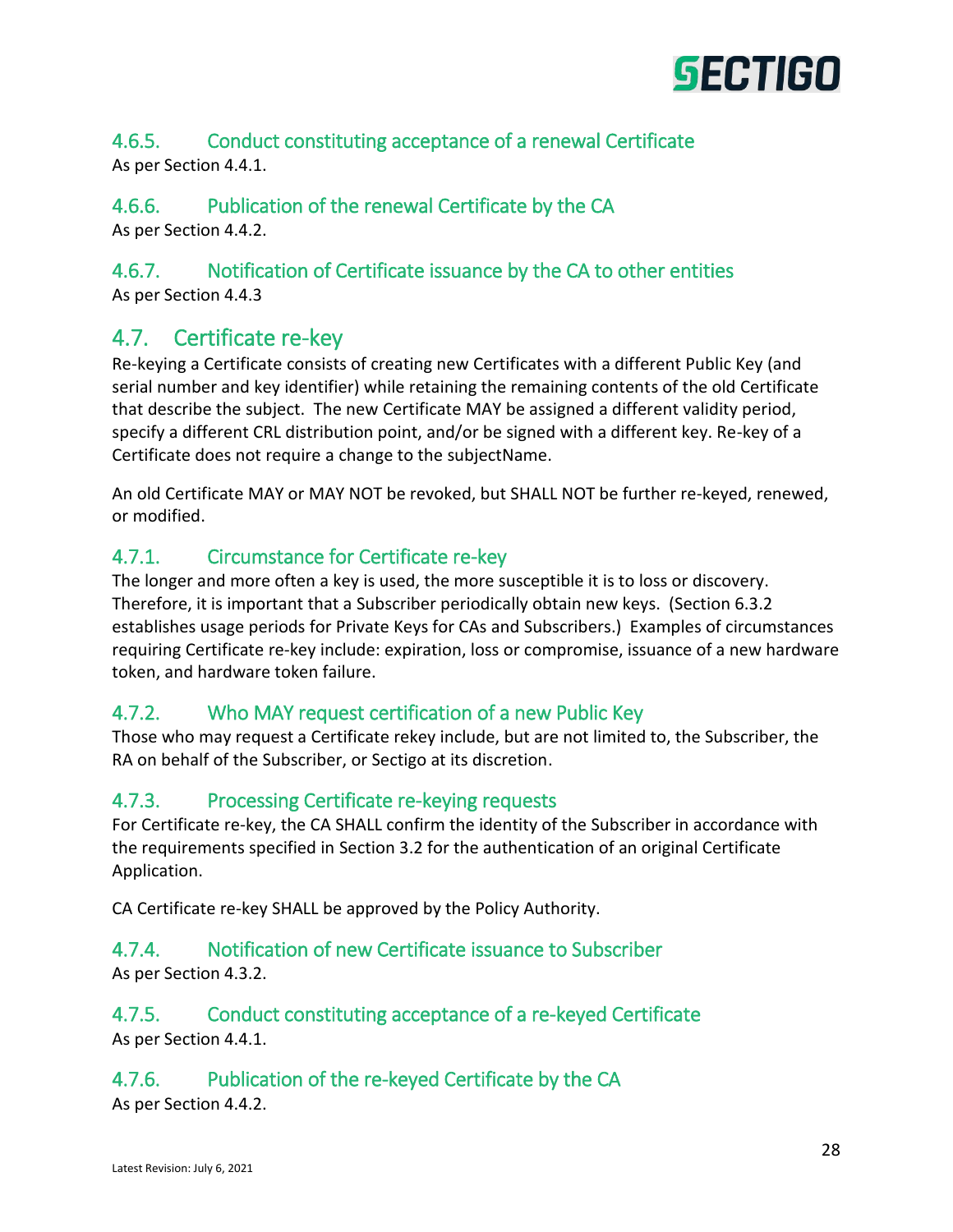

# <span id="page-28-0"></span>4.7.7. Notification of Certificate issuance by the CA to other entities

As per Section 4.4.3.

# <span id="page-28-1"></span>4.8. Certificate modification

Sectigo does not offer Certificate modification. Instead, Sectigo will revoke the old Certificate and issue a new Certificate as a replacement.

### <span id="page-28-2"></span>4.8.1. Circumstance for Certificate modification

No stipulation.

#### <span id="page-28-3"></span>4.8.2. Who MAY request Certificate modification

No stipulation.

#### <span id="page-28-4"></span>4.8.3. Processing Certificate modification requests

No stipulation.

<span id="page-28-5"></span>4.8.4. Notification of new Certificate issuance to Subscriber No stipulation.

<span id="page-28-6"></span>4.8.5. Conduct constituting acceptance of modified Certificate No stipulation.

# <span id="page-28-7"></span>4.8.6. Publication of the modified Certificate by the CA

No stipulation.

#### <span id="page-28-8"></span>4.8.7. Notification of Certificate issuance by the CA to other entities No stipulation.

# <span id="page-28-9"></span>4.9. Certificate revocation and suspension

CAs operating under this policy MAY issue CRLs, and MUST provide OCSP responses covering all unexpired Certificates issued under this policy except for OCSP responder.

Sectigo does not utilize Certificate suspension.

#### <span id="page-28-10"></span>4.9.1. Circumstances for revocation

A Certificate SHALL be revoked when the binding between the subject and the subject's Public Key defined within the Certificate is no longer considered valid. When this occurs the associated Certificate SHALL be revoked and placed on the CRL and/or added to the OCSP responder. Revoked Certificates SHALL be included on all new publications of the Certificate status information until the Certificates expire.

CAs operating under this policy SHALL revoke a Certificate within 24 hours if one or more of the following occurs:

• The Subscriber requests in writing that the CA revoke the Certificate;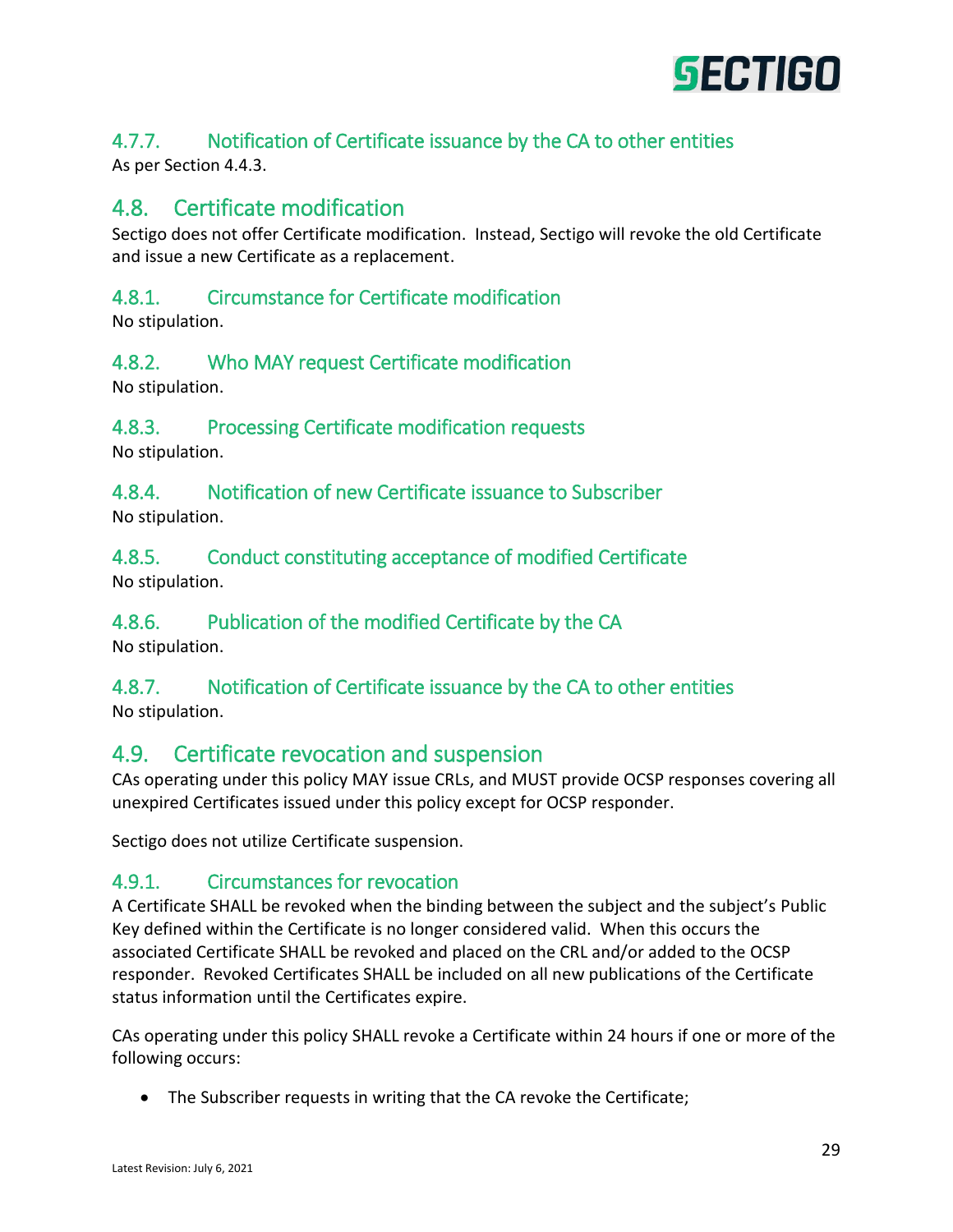

- The Subscriber notifies the CA that the original certificate request was not authorized and does not retroactively grant authorization;
- The CA obtains evidence that the Subscriber's Private Key corresponding to the Public Key in the Certificate suffered a Key Compromise;
- The CA obtains evidence that the validation of domain authorization or control for any Fully-Qualified Domain Name or IP address in the Certificate should not be relied upon.

CAs operating under this policy SHOULD revoke a certificate within 24 hours and MUST revoke a Certificate within 5 days if one or more of the following occurs:

- The Certificate no longer complies with the requirements of Sections 6.1.5 and 6.1.6;
- The CA obtains evidence that the Certificate was misused;
- The CA is made aware that a Subscriber has violated one or more of its material obligations under the Subscriber Agreement or Terms of Use;
- The CA is made aware of any circumstance indicating that use of a Fully-Qualified Domain Name or IP address in the Certificate is no longer legally permitted (e.g. a court or arbitrator has revoked a Domain Name Registrant's right to use the Domain Name, a relevant licensing or services agreement between the Domain Name Registrant and the Applicant has terminated, or the Domain Name Registrant has failed to renew the Domain Name);
- The CA is made aware that a Wildcard Certificate has been used to authenticate a fraudulently misleading subordinate Fully-Qualified Domain Name;
- The CA is made aware of a material change in the information contained in the Certificate;
- The CA is made aware that the Certificate was not issued in accordance with these Requirements or the CA's Certificate Policy or Certification Practice Statement;
- The CA determines or is made aware that any of the information appearing in the Certificate is inaccurate;
- The CA's right to issue Certificates under these Requirements expires or is revoked or terminated, unless the CA has made arrangements to continue maintaining the CRL/OCSP Repository;
- Revocation is required by the CA's Certificate Policy and/or Certification Practice Statement; or
- The CA is made aware of a demonstrated or proven method that exposes the Subscriber's Private Key to compromise, methods have been developed that can easily calculate it based on the Public Key (such as a Debian weak key, see http://wiki.debian.org/SSLkeys), or if there is clear evidence that the specific method used to generate the Private Key was flawed.

Sectigo MAY also revoke a Certificate if any of the following occur:

 Either the Subscriber's or Sectigo's obligations under this CP or the relevant Subscriber Agreement are delayed or prevented by a natural disaster, computer or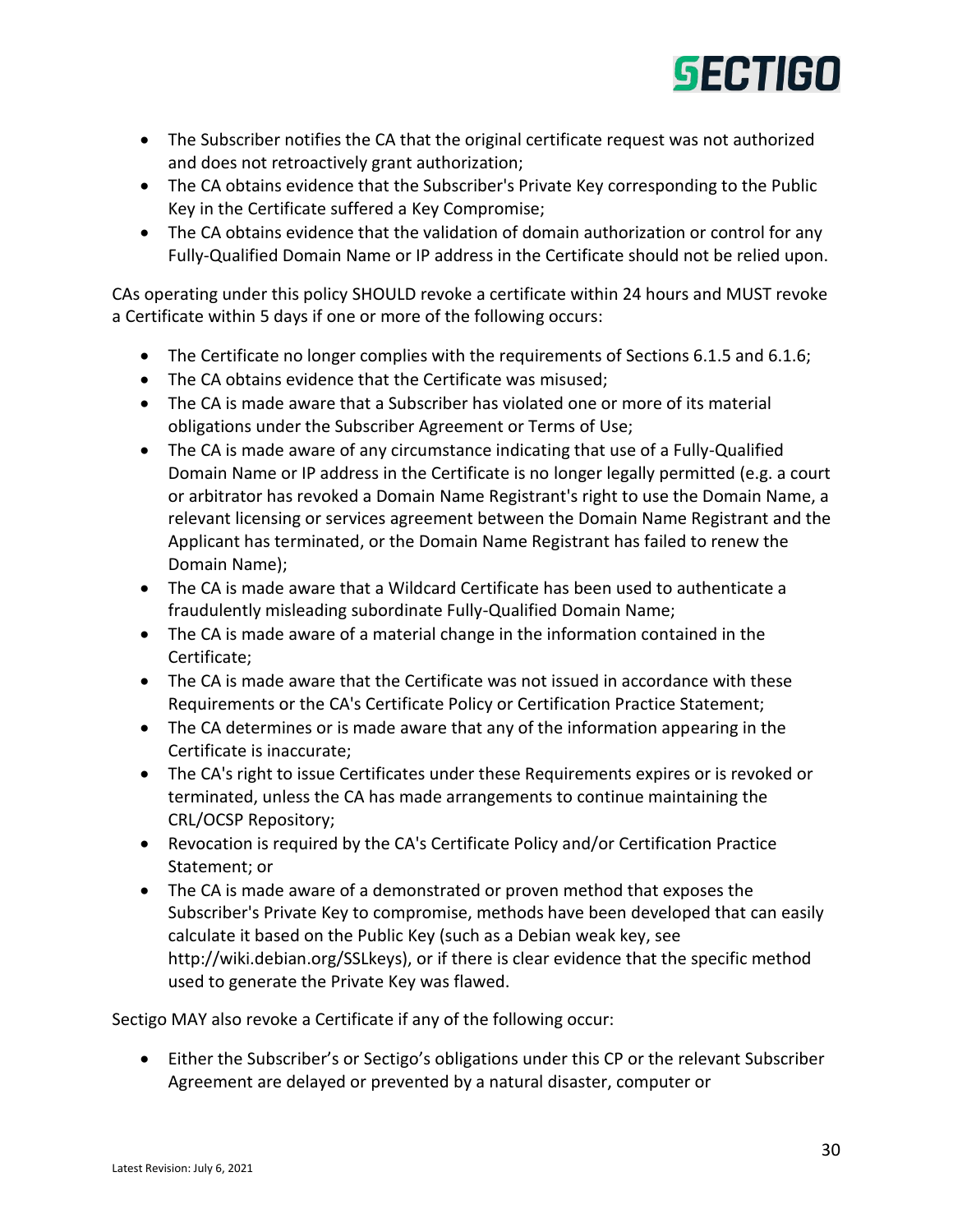

communications failure, or other cause beyond the person's reasonable control, and as a result another person's information is materially threatened or compromised;

- There has been a modification of the information pertaining to the Subscriber that is contained within the Certificate;
- A personal identification number, Private Key or password has, or is likely to become known to someone not authorized to use it, or is being or is likely to be used in an unauthorized way;
- A Subscriber's Digital Certificate has not been issued in accordance with the policies set out in this CP;
- The Subscriber has used the Subscription Service contrary to law, rule or regulation, or Sectigo reasonably believes that the Subscriber is using the Certificate, directly or indirectly, to engage in illegal or fraudulent activity;
- The Certificate was issued to persons or entities identified as publishers of malicious software or that impersonated other persons or entities;
- The Certificate was issued as a result of fraud or negligence; or
- The Certificate, if not revoked, will compromise the trust status of Sectigo.

Sectigo SHALL revoke a Subordinate CA Certificate within seven (7) days if one or more of the following occurs:

- The Subordinate CA requests revocation in writing;
- The Subordinate CA notifies Sectigo that the original certificate request was not authorized and does not retroactively grant authorization;
- Sectigo obtains evidence that the Subordinate CA's Private Key corresponding to the Public Key in the Certificate suffered a Key Compromise or no longer complies with the requirements of Sections 6.1.5 and 6.1.6 of the Baseline Requirements;
- Sectigo obtains evidence that the Subordinate CA Certificate was misused;
- Sectigo is made aware that the Subordinate CA Certificate was not issued in accordance with, or that Subordinate CA has not complied with, the Baseline Requirements or this CP;
- Sectigo determines that any of the information appearing in the Subordinate CA Certificate is inaccurate or misleading;
- Sectigo or Subordinate CA ceases operations for any reason and has not made arrangements for another CA to provide revocation support for the Certificate;
- Sectigo's, or Subordinate CA's, right to issue Certificates under the Baseline Requirements expires or is revoked or terminated, unless Sectigo has made arrangements to continue maintaining the CRL/OCSP Repository;
- Revocation is required by this CP;
- The Subordinate CA has used the Certificate contrary to law, rule or regulation, or Sectigo reasonably believes that the Subordinate CA is using the Certificate, directly or indirectly, to engage in illegal or fraudulent activity;
- The Subordinate CA Certificate was issued to persons or entities identified as publishers of malicious software or that impersonated other persons or entities;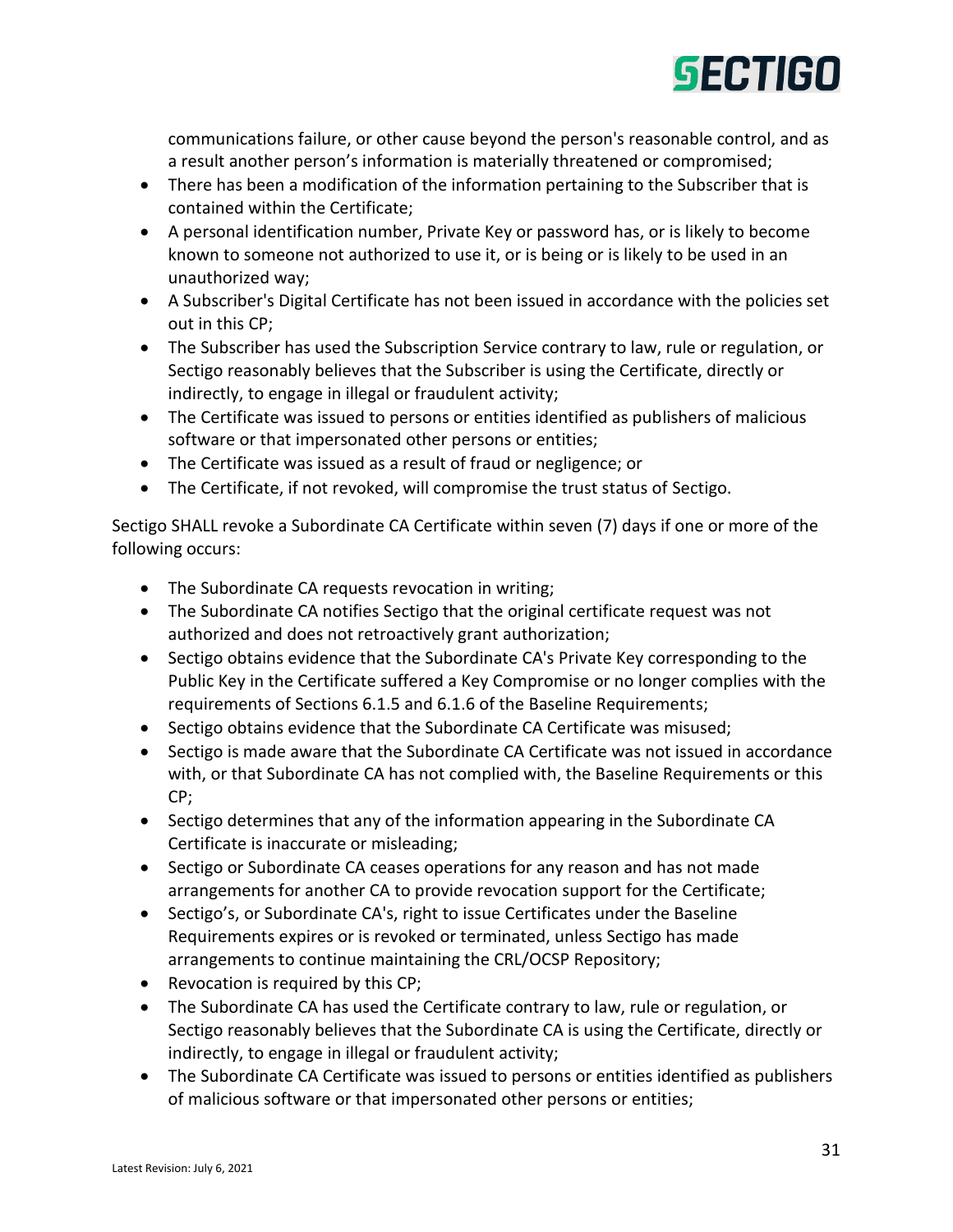

- The Subordinate CA Certificate was issued as a result of fraud or negligence;
- The Subordinate CA Certificate, if not revoked, will compromise the trust status of Sectigo.

#### <span id="page-31-0"></span>4.9.2. Who can request revocation

Revocation requests MAY be made by:

- The Subscriber of the Certificate or any authorized representative of the Subscriber
- The CA, or affiliated RA, for Certificates within its domain
- The Policy Authority

Other parties MAY report suspected Private Key Compromise, Certificate misuse, or other types of fraud, compromise, inappropriate conduct, or any other matter related to Certificates, in the first instance, by email to [sslabuse@sectigo.com.](mailto:sslabuse@sectigo.com)

#### <span id="page-31-1"></span>4.9.3. Procedure for revocation request

Sectigo accepts and responds to revocation requests and problem reports on a 24/7 basis. Prior to the revocation of a Certificate, Sectigo will verify that the revocation request has been:

- Made by the organization or individual entity that has made the Certificate application.
- Made by the RA on behalf of the organization or individual entity that used the RA to make the Certificate application, and
- Has been authenticated by the procedures in Section 3.4 of this CP.

#### <span id="page-31-2"></span>4.9.4. Revocation request grace period

The revocation request grace period ("Grace Period") means the period during which the Subscriber must make a revocation request.

There is no Grace Period under this policy, but a Grace Period MAY be specified in the CPS or in the Subscriber Agreement. Revocation requests SHOULD be submitted as promptly as possible within a reasonable time of becoming aware of a revocation circumstance listed in CP section 4.9.1.

#### <span id="page-31-3"></span>4.9.5. Time within which CA MUST process the revocation request

Sectigo SHALL process revocation requests in accordance with BR sections 4.9.1.1 and 4.9.5. Once a certificate has been revoked the revocation will be reflected in the OCSP responses issued within 1 hour, and in the CRLs within 24 hours.

#### <span id="page-31-4"></span>4.9.6. Revocation checking requirement for relying parties

Use of revoked Certificates could have damaging or catastrophic consequences in certain applications. The matter of how often new revocation data should be obtained is a determination to be made by the Relying Party. If it is temporarily infeasible to obtain revocation information, then the Relying Party must either reject use of the Certificate, or make an informed decision to accept the risk, responsibility, and consequences for using a Certificate whose authenticity cannot be guaranteed to the standards of this CP.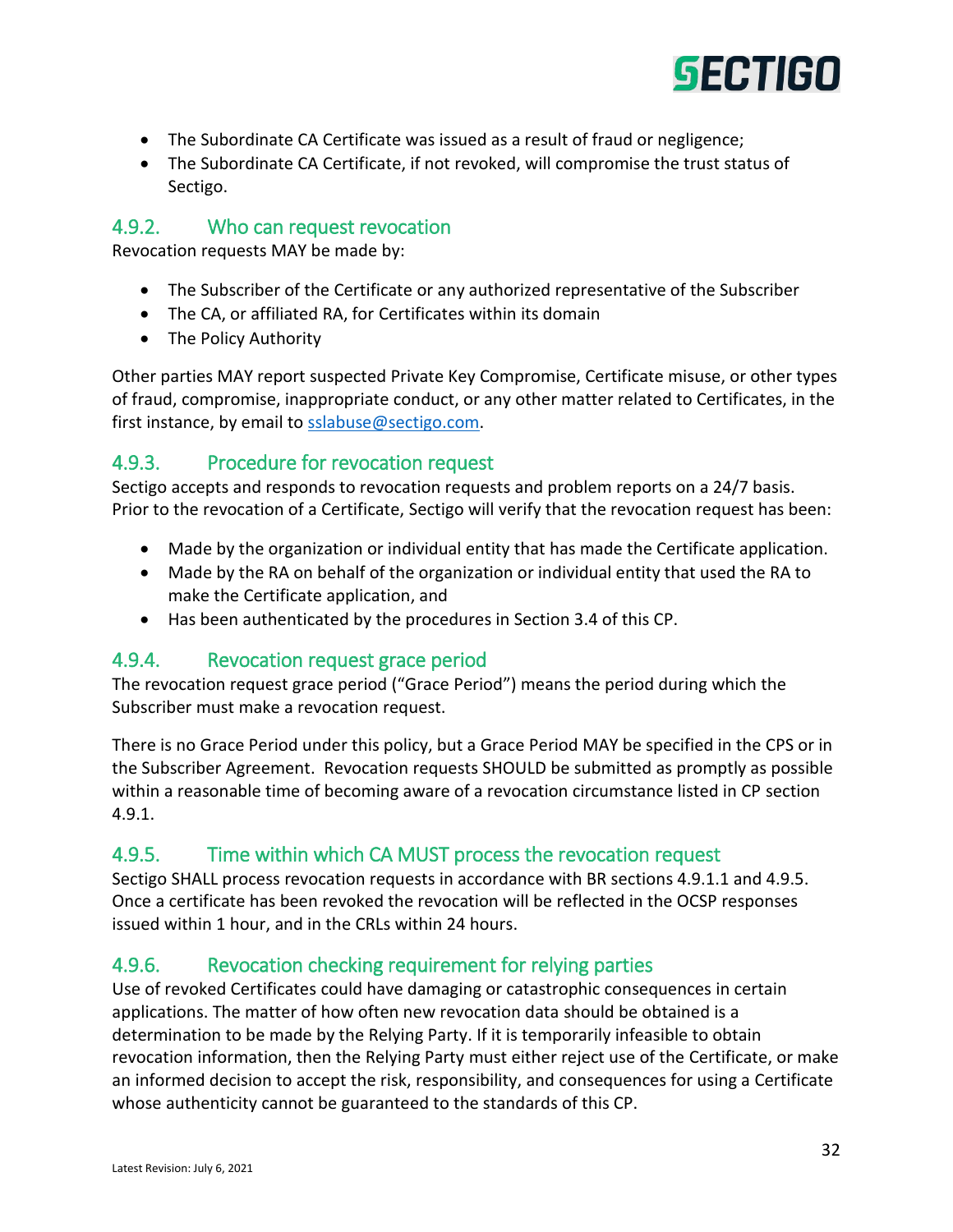

Relying on an unverifiable digital signature may result in risks that the Relying Party, and not Sectigo, assume in whole.

By means of this CP, Sectigo has adequately informed relying parties on the usage and validation of digital signatures through this CP and other documentation published in the Repository or by contacting via out of bands means via the contact address as specified in the Document Control section of this CP.

#### <span id="page-32-0"></span>4.9.7. CRL issuance frequency (if applicable)

For the status of Subscriber Certificates:

If the CA publishes a CRL, then the CA SHALL update and reissue CRLs at least every 24 hours.

For the status of Subordinate CA Certificates:

The CA SHALL update and reissue CRLs at least (i) once every twelve months and (ii) within 24 hours after revoking a Subordinate CA Certificate, and the value of the nextUpdate field MUST NOT be more than twelve months beyond the value of the thisUpdate field

#### <span id="page-32-1"></span>4.9.8. Maximum latency for CRLs (if applicable)

Each CRL SHALL be published no later than the time specified in the nextUpdate field of the previously issued CRL for same scope.

#### <span id="page-32-2"></span>4.9.9. On-line revocation/status checking availability

OCSP responses MUST conform to RFC6960 and/or RFC5019. OCSP responses MUST either:

- 1. Be signed by the CA that issued the Certificates whose revocation status is being checked, or
- 2. Be signed by an OCSP Responder whose Certificate is signed by the CA that issued the Certificate whose revocation status is being checked.

In the latter case, the OCSP signing Certificate MUST contain an extension of type id-pkix-ocspnocheck, as defined by RFC6960.

#### <span id="page-32-3"></span>4.9.10. On-line revocation checking requirements

Sectigo supports an OCSP capability using the GET method as described in the RFC 6960 and/or RFC 5019.

For the status of Subscriber Certificates:

Sectigo updates information provided via OCSP at least every four days. OCSP responses must have a validity interval:

- greater than or equal to 8 hours
- less than or equal to 7 days

For the status of Subordinate CA Certificates: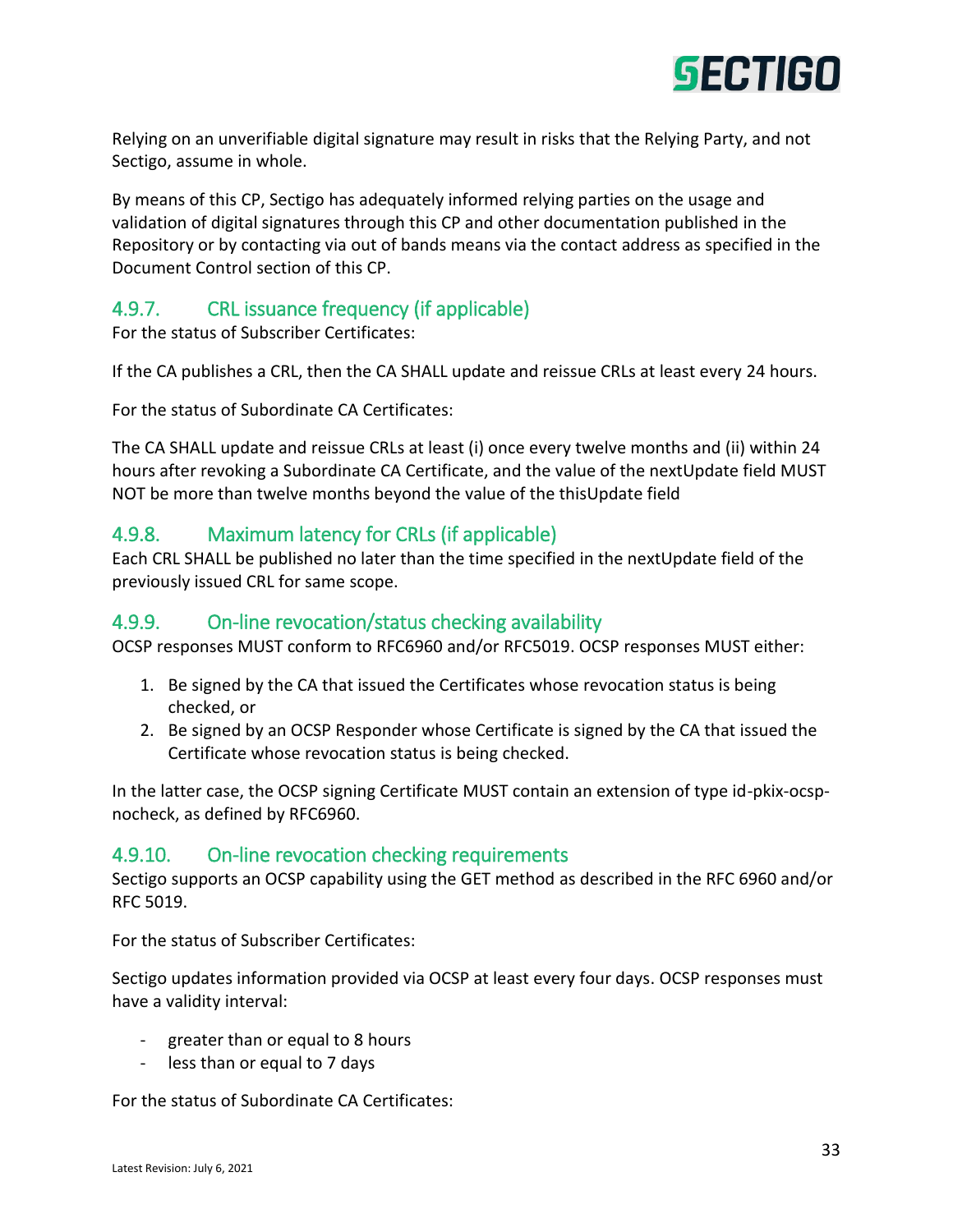

Sectigo updates information provided via an OCSP

- at least every twelve months and
- within 24 hours after revoking a Subordinate CA Certificate.

If the OCSP responder receives a request for status of a certificate that has not been issued, then the responder MUST NOT respond with a "good" status. Sectigo monitors the responder for such requests as part of its security response procedures.

#### <span id="page-33-0"></span>4.9.11. Other forms of revocation advertisements available

CAs operating under this policy MAY rely on stapling, in accordance with RFC4366, to distribute its OCSP responses. In this case, the CA SHALL ensure that the Subscriber "staples" the OCSP response for the Certificate in its TLS handshake. The CA SHALL enforce this requirement on the Subscriber either contractually, through the Subscriber Agreement or Terms of Use, or by technical review measures.

#### <span id="page-33-1"></span>4.9.12. Special requirements re key compromise

In the event of Compromise or suspected Compromise of the CA signing key, the Sectigo Policy Authority SHALL be immediately notified.

#### <span id="page-33-2"></span>4.9.13. Circumstances for suspension

Certificate suspension is not supported by this CP. The Repository SHALL NOT include entries that indicate that a Certificate is suspended.

#### <span id="page-33-3"></span>4.9.14. Who can request suspension

Not applicable.

#### <span id="page-33-4"></span>4.9.15. Procedure for suspension request

Not applicable.

#### <span id="page-33-5"></span>4.9.16. Limits on suspension period

Not applicable.

#### <span id="page-33-6"></span>4.10. Certificate status services

#### <span id="page-33-7"></span>4.10.1. Operational characteristics

Revocation entries on a CRL or OCSP Response SHALL NOT be removed until after the Expiry Date of the revoked Certificate.

Lightweight OCSP conforms to RFC 5019.

#### <span id="page-33-8"></span>4.10.2. Service availability

Certificate status services are available 24/7. CRL and OCSP services are operated and maintained with resources sufficient to provide a response time of ten seconds or less under normal operating conditions.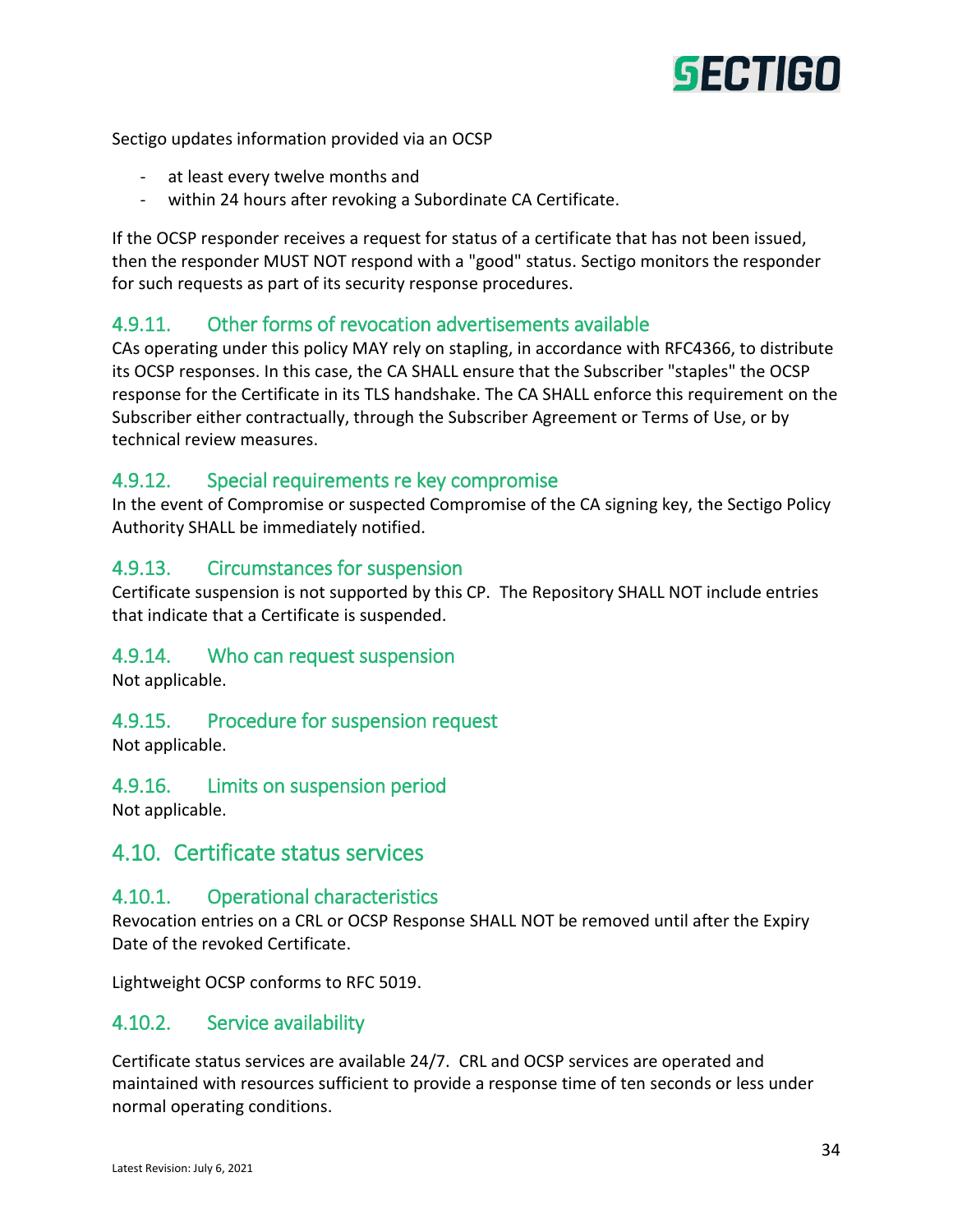

# <span id="page-34-0"></span>4.10.3. Optional features

No stipulation

### <span id="page-34-1"></span>4.11. End of subscription

No stipulation. SHALL be specified in the CPS and/or Subscriber Agreement.

# <span id="page-34-2"></span>4.12. Key escrow and recovery

#### <span id="page-34-3"></span>4.12.1. Key escrow and recovery policy and practices

No stipulation. MAY be specified in the CPS.

<span id="page-34-4"></span>4.12.2. Session key encapsulation and recovery policy and practices No stipulation.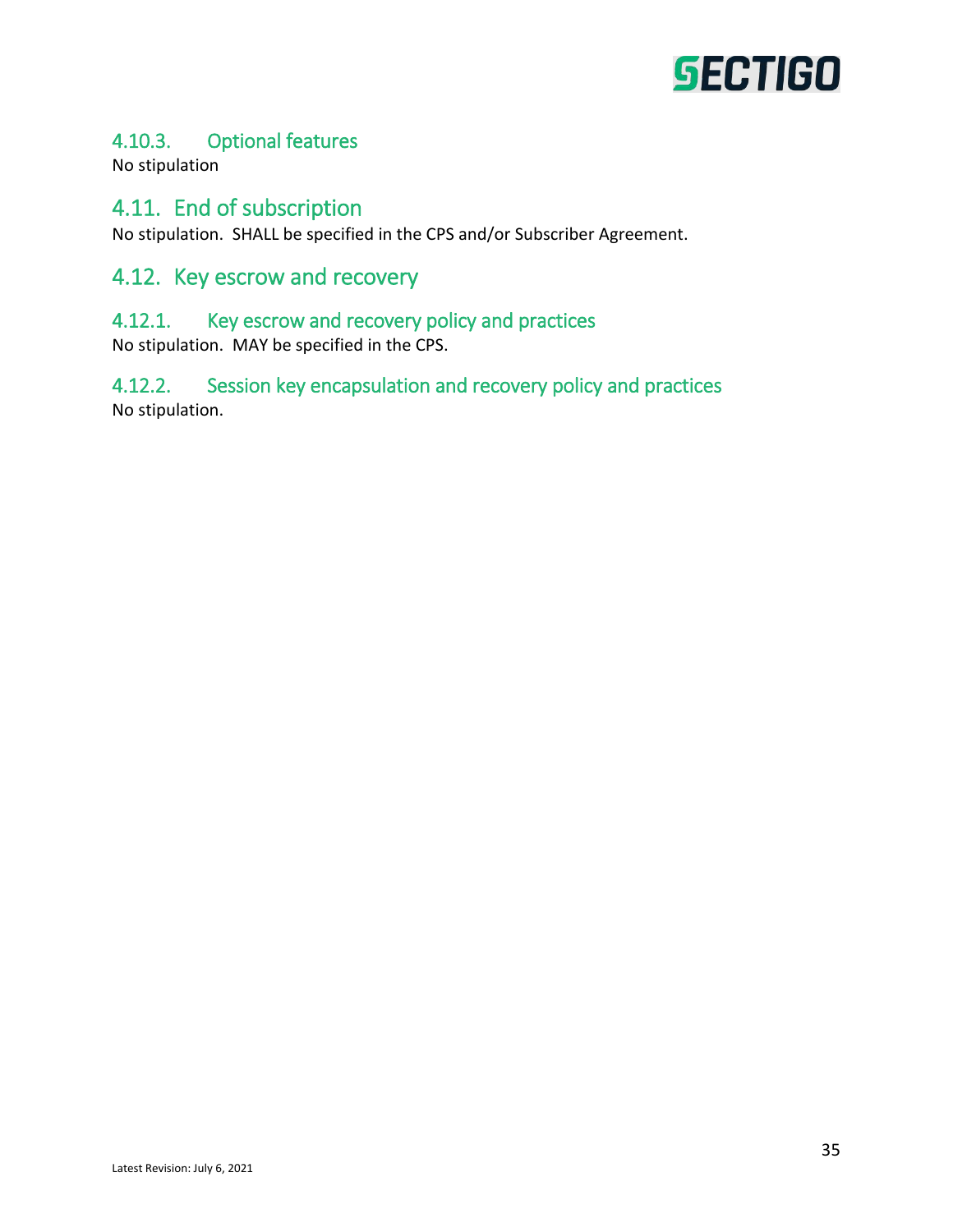

# <span id="page-35-0"></span>5. FACILITY, MANAGEMENT, AND OPERATIONAL CONTROLS

All CA and RA equipment, SHALL be protected from theft, loss, and unauthorized access at all times. Unauthorized use of CA and RA equipment is prohibited. CA equipment SHALL be dedicated to performing CA functions. RA equipment SHALL be operated to ensure that the equipment meets all physical controls at all times.

# <span id="page-35-1"></span>5.1. Physical controls

All CA systems SHALL be protected from unauthorized access. The CA SHALL implement physical Access Controls to reduce the risk of equipment tampering even when the HSM is not installed and/or activated. All CA systems SHALL be protected against theft, loss, and unauthorized use.

All of the physical control requirements specified below apply equally to the Root and Sub-CAs, and any remote workstations used to administer the CAs, except where specifically noted.

#### <span id="page-35-2"></span>5.1.1. Site location and construction

All CA systems SHALL be located within a physically protected environment that deters, prevents, and detects unauthorized use of, access to, or disclosure of sensitive information and systems. The location and construction of the facility housing the CA equipment, as well as sites housing remote workstations used to administer the CA, SHALL be consistent with facilities used to house high value, sensitive information. The site location and construction, when combined with other physical security protection mechanisms such as guards, high security locks, and intrusion sensors, SHALL provide robust protection against unauthorized access to the CA equipment and records.

Such environments are based in part on the establishment of physical security tiers. A tier is a barrier such as a locked door or closed gate that provides mandatory Access Control for individuals and requires a positive response (e.g., door unlocks or gate opens) for each individual to proceed to the next area. Each successive tier provides more restricted access and greater physical security against intrusion or unauthorized access. Moreover, each physical security tier encapsulates the next inner tier, such that an inner tier MUST be fully contained in an outside tier and cannot have a common outside wall with the outside tier, the outermost tier being the outside barrier of the building (e.g., a perimeter fence or outside wall).

The CA SHALL construct the facilities housing their operational and standby CA functions with at least four physical security tiers. CAs SHALL perform all validation operations within Tier 2 or higher. CAs SHALL place Information Services systems necessary to support CA functions in Tier 4 or higher. Online and offline cryptographic modules SHALL only be activated for signing when in Tier 4 or higher.

Site Location and Construction SHALL be described in more detail in the CPS.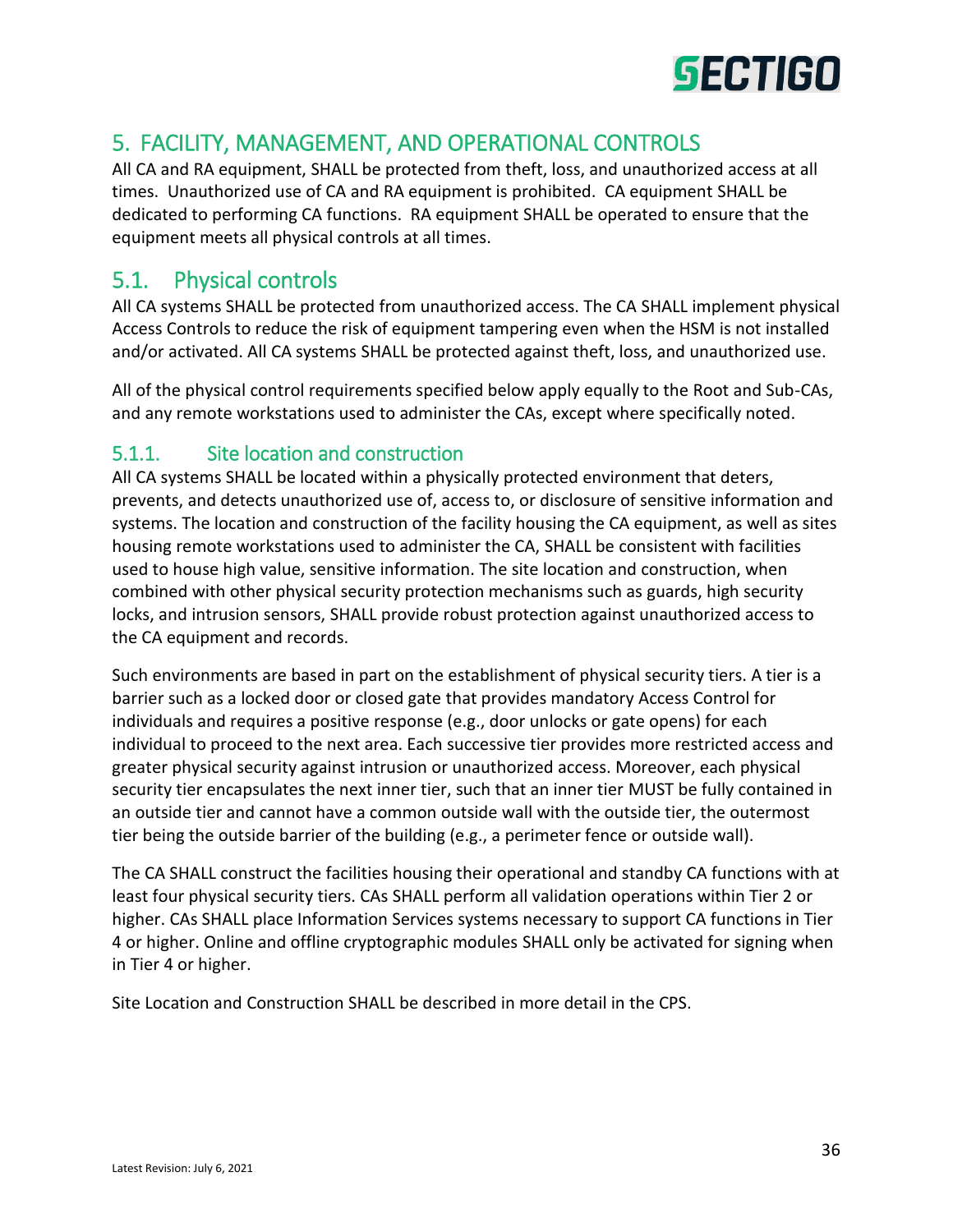

# 5.1.2. Physical access

#### 5.1.2.1. Physical Access for CA Equipment

Access to each tier of physical security, constructed in accordance with CP section 5.1.1, SHALL be auditable and controlled so that only authorized personnel can access each tier.

Card access systems are in place to control and monitor access to all areas of the facility. Access to the Sectigo physical machinery within the secure facility is protected with locked cabinets and logical access controls. Security perimeters are clearly defined for all Sectigo locations. All of Sectigo's entrances and exits are secured or monitored by security personnel, reception staff, or monitoring/control systems.

# 5.1.2.2. Physical Access for RA Equipment

RA equipment SHALL be protected from unauthorized access while the RA cryptographic module is installed and activated. The RA SHALL implement physical Access Controls to reduce the risk of equipment tampering even when the cryptographic module is not installed and activated. These security mechanisms SHALL be commensurate with the level of threat in the RA equipment environment.

# 5.1.3. Power and air conditioning

The CA facilities SHALL be equipped with primary and backup power systems to ensure continuous, uninterrupted access to electric power. Also, these facilities SHALL be equipped with primary and backup heating/ventilation/air conditioning systems for temperature control.

The CA facilities SHALL have backup capability sufficient to lock out input, finish any pending actions, and record the state of the equipment automatically before lack of power or air conditioning causes a shutdown. The repositories (containing CA Certificates and CRLs) SHALL be provided with uninterrupted power sufficient for a minimum of six (6) hours of operation in the absence of commercial power, to maintain availability and avoid denial of service.

# 5.1.4. Water exposures

CA facilities SHALL be constructed, equipped and installed, and procedures SHALL be implemented, to prevent floods or other damaging exposure to water. Potential water damage from fire prevention and protection measures (e.g., sprinkler systems) are excluded from this requirement.

# 5.1.5. Fire prevention and protection

CA facilities SHALL be constructed and equipped, and procedures SHALL be implemented, to prevent and extinguish fires or other damaging exposure to flame or smoke. These measures SHALL meet all local applicable safety regulations.

# 5.1.6. Media storage

CA media SHALL be stored to protect them from accidental damage (e.g., water, fire, or electromagnetic) and unauthorized physical access. Media that contains audit, Archive, or backup information SHALL be duplicated and stored in a location separate from the CA location.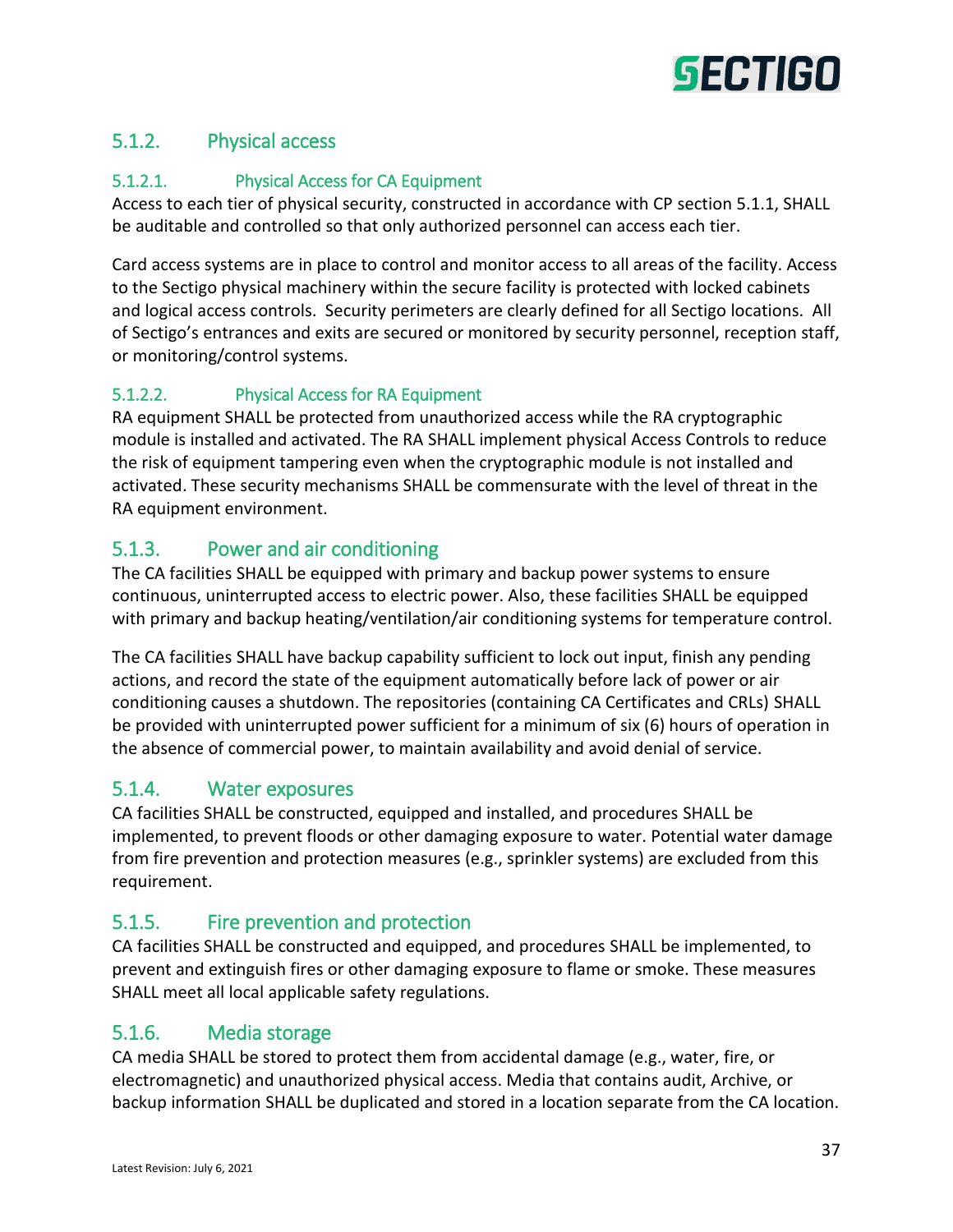

Media containing Private Key material SHALL be handled, packaged, and stored in a manner compliant with the requirements for the sensitivity level of the information it protects or to which it provides access. Storage protection of CA and RA Private Key material SHALL be consistent with stipulations in Section 5.1.2.

#### 5.1.7. Waste disposal

CA and Operations Staff and RA Staff SHALL remove and destroy normal office waste in accordance with local policy. Media used to collect or transmit privacy information SHALL be destroyed, such that the information is unrecoverable, prior to disposal. Sensitive media and paper SHALL be destroyed in accordance with the applicable policy for destruction of such material.

Destruction of media and documentation containing sensitive information, such as Private Key material, SHALL employ methods commensurate with those in NIST Special Publication 800-88.

#### 5.1.8. Off-site backup

Sectigo backs up its information to secure, off-site locations which are sufficiently distant from each other to escape potential damage from a disaster at the primary location effecting a back up location.

The frequency, retention, and extent of the backup is determined by the infrastructure team, taking into account the criticality and security requirements of the information. Backup of critical CA software is performed weekly and is stored offsite. Backup of critical business information is performed daily and is stored offsite. Access to backup servers/media is restricted to authorized personnel only. Backup media is regularly tested through restoration to ensure it can be relied on in the event of a disaster. Backup servers/media are appropriately labeled according to the sensitivity of the information.

Requirements for CA Private Key backup are specified in Section 6.2.4.

# 5.2. Procedural controls

#### 5.2.1. Trusted roles

Trusted roles are assigned by senior members of the management team who assign permissions on the "principle of least privilege" basis through a formal authorization process with authorizations being archived.

The list of personnel appointed to trusted roles is maintained and reviewed annually.

The functions and duties performed by persons in trusted roles are distributed so that a lone person cannot subvert the security and trustworthiness of PKI operations. All personnel in trusted roles MUST be free from conflicts of interest that might prejudice the impartiality of Sectigo PKI operations.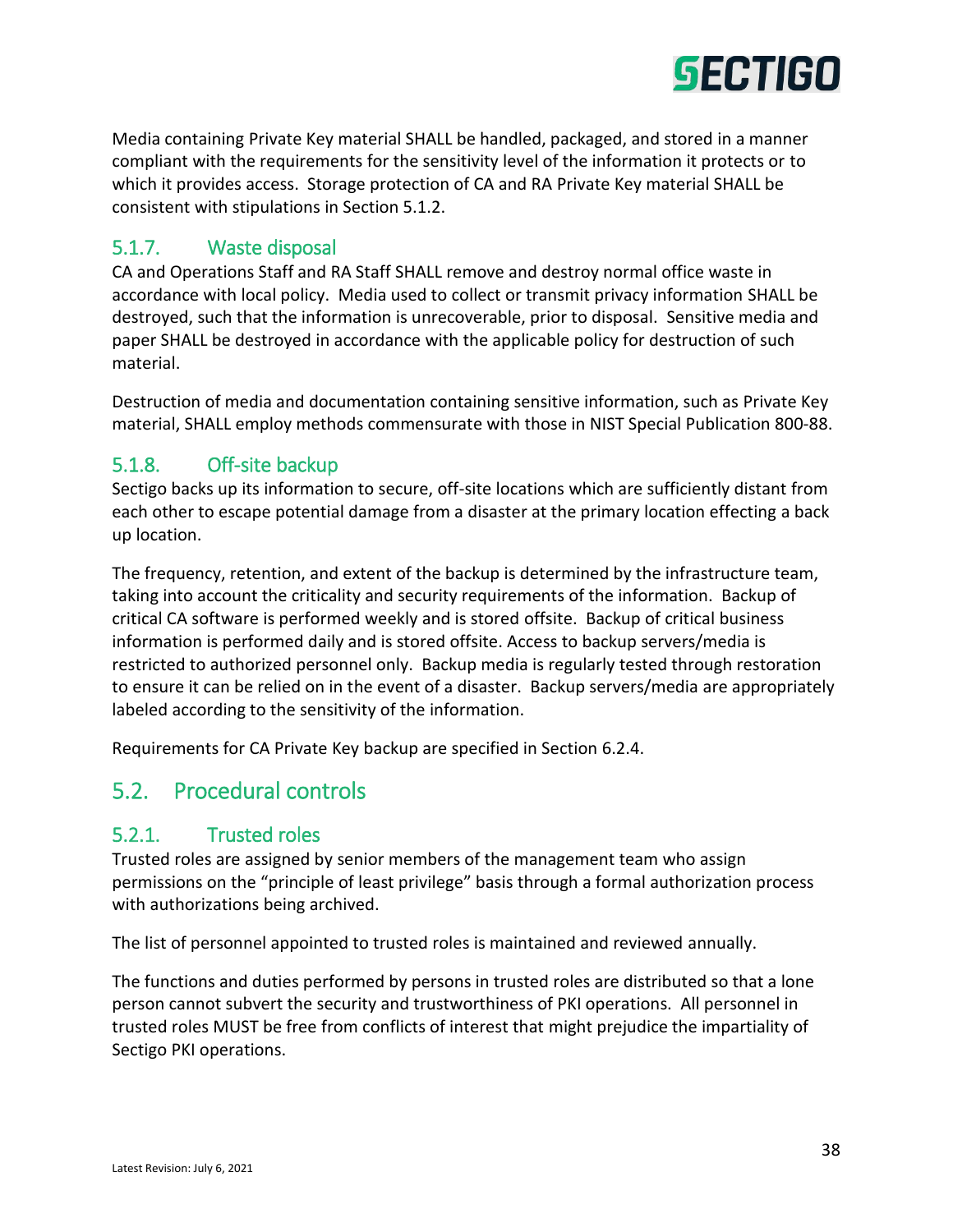

Persons acting in trusted roles are only allowed to access a Certificate Management System (CMS) after they are authenticated using a method approved as being suitable for the control of PIV‐I Hardware.

#### 5.2.1.1.CA Administrators

The CA Administrator installs and configures the CA software, including key generation, and key backup (as part of key generation) and subsequent recovery.

CA Administrators do not issue Certificates to Subscribers.

#### 5.2.1.2. CA Officers (e.g. CMS, RA, Validation and Vetting Personnel)

The CA Officer role is responsible for issuing and revoking Certificates, the verification of identity, and compliance with the required issuance steps including those defined in this CP and recording the details of approval and issuance steps taken identity vetting tasks are completed.

CA Officers MUST identify and authenticate themselves to systems before access is granted. Identification is via a username, with authentication requiring a password and Certificate.

#### 5.2.1.3. Operator (e.g. System Administrators/ System Engineers)

Operators install and configure system hardware, including servers, routers, firewalls, and networks. The Operator also keeps CA, CMS and RA systems updated with software patches and other maintenance needed for system stability, security, and recoverability.

#### 5.2.1.4. Internal Auditors

Internal Auditors are responsible for reviewing, maintaining, and archiving audit logs and performing or overseeing internal compliance audits to determine if Sectigo, an external CA, or RA is operating in accordance with this CP and, where relevant, an RA's contract.

#### 5.2.1.5. RA Staff

RA Staff are the individuals holding trusted roles that operate and manage RA components.

#### 5.2.2. Number of persons required per task

Multiparty control procedures are designed to ensure that at a minimum, the desired number of Trusted Persons are present to gain either physical or logical access to the CA equipment. Access to CA cryptographic modules SHALL be strictly enforced by multiple Trusted Persons throughout its lifecycle, from incoming receipt and inspection to final logical and/or physical destruction. Once a CA is activated with operational keys, further Access Controls SHALL be invoked to maintain split control over both physical and logical access to the CA.

Sectigo requires that at least two CA Administrators take action for:

- Physical Access
- CA key generation;
- CA signing key activation; and
- CA Private Key backup and restore.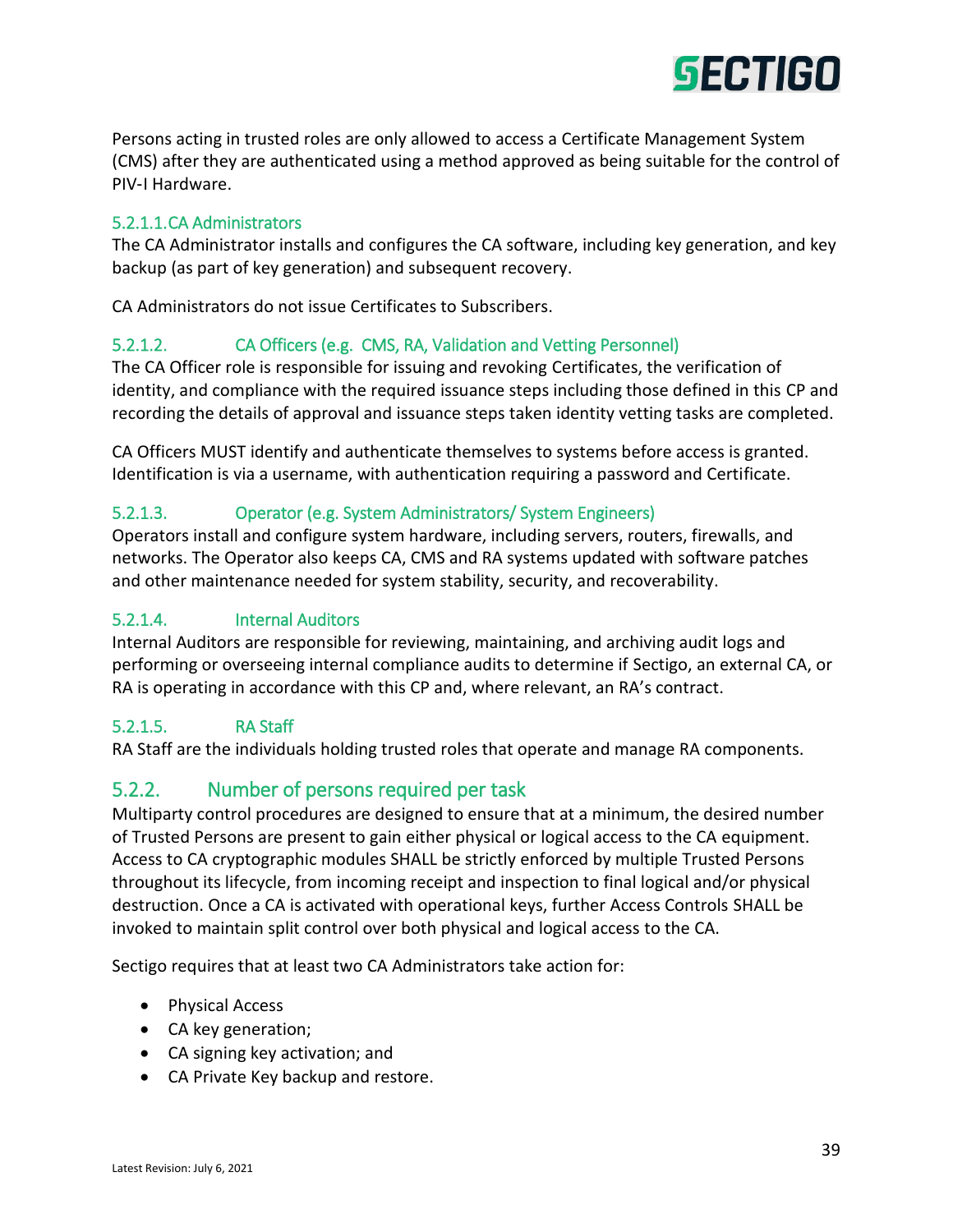

Where multiparty control is required, at least one of the participants SHALL be an Administrator. All participants MUST serve in a Trusted Role as defined in Section 5.2.2. Multiparty control SHALL NOT be achieved using personnel that serve in the Internal Auditors Trusted Role.

No single person has the capability to issue a PIV-I credential.

## 5.2.3. Identification and authentication for each role

The CA SHALL confirm the identity and authorization of all personnel seeking to become Trusted Persons before such personnel are:

- Issued access devices and granted access to the required facilities;
- Given electronic credentials to access and perform specific functions on CA systems.

Authentication of identity SHALL include the personal (physical) presence of such personnel before Trusted Persons performing HR or security functions within an entity and a check of well recognized forms of identification, such as passports and driver's licenses. Identity SHALL be further confirmed through background checking procedures in Section 5.3.

#### 5.2.4. Roles requiring separation of duties

Individual CA personnel SHALL be specifically designated to the roles defined in Section 5.2.1 above as applicable. Individuals MAY NOT assume more than one role, except Operator.

No individual in a Trusted Role SHALL be assigned more than one identity.

Role separation, when required as mentioned above, MAY be enforced by either the CA equipment, or procedurally, or by both means.

# 5.3. Personnel controls

#### 5.3.1. Qualifications, experience, and clearance requirements

Consistent with this CP, Sectigo follows personnel and management practices that provide reasonable assurance of the trustworthiness and competence of their employees and of the satisfactory performance of their duties.

All persons filling Trusted Roles SHALL be selected based on loyalty, trustworthiness, and integrity, and SHALL be subject to a background investigation. Personnel appointed to Trusted Roles shall:

- Possess the expert knowledge, experience and qualifications necessary for the offered services and appropriate job function;
- Have successfully completed an appropriate training program;
- Have demonstrated the ability to perform their duties;
- Be trustworthy;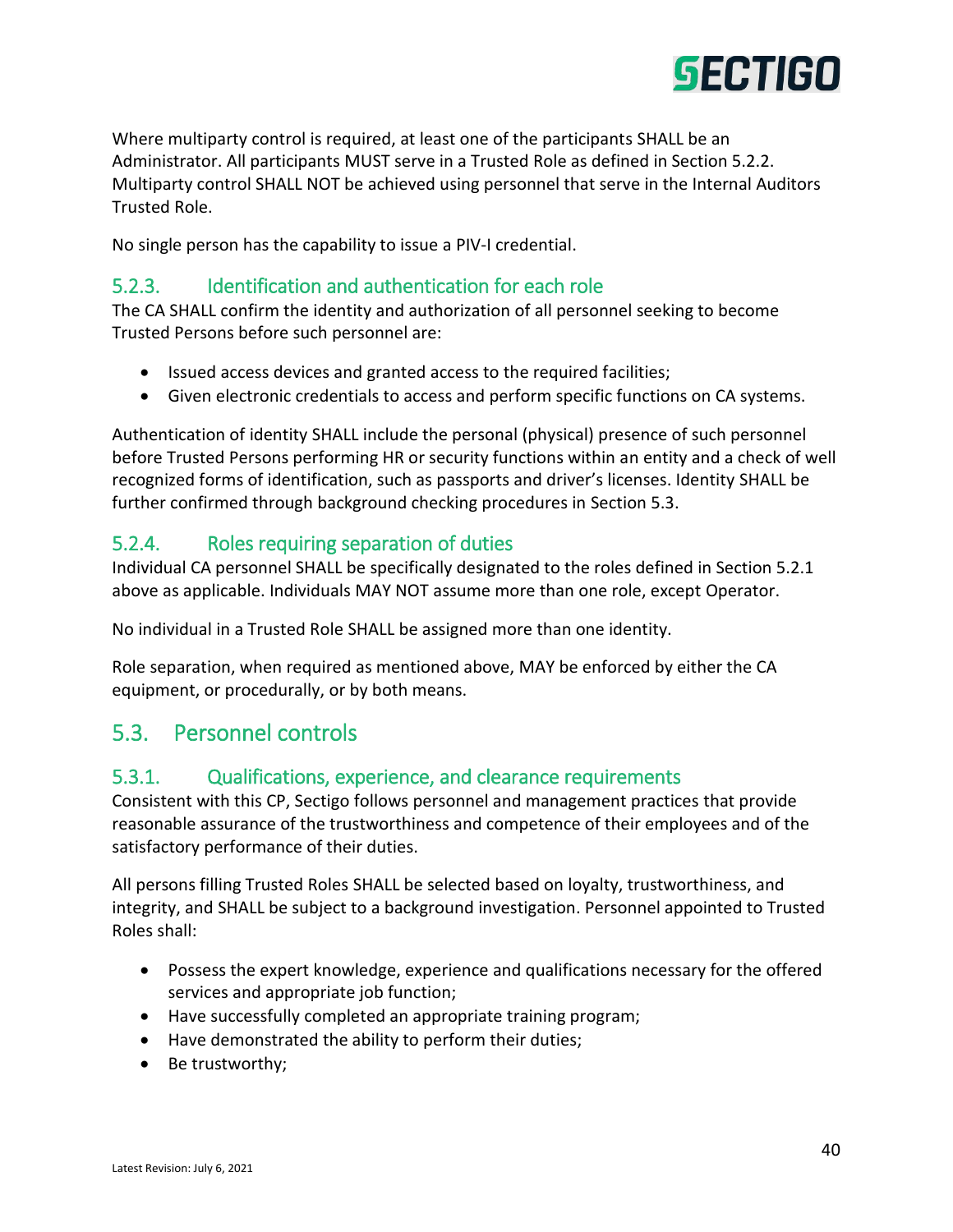

- Have no other duties that would interfere or conflict with their duties for the Trusted Role;
- Have not been previously relieved of duties for reasons of negligence or nonperformance of duties;
- Have not been convicted of a serious crime or other offense which affects his/her suitability for the position; and
- Have been appointed in writing by the CA management.

The Operator Role is only granted on Sectigo IT systems when there is a specific business need. New Operators are not given full administrator rights until they have demonstrated a detailed knowledge of Sectigo IT systems & policies and that they have reached a suitable skill level satisfactory to the Server Systems Manager/Administrator or CEO. New administrators are closely monitored by the Server Systems Manager/Administrator for the first three months. Where systems allow, administrator access authentication is via a public/Private Key specifically issued for this purpose. This provides accountability of individual administrators and permits their activities to be monitored.

The CA Officer Role is granted Certificate issuance privileges only after sufficient training in Sectigo's validation and verification policies and procedures.

# 5.3.2. Background check procedures

All trusted personnel have background checks before access is granted to Sectigo's systems. These checks may include, but are not limited to, verification of the individual's identity using a government issued photo ID, credit history, employment history, education, character references, social security number, criminal background, and a Companies House crossreference to disqualified directors.

# 5.3.3. Training requirements

Sectigo provides suitable training to all staff before they take on a Trusted Role SHOULD they not already have the complete skill-set required for that role. Training of personnel is undertaken via a mentoring process involving senior members of the team to which they are attached.

Training SHALL be conducted in the following areas:

- CA or RA security principles and mechanisms;
- All PKI software versions in use on the CA or RA system;
- All PKI duties they are expected to perform;
- Incident and Compromise reporting and handling
- Disaster recovery and business continuity procedures; and
- Stipulations of this CP.

CA Administrators and Operators are trained in the maintenance, configuration, and use of the specific software, operating systems, and hardware systems used by Sectigo. Internal Auditors are trained to proficiency in the general principles of systems and process audit as well as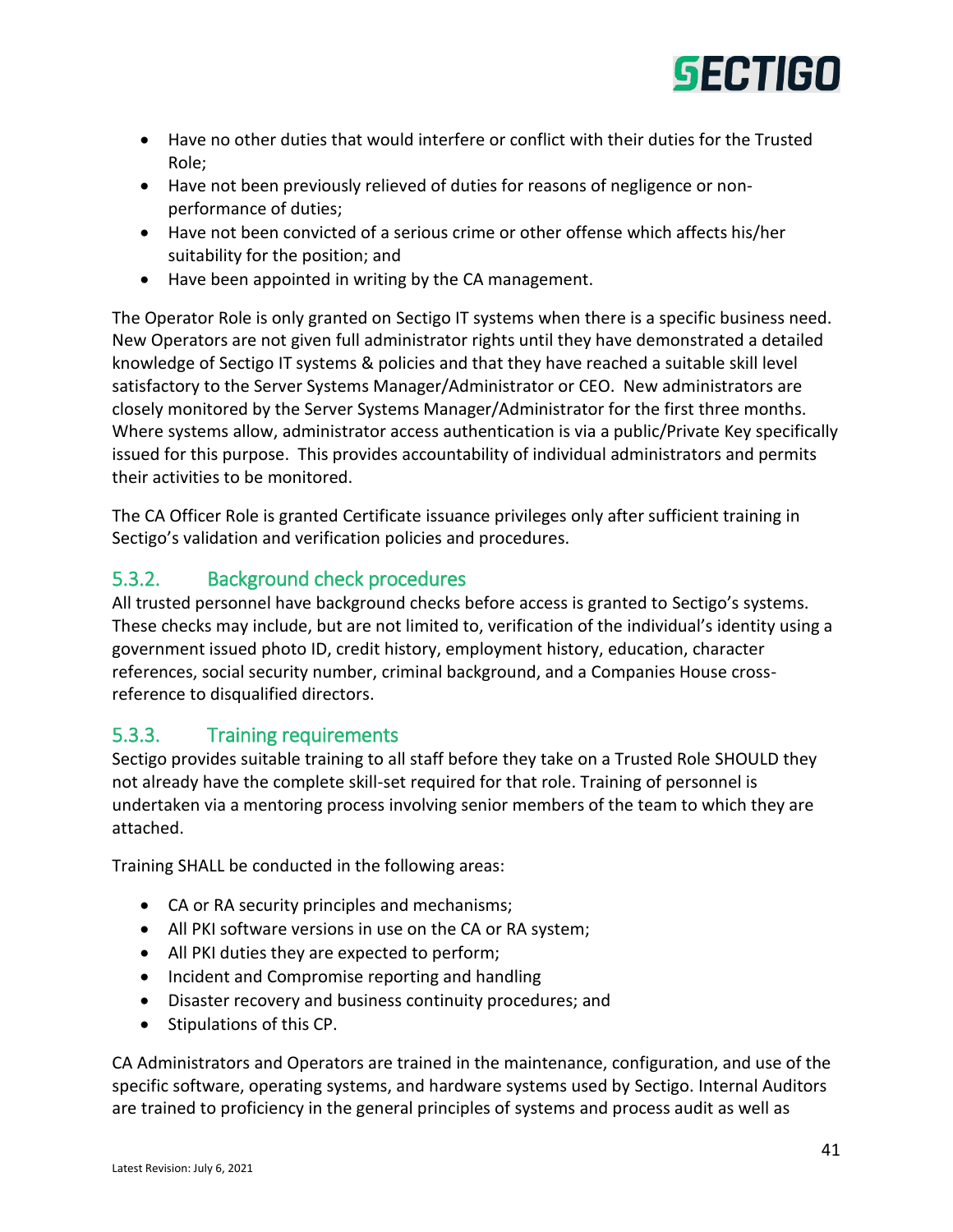

familiarity with Sectigo's policies and procedures. CA Officers are trained in Sectigo's validation and verification policies and procedures.

# 5.3.4. Retraining frequency and requirements

The CA SHALL provide refresher training and updates to their personnel to the extent and frequency required to ensure that such personnel maintain the required level of proficiency to perform their job responsibilities competently and satisfactorily.

All individuals responsible for PKI roles SHALL be made aware of changes in the CA operation. Any significant change to the operations SHALL have a training (awareness) plan, and the execution of such plan SHALL be documented. Examples of such changes are CA software or hardware upgrade, changes in automated security systems, and relocation of equipment.

Documentation SHALL be maintained identifying all personnel who received training and the level of training completed.

# 5.3.5. Job rotation frequency and sequence

No stipulation.

# 5.3.6. Sanctions for unauthorized actions

Any personnel who, knowingly or negligently, violate Sectigo's security policies, exceed the use of their authority, use their authority outside the scope of their employment, or allow personnel under their supervision to do so MAY be liable to disciplinary action up to and including termination of employment. SHOULD the unauthorized actions of any person reveal a failure or deficiency of training, sufficient training or retraining will be employed to rectify the shortcoming.

# 5.3.7. Independent contractor requirements

Sectigo SHALL permit independent contractors or consultants to become Trusted Persons only to the extent necessary to accommodate clearly defined outsourcing relationships. The CA SHOULD only use contractors or consultants as Trusted Persons if the CA does not have suitable employees available to fill the roles of Trusted Persons. Independent contractors and consultants SHALL be escorted and directly supervised by Trusted Persons when they are given access to the CA and its secure facility.

Contractors fulfilling trusted roles are subject to all personnel requirements stipulated in this policy and SHALL establish procedures to ensure that any subcontractors perform in accordance with this policy.

Once the independent contractor completes the work for which it was hired, or the independent contractor's employment is terminated, physical access rights assigned to that contractor are removed as soon as possible and within 24 hours from the time of termination.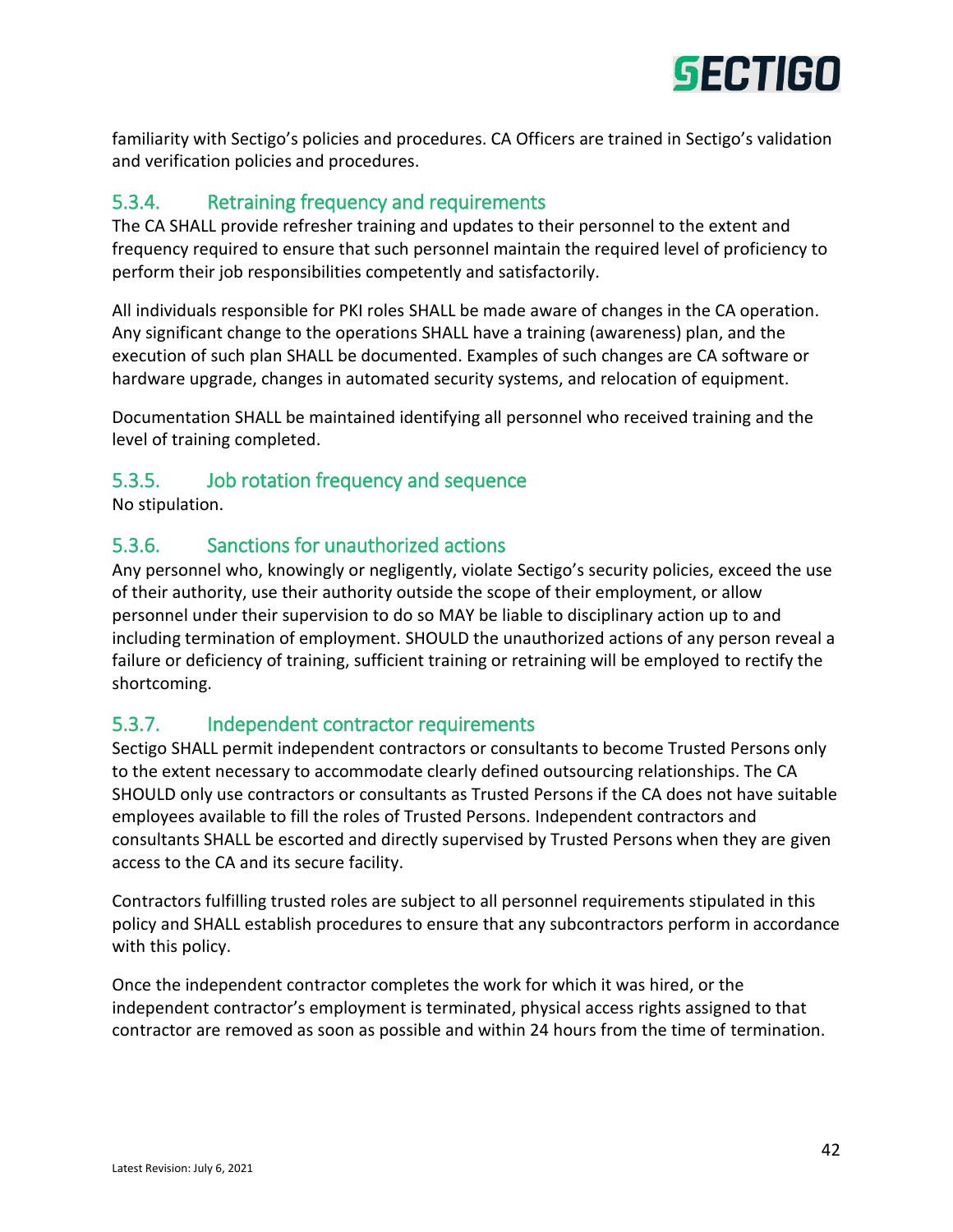

# 5.3.8. Documentation supplied to personnel

Sectigo SHALL give their personnel the requisite training and documentation needed to perform their job responsibilities competently and satisfactorily.

# 5.4. Audit logging procedures

For audit purposes, Sectigo maintains electronic or manual logs of the following events for core functions.

# 5.4.1. Types of events recorded

An audit log is maintained of each movement of the removable media.

CA & Certificate Lifecycle Management Events:

- CA Root signing key functions, including key generation, backup, recovery and destruction
- Subscriber Certificate lifecycle management, including successful and unsuccessful Certificate applications, Certificate issuances, Certificate re-issuances and Certificate renewals
- Subscriber Certificate revocation requests, including revocation reason
- Subscriber changes of affiliation that would invalidate the validity of an existing Certificate
- CRL updates, generations and issuances
- Custody of keys and of devices and media holding keys
- Compromise of a Private Key
- Certificate profiles

Security Related Events:

- System downtime, software crashes and hardware failures
- CA system actions performed by Sectigo personnel, including software updates, hardware replacements and upgrades
- Cryptographic HSM events, such as usage, de-installation, service or repair and retirement
- Successful and unsuccessful Sectigo PKI access attempts
- Secure CA facility entry and exit

Certificate Application Information:

- The documentation and other related information presented by the Applicant as part of the application validation process
- Storage locations, whether physical or electronic, of presented documents

All logs include the following elements:

• Date and time of entry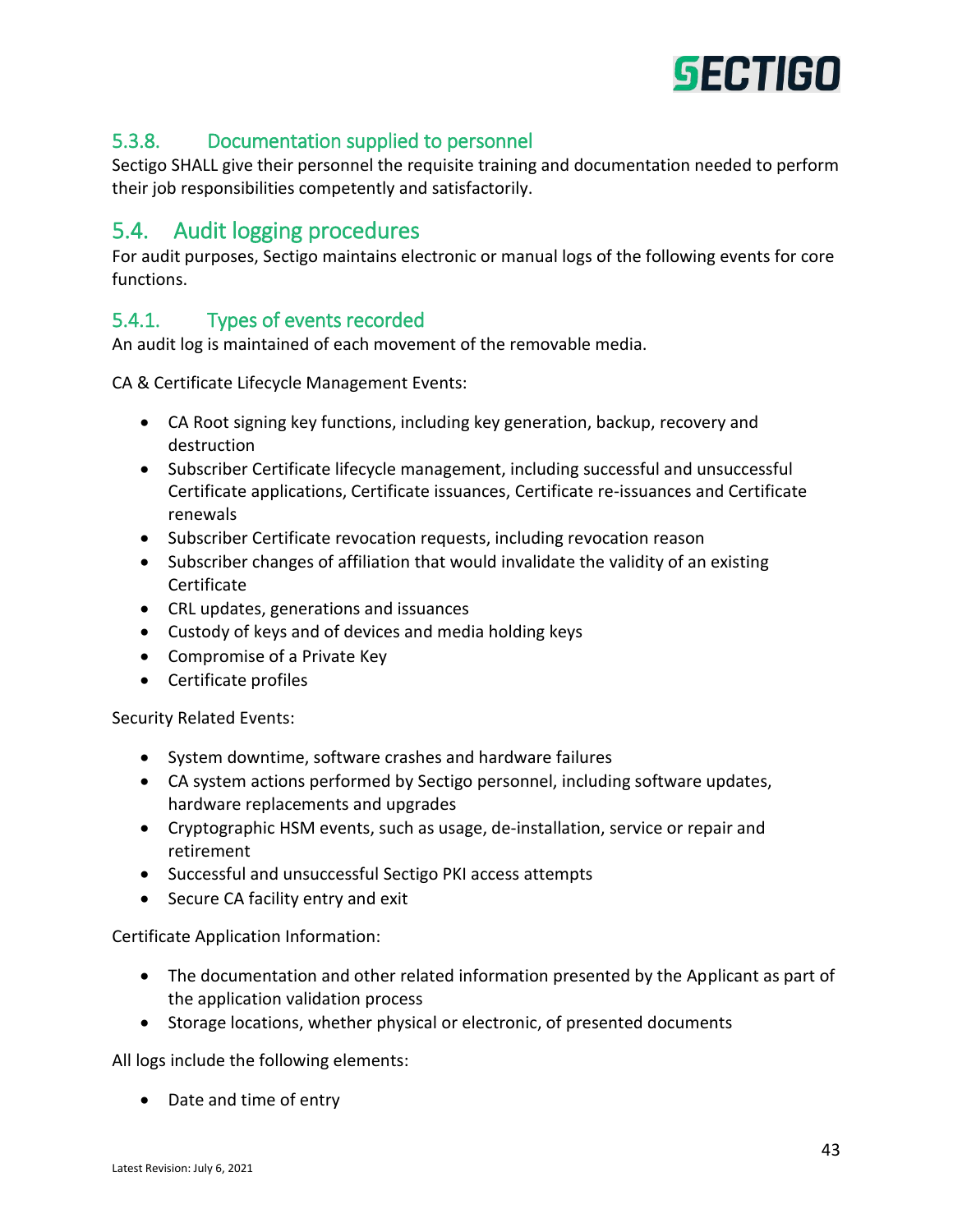# **SECTIGO**

- Serial or sequence number of entry
- Method of entry
- Source of entry
- Identity of entity making log entry
- Description of the entry

#### 5.4.2. Frequency of processing log

Logs are archived by the system administrator on a weekly basis and event journals reviewed on a weekly basis by CA management.

#### 5.4.3. Retention period for audit log

Audit logs SHALL be retained for at least two (2) years and MUST be retained in the manner described below. For the RA, a system administrator other than the RA SHALL be responsible for managing the audit log.

# 5.4.4. Protection of audit log

Only CA Administrators have the system level access required to modify or delete logs.

Both current and archived logs are maintained in a form that prevents unauthorized modification, substitution or destruction.

#### 5.4.5. Audit log backup procedures

All logs are backed up on a daily basis and archived to an off-site location on a weekly basis.

# 5.4.6. Audit collection system (internal vs. external)

Automatic audit collection processes run from system startup to system shutdown. The failure of an automated audit system which MAY adversely affect the integrity of the system or the confidentiality of the information protected by the system will lead to Sectigo's Operators and/or CA Administrators evaluating whether a suspension of operations is required until the problem is remedied.

#### 5.4.7. Notification to event-causing subject

No Stipulation.

#### 5.4.8. Vulnerability assessments

A vulnerability is a weakness in the organization or in an information system that might be exploited by a threat, with the possibility of causing harm to assets. In order to mitigate the risk or possibility of causing harm to assets, Sectigo performs regular vulnerability assessment by taking a two-pronged approach. Sectigo assesses vulnerabilities by (1) making an assessment of the threats to, impacts on, and the vulnerabilities of assets and the likelihood of their occurrence, and (2) by developing a process of selecting and implementing security controls in order to reduce the risks identified in the risk assessment to an acceptable level. Sectigo routinely performs vulnerability assessments by identifying the vulnerability categories that face an asset. Some of the vulnerability categories that Sectigo evaluates are technical, logical,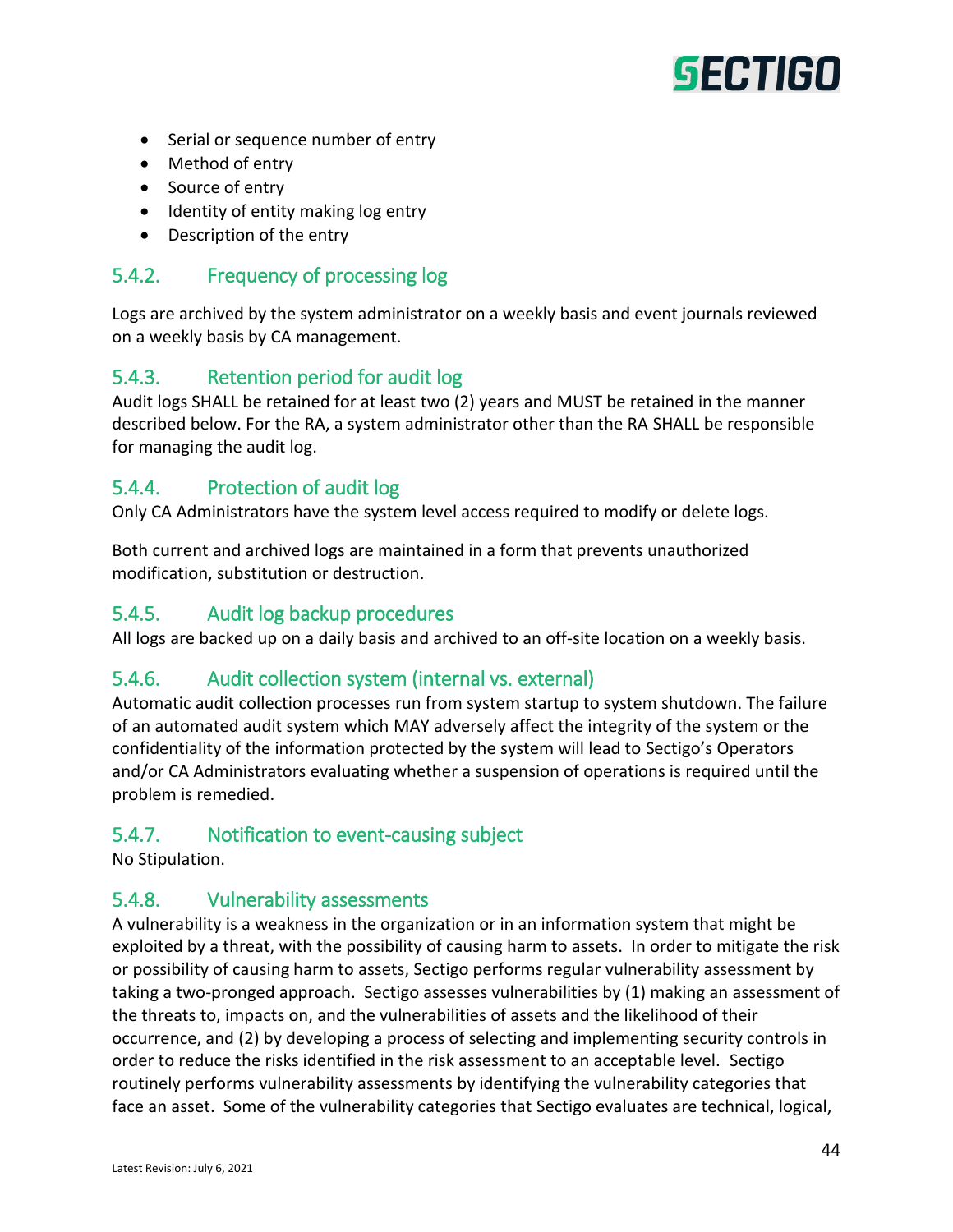

human, physical, environmental, and operational. There´s a specific treatment for critical vulnerabilities.

Sectigo employs external parties to perform regular vulnerability scans & penetration testing on the CA systems/infrastructure.

# 5.5. Records archival

Sectigo implements an archive standard for all business-critical systems located at its data centers. Sectigo retains records in electronic or paper-based formats in conformance with this subsection of this CP.

# 5.5.1. Types of records archived

Sectigo backs up both application and system data. Sectigo may archive the following information:

- Audit data, as specified in section 5.4 of this CP;
- Certificate application information;
- Documentation supporting a Certificate application;
- Certificate lifecycle information.

# 5.5.2. Retention period for archive

The retention period for archived information depends on the type of information, the information's level of confidentiality, and the type of system the information is stored on.

Sectigo retains the records of Sectigo Certificates and the associated documentation for a term of not less than 7 years, or as necessary to comply with applicable laws. The retention term begins on the date of expiration or revocation. Copies of Certificates are held, regardless of their status (such as expired or revoked). Such records may be retained in electronic, in paperbased format or any other format that Sectigo may see fit.

User data backed up from a workstation is retained for a minimum period of 6 months.

## 5.5.3. Protection of archive

Records are archived at a secure off-site location and are maintained in a form that prevents unauthorized modification, substitution or destruction. Access to backup servers and/or backup media, whether Windows or Linux, backup utilities, or backup data, is restricted to authorized personnel only and adheres to a strict default deny policy.

# 5.5.4. Archive backup procedures

Electronic information SHALL be incrementally backed up on a daily basis and perform full backups on a weekly basis.

Administrators at each Sectigo location are responsible for carrying out and maintaining backup activities. Sectigo employs both scheduled and unscheduled backups. Scheduled backups are automated using approved backup tools. Scheduled backups are monitored using automated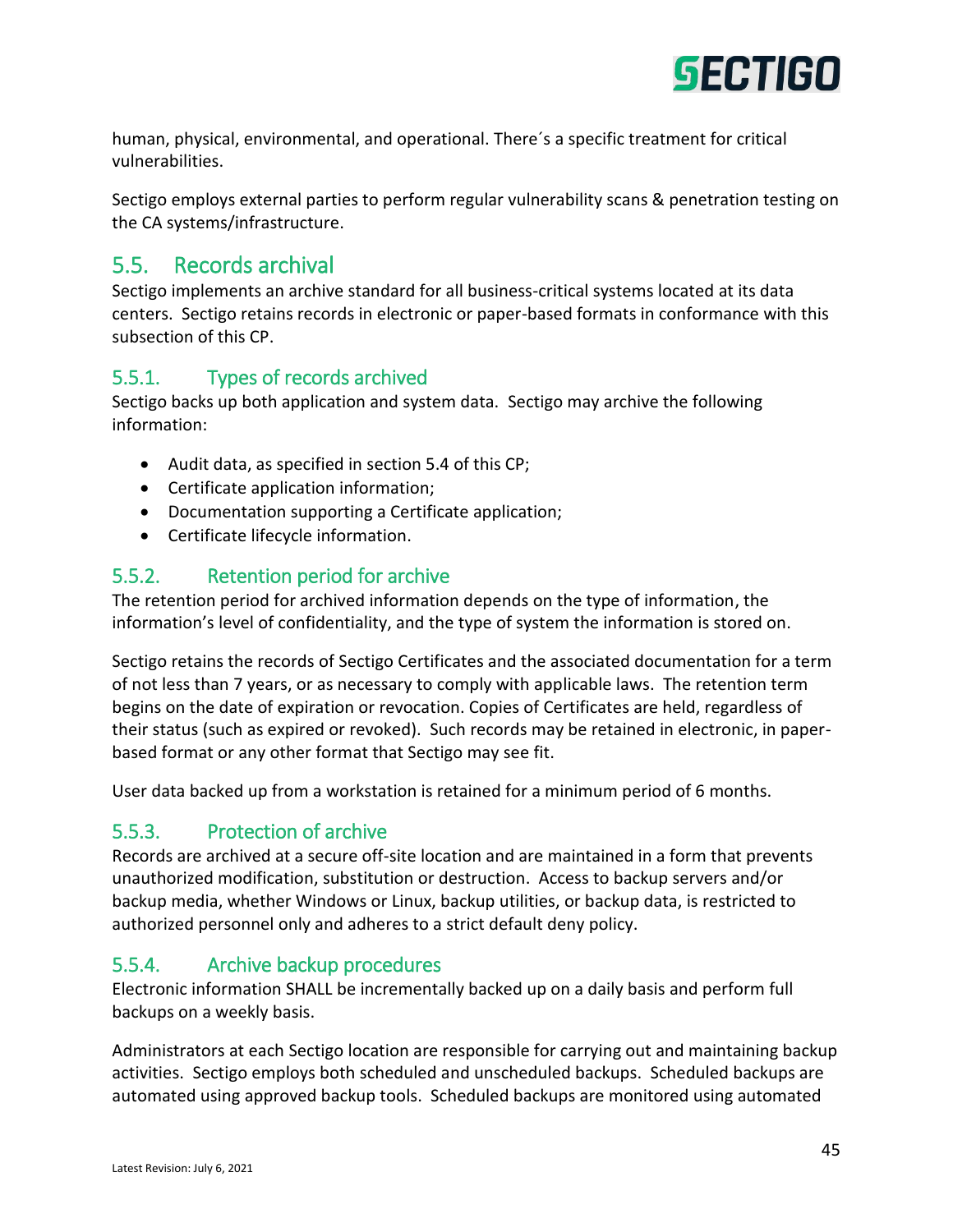

tools. Unscheduled backups occur before carrying out major changes to critical systems and are part of any change request that has a possible impact on data integrity or security. All backup media is labeled according to the information classification, which is based on the backup information stored on the media.

# 5.5.5. Requirements for time-stamping of records

CA archive records SHALL be automatically time-stamped as they are created. System clocks used for time-stamping SHALL be maintained in synchrony with an authoritative time standard. The CPS SHALL describe how system clocks used for time-stamping are maintained in synchrony with an authoritative time standard.

Records that are time-stamped include, but are not limited to, the following:

- Visitor entry,
- Visitor exit,
- Emails within Sectigo,
- Emails sent between Sectigo and third parties,
- Subscriber Agreements,
- Certificate issuance, and
- Certificate revocation.

#### 5.5.6. Archive collection system (internal or external)

Sectigo's archive collection system is both internal and external. As part of its internal collection procedures, Sectigo MAY require Subscribers to submit appropriate documentation in support of a Certificate application.

As part of Sectigo's external collection procedures, RAs MAY require documentation from Subscribers to support Certificate applications, in their role as a Sectigo RA. In such circumstances, RAs are obliged to retain such records in line with the practices of record retention and protection as used by Sectigo and as stated in this CP.

#### 5.5.7. Procedures to obtain and verify archive information

Procedures, detailing how to create, verify, package, transmit, and store Archive information, SHALL be described in the applicable CPS.

# 5.6. Key changeover

Towards the end of each Private Key's lifetime, a new CA signing key pair is commissioned. When a CA Certificate is rekeyed only the new key is used to sign Certificates from that time on. If the old Private Key is used to sign OCSP responder Certificates or CRLs that cover Certificates signed with that key, the old key SHALL be retained and protected. The corresponding new CA Public Key Certificate is provided to Subscribers and relying parties through the delivery methods detailed in the CPS.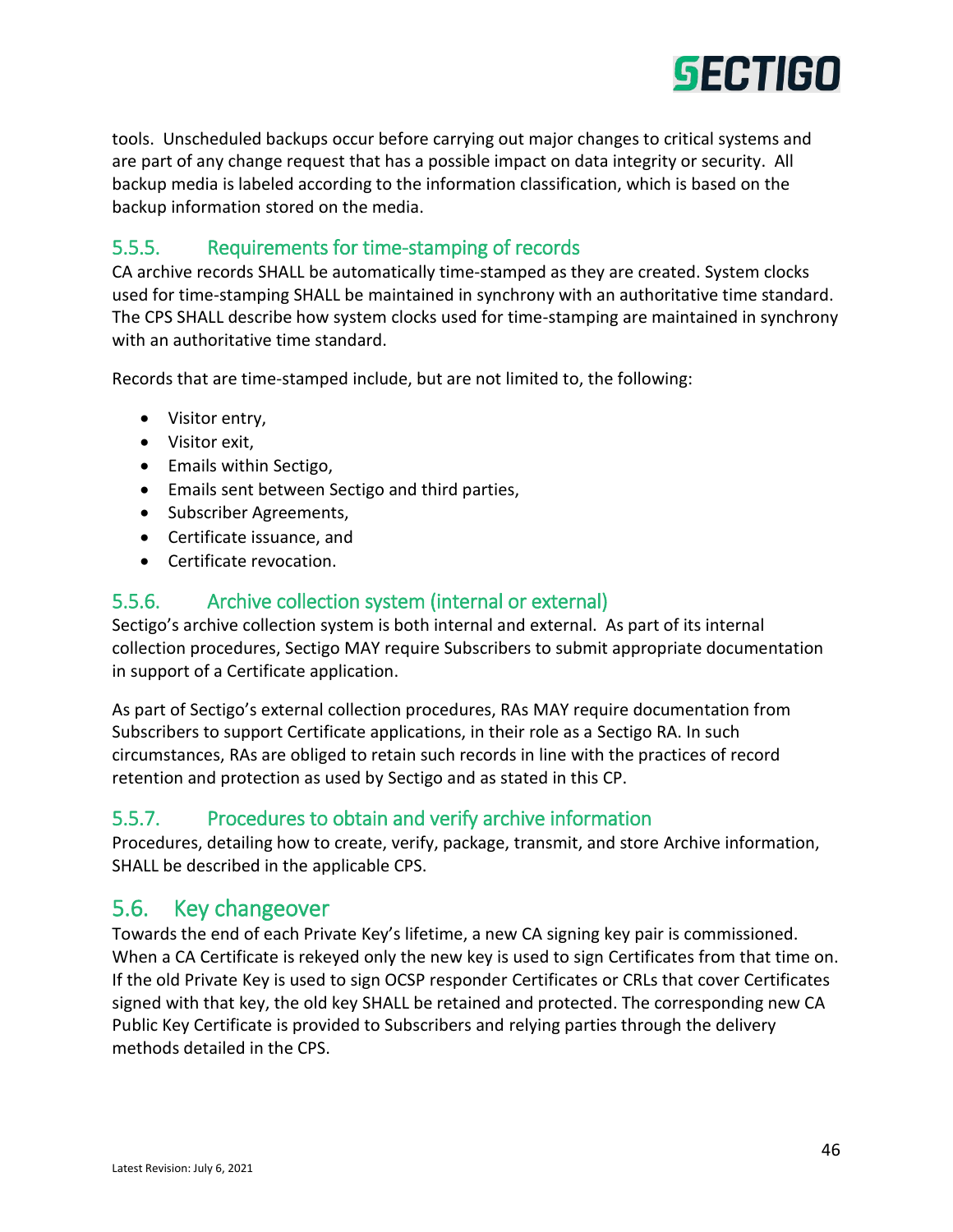

# 5.7. Compromise and disaster recovery

Organizations are regularly faced with events that MAY disrupt their normal business activities or MAY lead to loss of information and assets. These events MAY be the result of natural disasters, accidents, equipment failures, or deliberate actions. This section details the procedures Sectigo employs in the event of a compromise or disaster.

# 5.7.1. Incident and compromise handling procedures

All incidents (including compromises), both suspected and actual, are reported to the appropriate authority for investigation. Depending on the nature and immediacy of the incident, the reporter of an incident is to document the incident details to help with incident assessment, investigation, solution, and future operational changes. Once the incident is reported, the appropriate authority makes an initial assessment. Next, a containment strategy is chosen and implemented. After an incident has been contained, eradication is necessary to eliminate components of the incident. During eradication, importance is given to identifying all affected areas so they can be remedied.

These procedures are in place to ensure that

- a consistent response to incidents happening to Sectigo's assets,
- incidents are detected, reported, and logged, and
- clear roles and responsibilities are defined.

To maintain the integrity of its services, Sectigo implements, documents, and periodically tests appropriate contingency and disaster recovery plans and procedures. These procedures define and contain a formal incident management reporting process, incident response, and incident escalation procedures to ensure professional incident management and the return to normal operations within a timely manner. The process also enables incidents to be analyzed in a way as to identify possible causes such that any weaknesses in Sectigo's processes MAY be improved in order to prevent reoccurrence. Such plans are revised and updated as MAY be required at least once a year.

# 5.7.2. Computing resources, software, and/or data are corrupted

If Sectigo determines that its computing resources, software, or data operations have been compromised, Sectigo will investigate the extent of the compromise and the risk presented to affected parties. Depending on the extent of the compromise, Sectigo reserves the right to revoke affected Certificates, to revoke entity keys, to provide new Public Keys to users, and to recertify subjects.

# 5.7.3. Entity Private Key compromise procedures

Due to the nature of the CA Private Keys, these are classified as highly critical to Sectigo's business operations and continuity. If any of the CA's private signing keys were compromised or were suspected of having been compromised, Sectigo would make an assessment to determine the nature and extent of the compromise. In the most severe circumstances, Sectigo would revoke all Certificates ever issued by the use of those keys, notify all owners of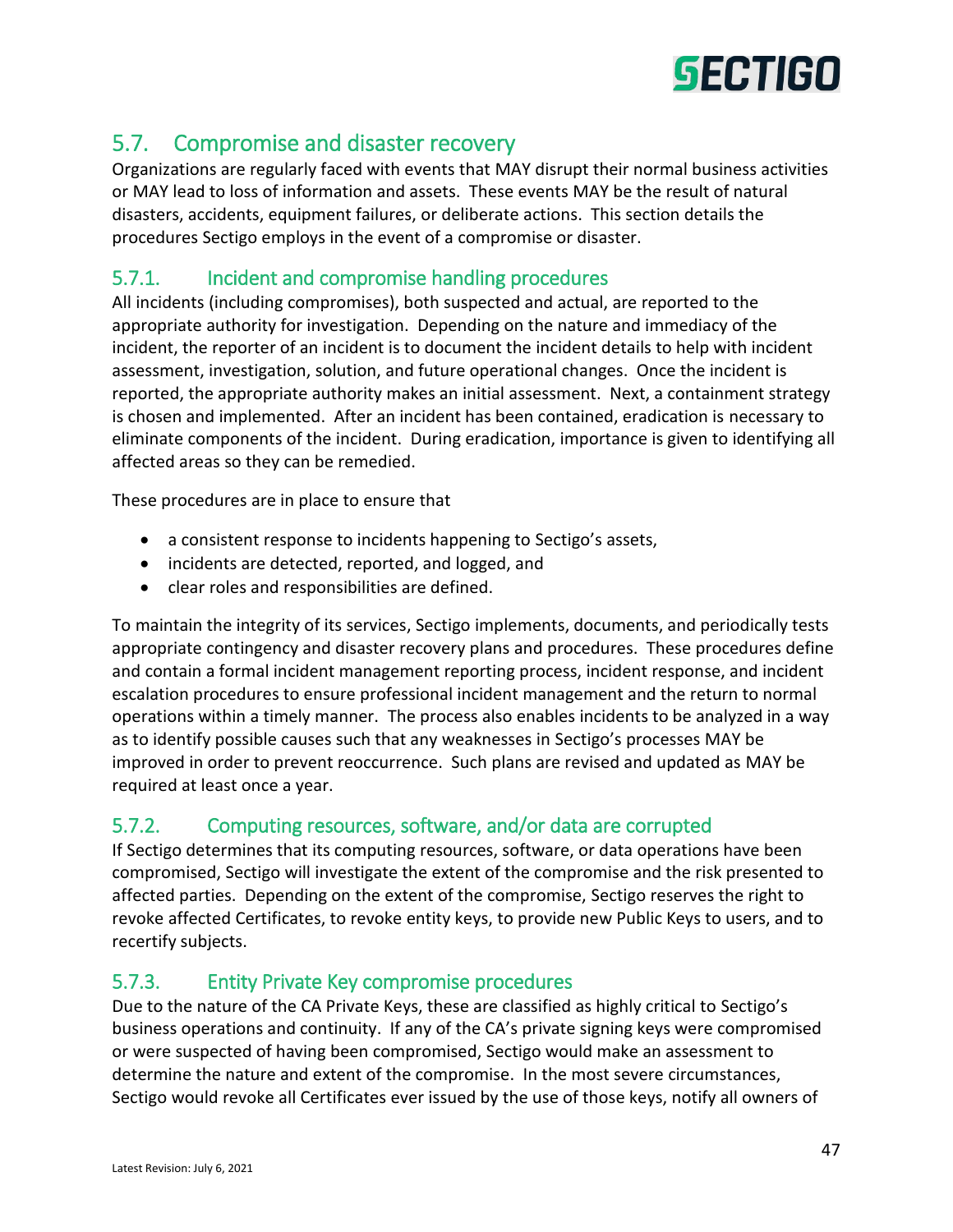

Certificates (by email) of that revocation, and offer to re-issue the Certificates to the customers with an alternative or new private signing key.

## 5.7.4. Business continuity capabilities after a disaster

Sectigo operates a fully redundant CA system. In the event of a short- or long-term loss of an office location, operations at other offices will be increased. The backup CA is readily available in the event that the primary CA should cease operation. All of Sectigo's critical computer equipment is housed in co-location facilities run by independent commercial data center providers, and all of the critical computer equipment is duplicated within the facility. Incoming power and connectivity feeds are duplicated. The duplicate equipment is ready to take over the role of providing the implementation of the CA, and allows Sectigo to specify a maximum system outage time (in case of critical systems failure) of 1 hour. Sectigo operations are distributed across several sites worldwide. All sites offer facilities to manage the lifecycle of a Certificate, including but not limited to the application, issuance, revocation and renewal of such Certificates. As well as a fully redundant CA system, Sectigo maintains provisions for the activation of a backup CA at a secondary site should the primary site suffer a total loss of systems. This disaster recovery plan states that Sectigo will endeavor to minimize interruptions to its CA operations.

# 5.8. CA or RA termination

In case of termination of CA operations for any reason whatsoever, Sectigo will provide timely notice and transfer of responsibilities to succeeding entities, maintenance of records, and remedies. Before terminating its own CA activities, Sectigo will take the following steps, where possible:

- Providing Subscribers of valid Certificates with ninety (90) days' notice of its intention to cease acting as a CA.
- Revoking all Certificates that are still un-revoked or un-expired at the end of the ninety (90) day notice period without seeking Subscriber's consent.
- Giving timely notice of revocation to each affected Subscriber.
- Making reasonable arrangements to preserve its records according to this CP.
- Reserving its right to provide succession arrangements for the re-issuance of Certificates by a successor CA that has all relevant permissions to do so and complies with all necessary rules, while its operation is at least as secure as Sectigo's.

The requirements of this article MAY be varied by contract, to the extent that such modifications affect only the contracting parties.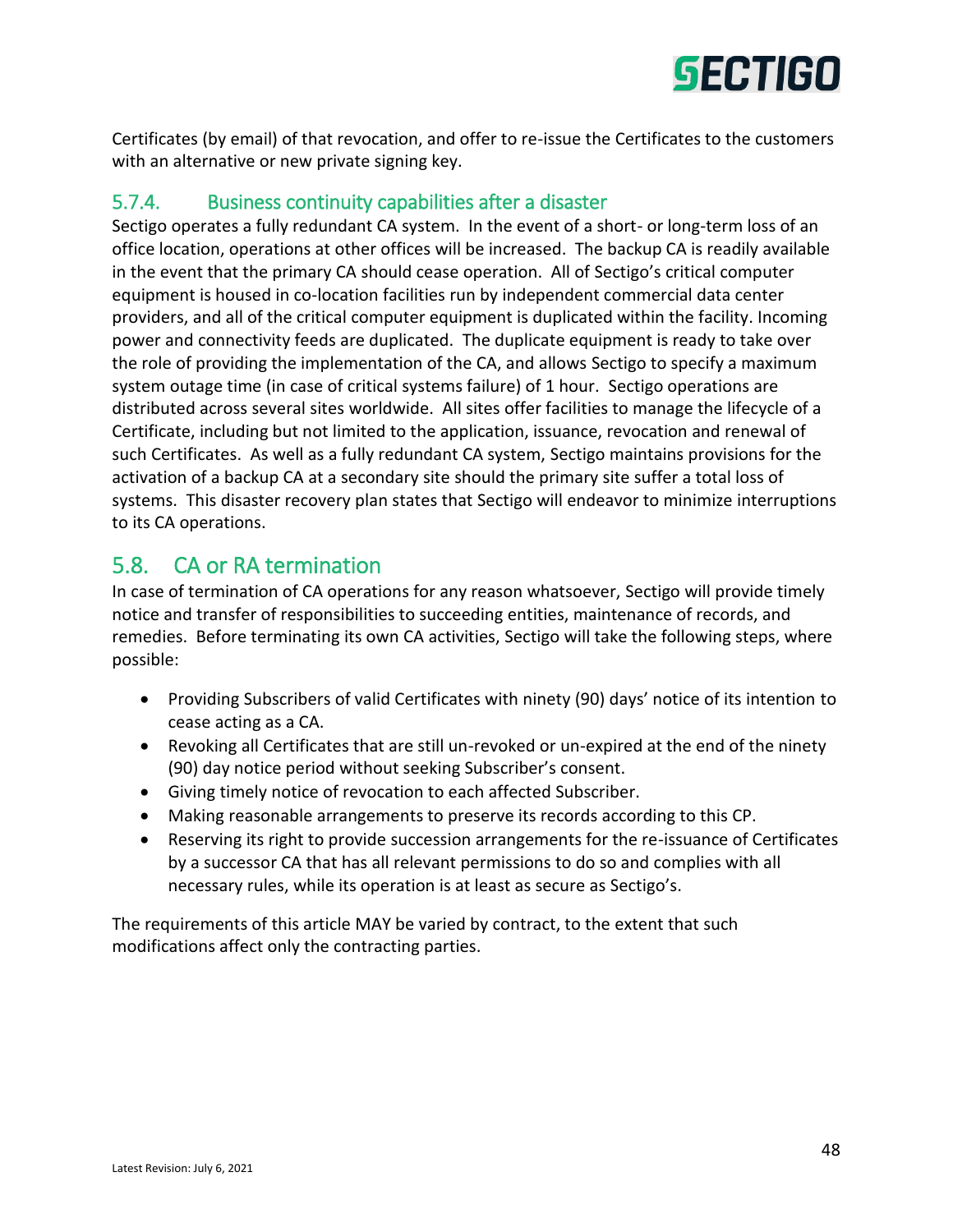# **SECTIGO**

# 6. TECHNICAL SECURITY CONTROLS

# 6.1. Key pair generation and installation

## 6.1.1. Key pair generation

Subscriber key pair generation is to be described in the CPS.

CA key pair generation SHALL be performed using FIPS 140-2 Level 3 validated cryptographic modules and processes that provide the required cryptographic strength of the generated keys and prevent the loss, disclosure, modification, or unauthorized use of Private Keys. Any pseudorandom numbers use and parameters for key generation material SHALL be generated by a FIPS-approved method.

CA keys SHALL be generated in a Key Generation Ceremony as specified in the CPS.

CA key pair generation SHALL create a verifiable audit trail that the security requirements for procedures were followed. The documentation of the procedure SHALL be detailed enough to show that appropriate role separation was used. An independent third party SHALL validate the execution of the key generation procedures either by witnessing the key generation or by examining the video, signed and documented record of the key generation.

# 6.1.2. Private key delivery to Subscriber

The Subscriber or the CA SHALL perform subscriber key pair generation. If the Subscribers themselves generate Private Keys, then Private Key delivery to a Subscriber is unnecessary.

When CAs generate key pairs on behalf of the Subscriber, the Private Key SHALL be delivered securely to the Subscriber. Private keys SHALL be delivered electronically or on a FIPS certified hardware cryptographic module. In all cases, the following requirements SHALL be met:

- Except in cases where the Sectigo operates a key archiving service on behalf of the Subscriber, the CA SHALL NOT retain any copy of the key for more than two weeks after delivery of the Private Key to the Subscriber.
- CAs SHALL use FIPS certified systems and deliver Private Keys to Subscribers via SSL/TLS and SHALL secure such delivery through the use of a PKCS#8 package or, at the CAs sole discretion, any other comparably equivalent means (e.g., PKCS#12 package) in order to prevent the loss, disclosure, modification, or unauthorized use of such Private Keys.
- Where key pairs are pre-generated on hardware tokens, the entities distributing such tokens SHALL use best efforts to provide physical security of the tokens to prevent the loss, disclosure, modification, or unauthorized use of the Private Keys on them. The RA SHALL maintain a record of the Subscriber acknowledgment of receipt of the token.
- The Subscriber SHALL acknowledge receipt of the Private Key(s).
- Delivery SHALL be accomplished in a way that ensures that the correct tokens and activation data are provided to the correct Subscribers.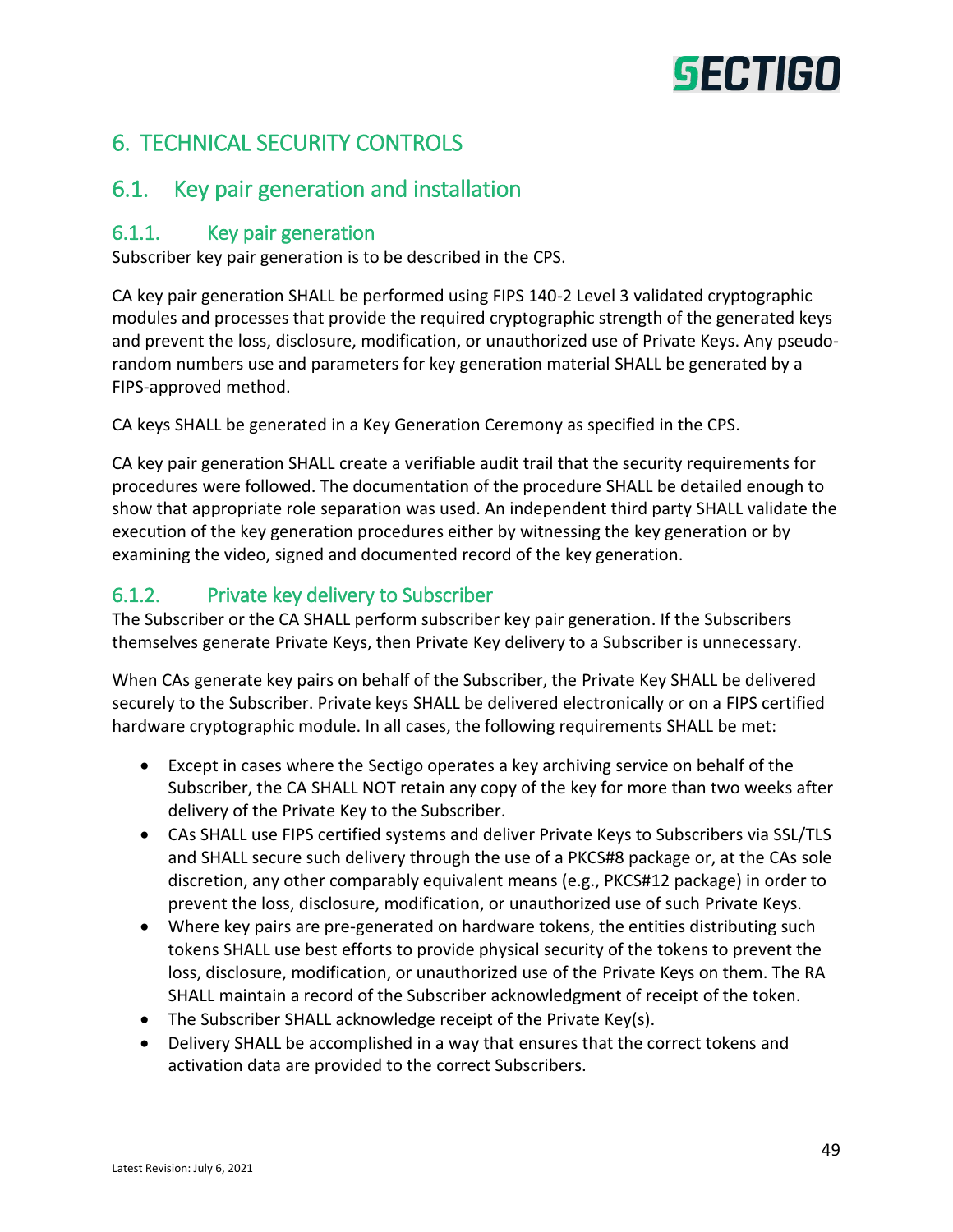

- $\circ$  For hardware modules, accountability for the location and state of the module SHALL be maintained until the Subscriber accepts possession of it.
- o For electronic delivery of Private Keys, the key material SHALL be encrypted using a cryptographic algorithm and key size at least as strong as the Private Key. Activation data SHALL be delivered using a separate secure channel.

# 6.1.3. Public key delivery to Certificate issuer

When a Public Key is transferred to the issuing CA to be certified, it SHALL be delivered through a mechanism validating the identity of the Subscriber and ensuring that the Public Key has not been altered during transit and that the Certificate Applicant possesses the Private Key corresponding to the transferred Public Key. The Certificate Applicant SHALL deliver the Public Key in a PKCS#10 CSR or an equivalent method ensuring that the Public Key has not been altered during transit; and the Certificate Applicant possesses the Private Key corresponding to the transferred Public Key. The Certificate Applicant will submit the CSR via their online account, which employs two-factor authentication, e.g., a USB token with the account administrator's Certificate and a PIN (this procedure is not applicable in the case of the automated issuance of end entity Certificates).

# 6.1.4. CA Public Key delivery to relying parties

The Public Key of a trust anchor SHALL be provided to the Device Sponsors acting as Relying Parties in a secure manner so that the trust anchor is not vulnerable to modification or substitution. Acceptable methods for delivery of a trust anchor include but are not limited to:

- Loading a trust anchor onto tokens delivered to Relying Parties via secure mechanisms;
- Secure distribution of trust anchor through secure out-of-band mechanisms;
- Comparison of Certificate hash (fingerprint) against the trust anchor hash made available via authenticated out-of-band sources (note that fingerprints or hashes posted in-band along with the Certificate are not acceptable as an Authentication mechanism); and
- Downloading a trust anchor from trusted web sites (e.g., CA web site) secured with a currently valid Certificate of equal or greater assurance level than the Certificate being downloaded and the trust anchor is not in the Certificate Chain for the web site Certificate.

Systems using cryptographic hardware tokens SHALL store trusted Certificates such that unauthorized alteration or replacement is readily detectable.

# 6.1.5. Key sizes

This CP requires use of RSA PKCS #1, RSASSA-PSS, DSA, or ECDSA signatures; additional restrictions on key sizes and hash algorithms are detailed below. Certificates issued under this policy SHOULD contain RSA or elliptic curve Public Keys.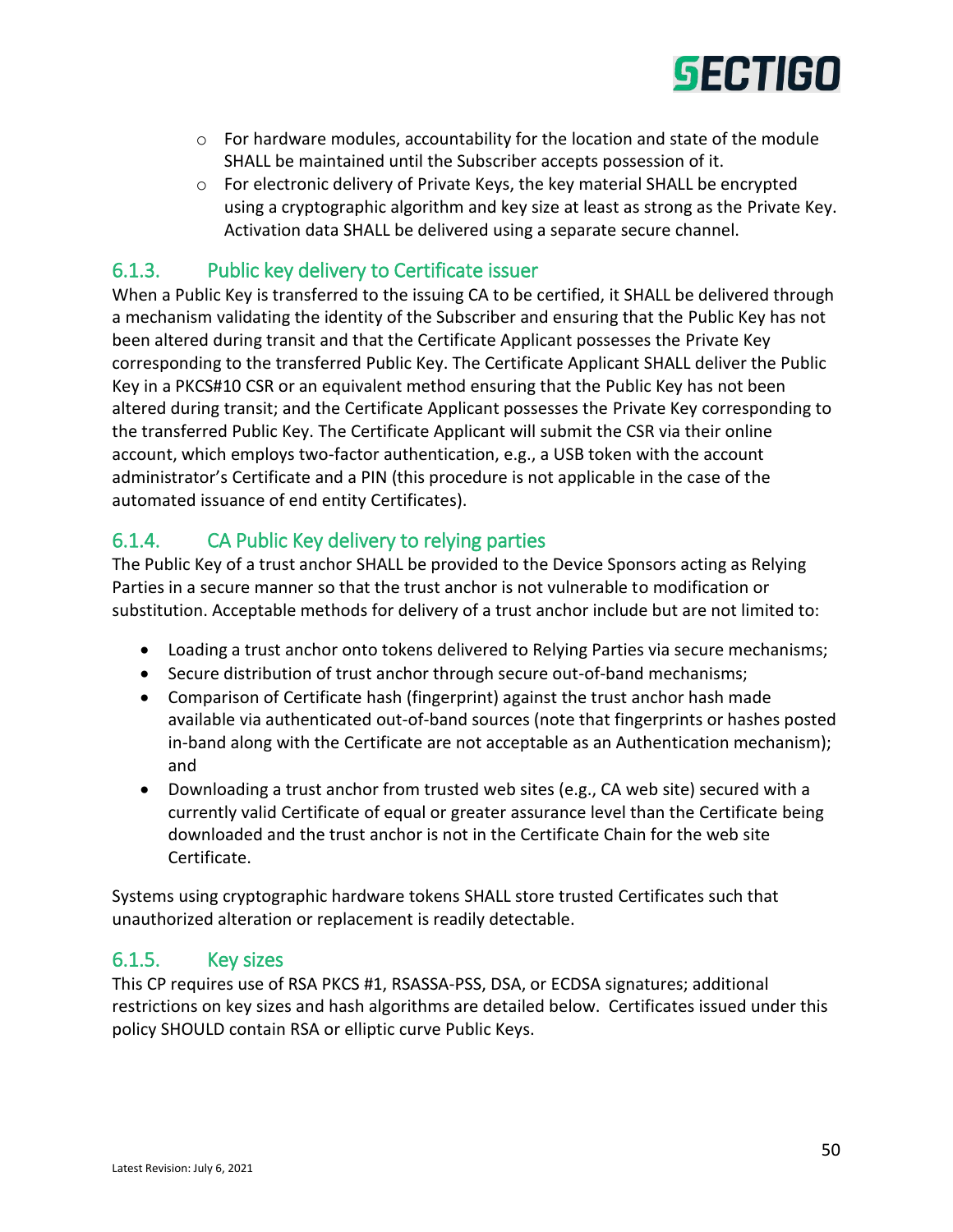

All Certificates that expire on or before December 31, 2030 SHOULD contain subject Public Keys of at least 2048 bits for RSA/DSA, at least 256 bits for elliptic curve, and be signed with the corresponding Private Key.

All Certificates that expire after December 31, 2030 SHOULD contain subject Public Keys of at least 3072 bits for RSA/DSA, at least 256 bits for elliptic curve, and be signed with the corresponding Private Key.

CAs that generate Certificates and CRLs under this policy SHOULD use the SHA-256, or SHA-384 hash algorithm when generating digital signatures.

ECDSA signatures on Certificates and CRLs SHOULD be generated using SHA-256 or SHA-384, as appropriate for the key length.

RSA signatures on CRLs that only provide status information for Certificates that were generated using SHA-1 MAY continue to be generated using SHA-1.

Where implemented, CSSs SHALL sign responses using the same signature algorithm, key size, and hash algorithm used by the CA to sign CRLs.

#### 6.1.6. Public key parameters generation and quality checking

Sectigo generates the Public Key parameters. Sectigo's CA keys SHALL be generated within a FIPS 140-2 Level 3 certified HSM.

# 6.1.7. Key usage purposes (as per X.509 v3 key usage field)

The use of a specific key is constrained by the keyUsage extension in the X.509 Certificate.

Public keys that are bound into CA Certificates SHALL be used for signing Certificates and status information (e.g., CRLs). The following table shows the specific keyUsage extension settings for CA Certificates and specifies that all CA Certificates (i.e., Root CAs, Sub-CAs):

- Shall include a keyUsage extension
- Shall set the criticality of the keyUsage extension to TRUE
- Shall assert the digitalSignature bit, keyCertSign bit and the cRLSign bit in the key usage extension

| Field            | <b>Format</b>     | <b>Criticality</b> | <b>Value</b>  | <b>Comment</b>                  |
|------------------|-------------------|--------------------|---------------|---------------------------------|
| keyUsage         | <b>BIT STRING</b> | <b>TRUE</b>        | $\{$ id-ce 15 | Included in all CA Certificates |
| digitalSignature | (0)               |                    | 0             | Set                             |

#### *Table: keyUsage Extension for all CA Certificates*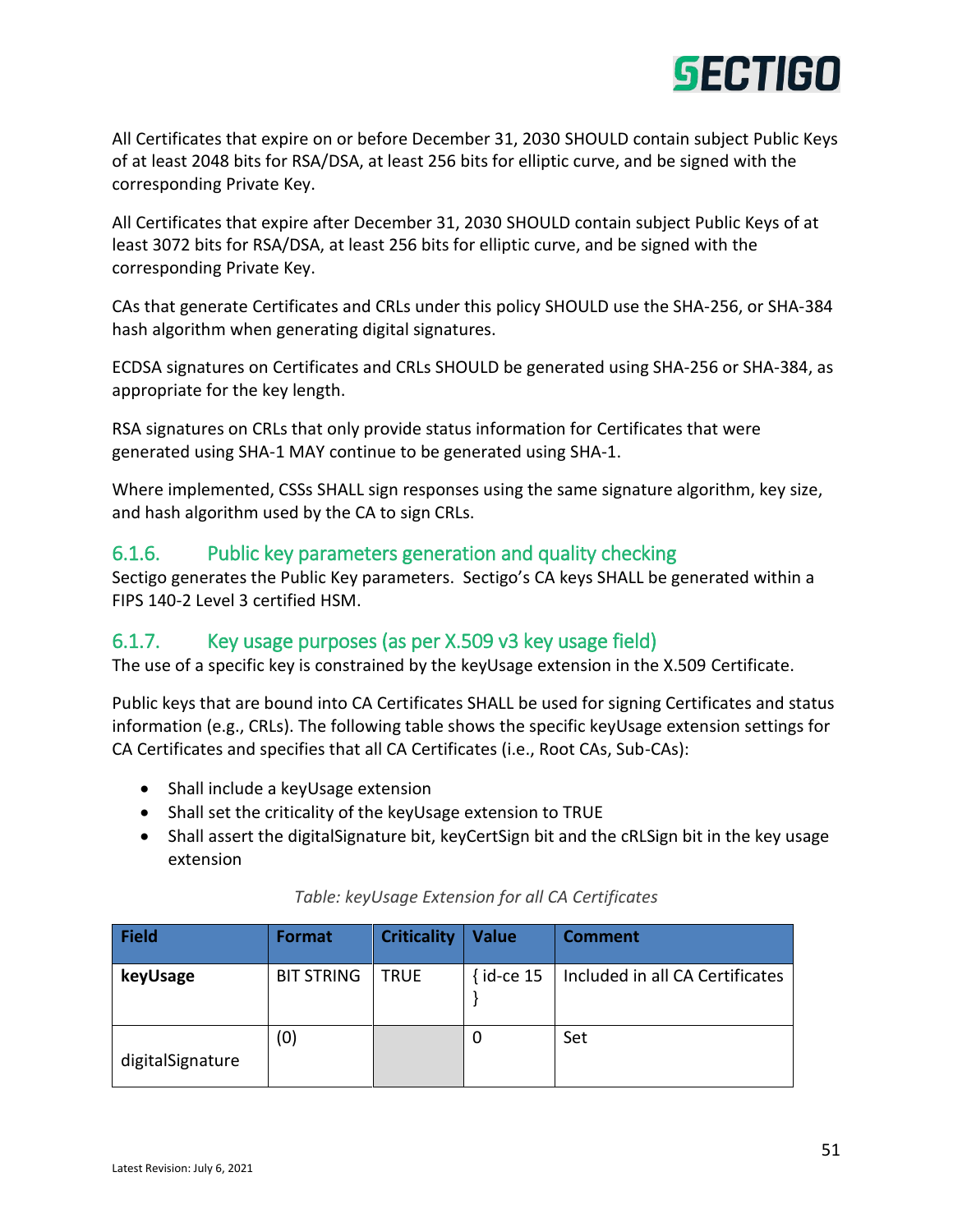

| nonRepudiation       | (1) | $\mathbf 0$  | Not Set |
|----------------------|-----|--------------|---------|
| keyEncipherment      | (2) | $\mathbf 0$  | Not Set |
| dataEnciphermen<br>t | (3) | $\mathbf 0$  | Not Set |
| keyAgreement         | (4) | $\mathbf 0$  | Not Set |
| keyCertSign          | (5) | $\mathbf{1}$ | Set     |
| cRLSign              | (6) | $\mathbf{1}$ | Set     |
| encipherOnly         | (7) | $\mathbf 0$  | Not Set |
| decipherOnly         | (8) | $\mathbf 0$  | Not Set |

Specific keyUsage extension settings for end entity Certificates will be specified in the CPS.

# 6.2. Private Key Protection and Cryptographic Module Engineering **Controls**

#### 6.2.1. Cryptographic module standards and controls

CA Private keys within this PKI SHALL be protected using FIPS 140-2 Level 3 systems. Private key holders SHALL take necessary precautions to prevent the loss, disclosure, modification, or unauthorized use of such Private Keys in accordance with this CP and any existing contractual obligations.

The relevant standard for cryptographic modules is Security Requirements for Cryptographic Modules FIPS 140-2.

- Root CAs SHALL perform all CA cryptographic operations on cryptographic modules rated at a minimum of FIPS 140-2 level 3 or higher.
- Sub-CAs SHALL use a FIPS 140-2 Level 3 or higher validated hardware cryptographic module.
- Subscribers SHOULD use a FIPS 140-2 Level 1 or higher validated cryptographic module for their cryptographic operations.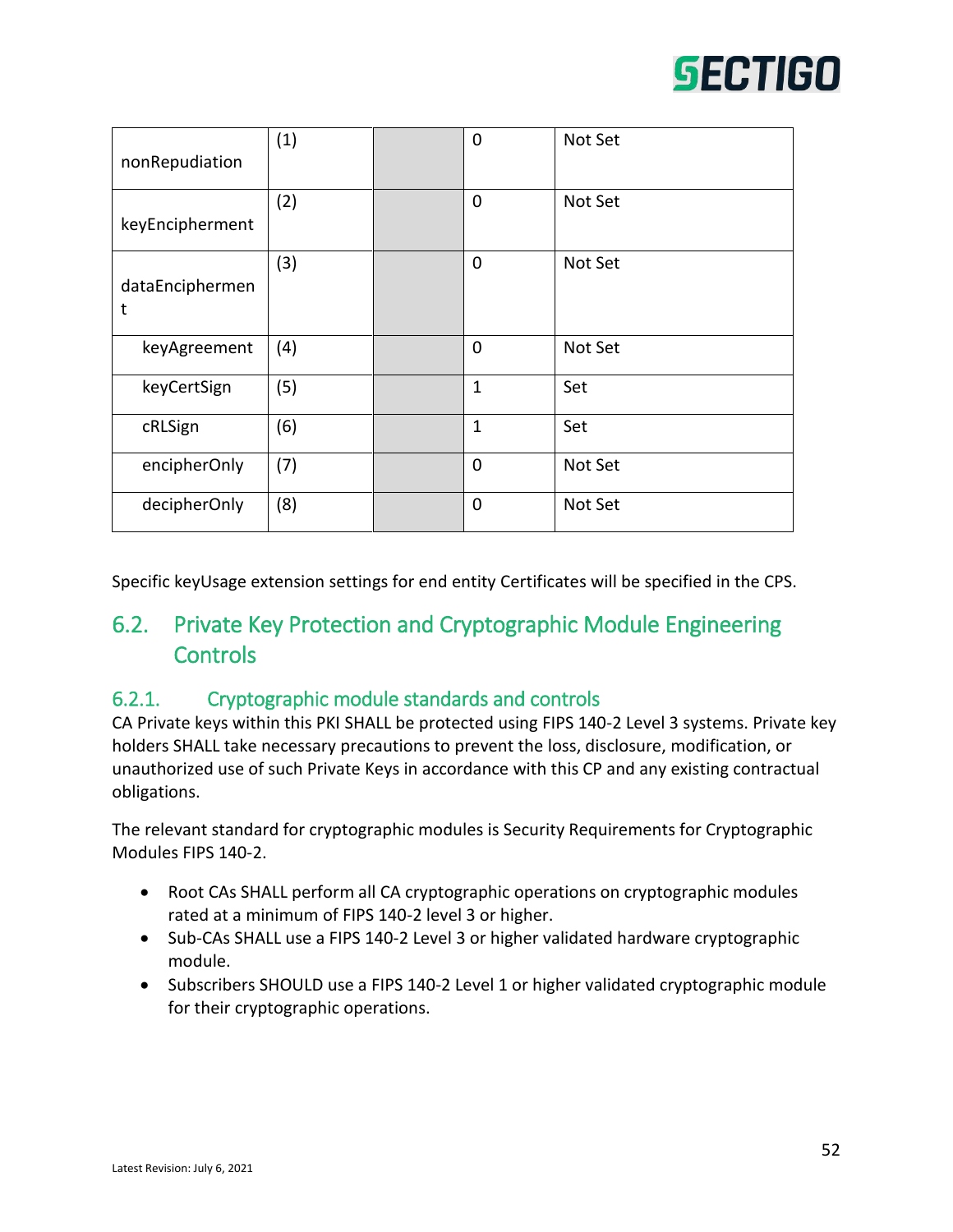

# 6.2.2. Private key (m out of n) multi-person control

Multi-person control is enforced to protect the activation data needed to activate CA Private Keys so that a single person SHALL NOT be permitted to activate or access any cryptographic module that contains the complete CA private signing key.

CA signature keys SHALL be backed up only under multi-person control. Access to CA signing keys backed up for disaster recovery SHALL be under multi-person control. The names of the parties used for multi-person control SHALL be maintained on a list that SHALL be made available for inspection during compliance audits.

# 6.2.3. Private key escrow

Where Subscriber Private Keys are escrowed, Sectigo acts as the escrow agent and does not delegate this task to any third party. The Subscriber Private Key is stored in an encrypted form. A suitably authorized administrator of the enterprise account within which the Certificate has been requested MAY trigger the escrow. Triggering the escrow automatically revokes the Certificate ensuring that the Certificate cannot be used further.

# 6.2.4. Private key backup

The CA private signature keys SHALL be backed up under the same multi-person control as the original signature key. At least one copy of the private signature key SHALL be stored off-site. All copies of the CA private signature key SHALL be accounted for and protected in the same manner as the original. Backup procedures SHALL be included in the CA's CPS.

End entity Private Keys MAY be backed up or copied, but SHALL be held under the control of the Subscriber or other authorized administrator. Backed up end entity Private Keys SHALL NOT be stored in plaintext form and storage SHALL ensure security controls consistent with the security specifications the device is compliant with. Subscribers MAY have the option of using enhanced Private Key protection mechanisms available today including the use of smart cards, biometric access devices, and other hardware tokens to store Private Keys.

# 6.2.5. Private key archival

When any CA Root Signing Key pair expires, they will be archived for at least 7 years. The keys will be archived in a secure cryptographic hardware module, as per their secure storage prior to expiration, as detailed in section **Error! Reference source not found.** of this CP.

# 6.2.6. Private key transfer into or from a cryptographic module

Where CA Root signing keys are backed up to another cryptographic hardware security module, such keys are transferred between devices under multi person control and in encrypted format only.

# 6.2.7. Private key storage on cryptographic module

Private Keys are generated and stored inside Sectigo's Hardware Security Modules (HSMs), which have been certified to at least FIPS 140-2 Level 3.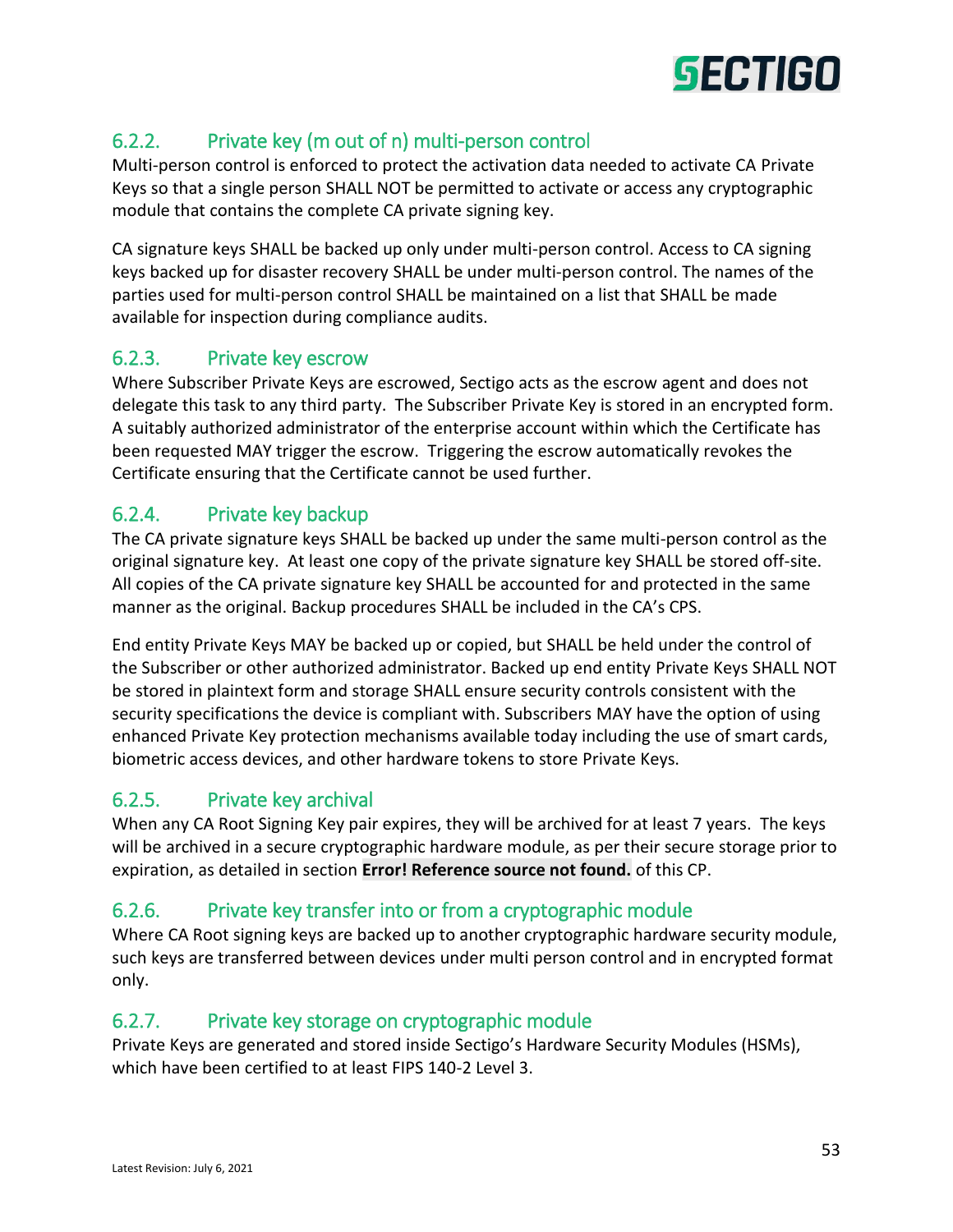

# 6.2.8. Method of activating Private Key

All CAs SHALL protect the activation data for their Private Keys against loss, theft, modification, disclosure, or unauthorized use.

CA administrators SHALL be authenticated to the cryptographic token before the activation of the associated Private Key(s). Acceptable means of authentication include but are not limited to passphrases, PINs or biometrics. Entry of activation data SHALL be protected from disclosure (i.e., the data SHOULD NOT be displayed while it is entered).

For device Certificates, the device MAY be configured to activate its Private Key, provided that appropriate physical and logical access controls are implemented for the device. The strength of the security controls SHALL be commensurate with the level of threat in the device's environment, and SHALL protect the device's hardware, software, Private Keys and its activation data from compromise.

#### 6.2.8.1. CA Administrator Activation

Method of activating the CA system by a CA Administrator SHALL require:

- Use a smart card, biometric access Device, password in accordance with Section 6.4.1, or security of equivalent strength to Authenticate the Administrator before the activation of the Private Key, which includes, for instance, a password to operate the Private Key, a Windows logon or screen saver password, or a network logon password; and
- Take commercially reasonable measures for the physical protection of the Administrator's workstation to prevent use of the workstation and its associated Private Key without the Administrator's authorization.

#### 6.2.8.2. Offline CAs Private Key

Once the CA system has been activated, a threshold number of shareholders SHALL be required to supply their activation data in order to activate an offline CA's Private Key, as defined in Section 6.2.2. Once the Private Key is activated, it SHALL be active until termination of the session.

#### 6.2.8.3. Online CAs Private Keys

An online CA's Private Key SHALL be activated by a threshold number of shareholders, as defined in Section 6.2.2, supplying their activation data (stored on secure media). Once the Private Key is activated, the Private Key MAY be active for an indefinite period until it is deactivated when the CA goes offline.

#### 6.2.8.4. Device Private Keys

A Device MAY be configured to activate its Private Key, provided that appropriate physical and logical Access Controls are implemented for the Device. The strength of the security controls SHALL be commensurate with the level of threat in the Device's environment, and SHALL protect the Device's hardware, software, Private Keys and its activation data from compromise. If the Private Key is stored in a protected form using password based encryption, then the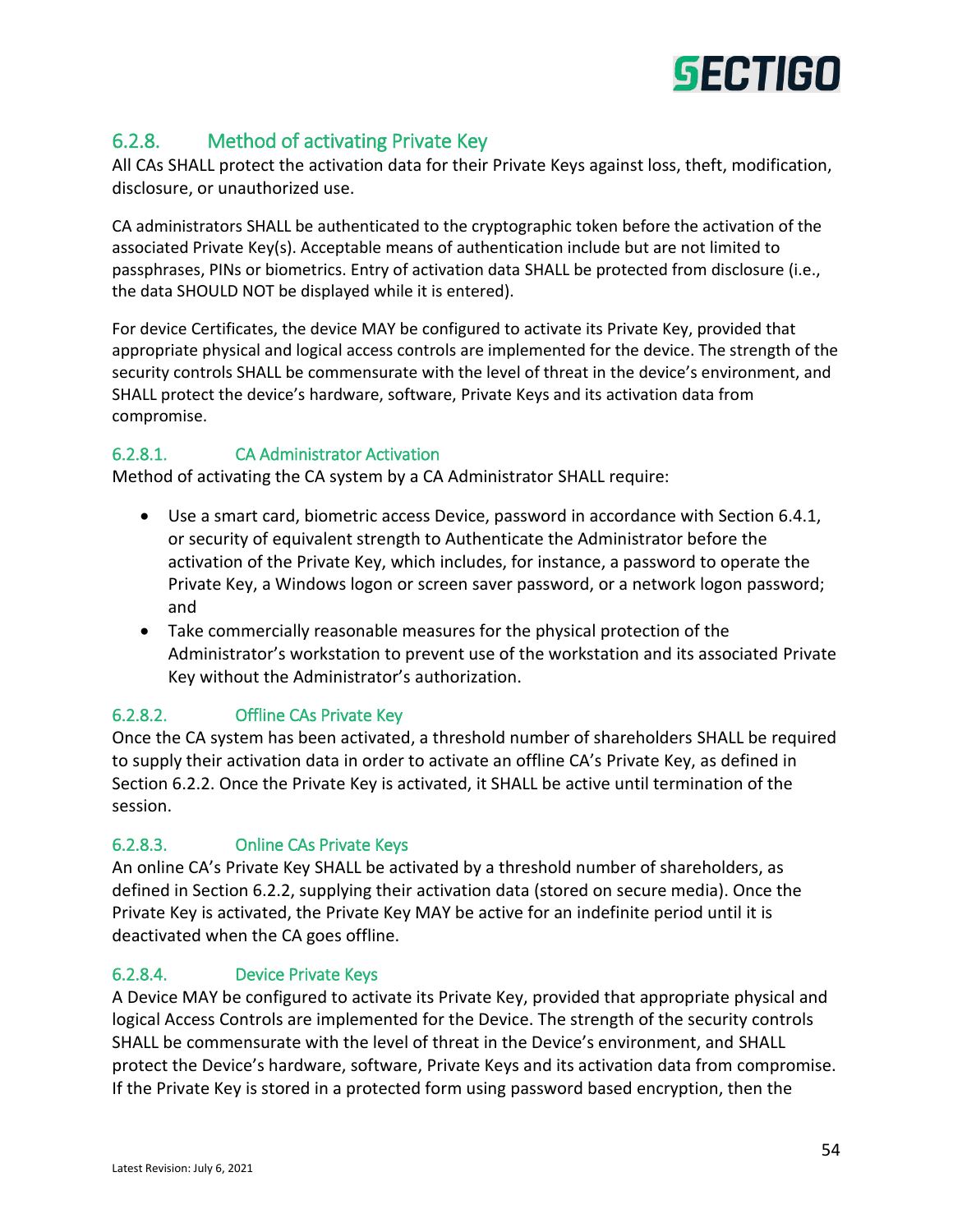

password or pass-phrase activation data MUST be entered each time the Device and the security application are initialized in order to unlock the Private Key for operational use.

# 6.2.9. Method of deactivating Private Key

Cryptographic modules that have been activated SHALL NOT be available to unauthorized access. After use, the cryptographic module SHALL be deactivated, e.g., via a manual logout procedure or automatically after a period of inactivity. CA cryptographic modules SHALL be stored securely when not in use.

When an online CA is taken offline, the CA SHALL remove the token containing the Private Key from the reader in order to deactivate it.

With respect to the Private Keys of offline CAs, after the completion of a Key Generation Ceremony, in which such Private Keys are used for Private Key operations, the CA SHALL remove the token containing the Private Keys from the reader in order to deactivate them. Once removed from the reader, tokens SHALL be securely stored.

When deactivated, Private Keys SHALL be kept in encrypted form only. They SHALL be cleared from memory before the memory is de-allocated. Any disk space where Private Keys were stored SHALL be overwritten before the space is released to the operating system.

# 6.2.10. Method of destroying Private Key

Destroying a Private Key means the destruction of all active keys, both backed-up and stored. Destroying a Private Key SHALL comprise of removing it from the HSM and removing it from the active backup set. Private Keys are destroyed in accordance with NIST SP 800-88.

# 6.2.11. Cryptographic Module Rating

See section 6.2.1.

# 6.3. Other aspects of key pair management

# 6.3.1. Public key archival

The Public Key is archived as part of the Certificate archival. The issuing CA SHALL retain all verification Public Keys for a minimum of seven (7) years or as further required by applicable law or industry regulation.

# 6.3.2. Certificate operational periods and key pair usage periods

Generally, the Certificate validity period will be set as follows, however, Sectigo reserves the right to offer validity periods outside of this standard

- Root CA Certificates MAY have a validity period of up to 25 years
- Sub-CA Certificates MAY have a validity period of up to 15 years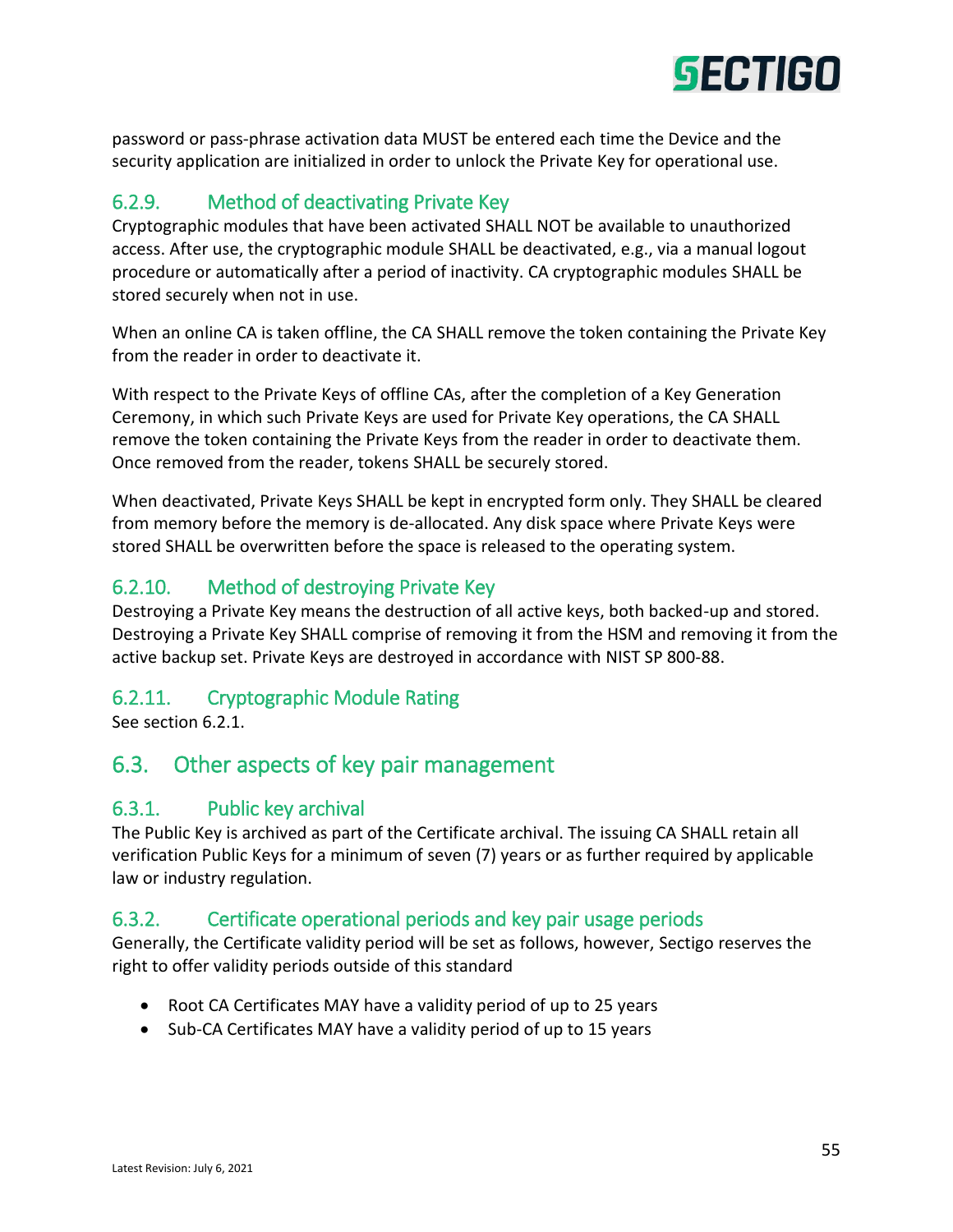

End entity Certificates MAY have a validity period of up to 3 years. Validity periods SHALL be nested such that the validity periods of issued Certificates SHALL be contained within the validity period of the issuing CA.

# 6.4. Activation data

Activation data refers to data values other than whole Private Keys that are required to operate Private Keys or cryptographic modules containing Private Keys. Examples of activation data include, but are not limited to, PINs, passphrases, and portions of Private Keys used in a keysplitting regime.

# 6.4.1. Activation data generation and installation

Activation data is generated in accordance with the specifications of the HSM. This hardware is certified by FIPS 140-2 at least.

# 6.4.2. Activation data protection

The procedures used to protect activation data is dependent on whether the data is for smartcards or passwords. Smartcards are held by highly trusted personnel. Passwords and smartcards are subject to Sectigo's Cryptographic Policy.

#### 6.4.3. Other aspects of activation data

No stipulation.

# 6.5. Computer security controls

#### 6.5.1. Specific computer security technical requirements

Sectigo ensures the integrity of its computer systems by implementing controls, such as:

- Applying the same security controls to all systems co-located in the same zone with a Certificate System;
- Maintaining online Root CA Systems in a high security zone
- Maintaining offline Root CAs air-gapped from other networks;
- Maintaining and protecting Issuing Systems, Certificate Management Systems, and Security Support systems;
- Configuring Issuing Systems, Certificate Management Systems, Security Support Systems, and Front-End/Internal-Support Systems by removing or disabling all accounts, applications, services, protocols, and ports that are not used in Sectigo's operations and allowing only those that are approved by Sectigo;
- Reviewing configurations of Issuing Systems, Certificate Management Systems, Security Support Systems, and Front-End/Internal-Support Systems on a weekly basis;
- Undergoing penetration tests on a periodic basis and after significant infrastructure or application upgrades;
- Granting administration access to Certificate Systems only to persons acting in trusted roles and requiring their accountability for the Certificate System's security; and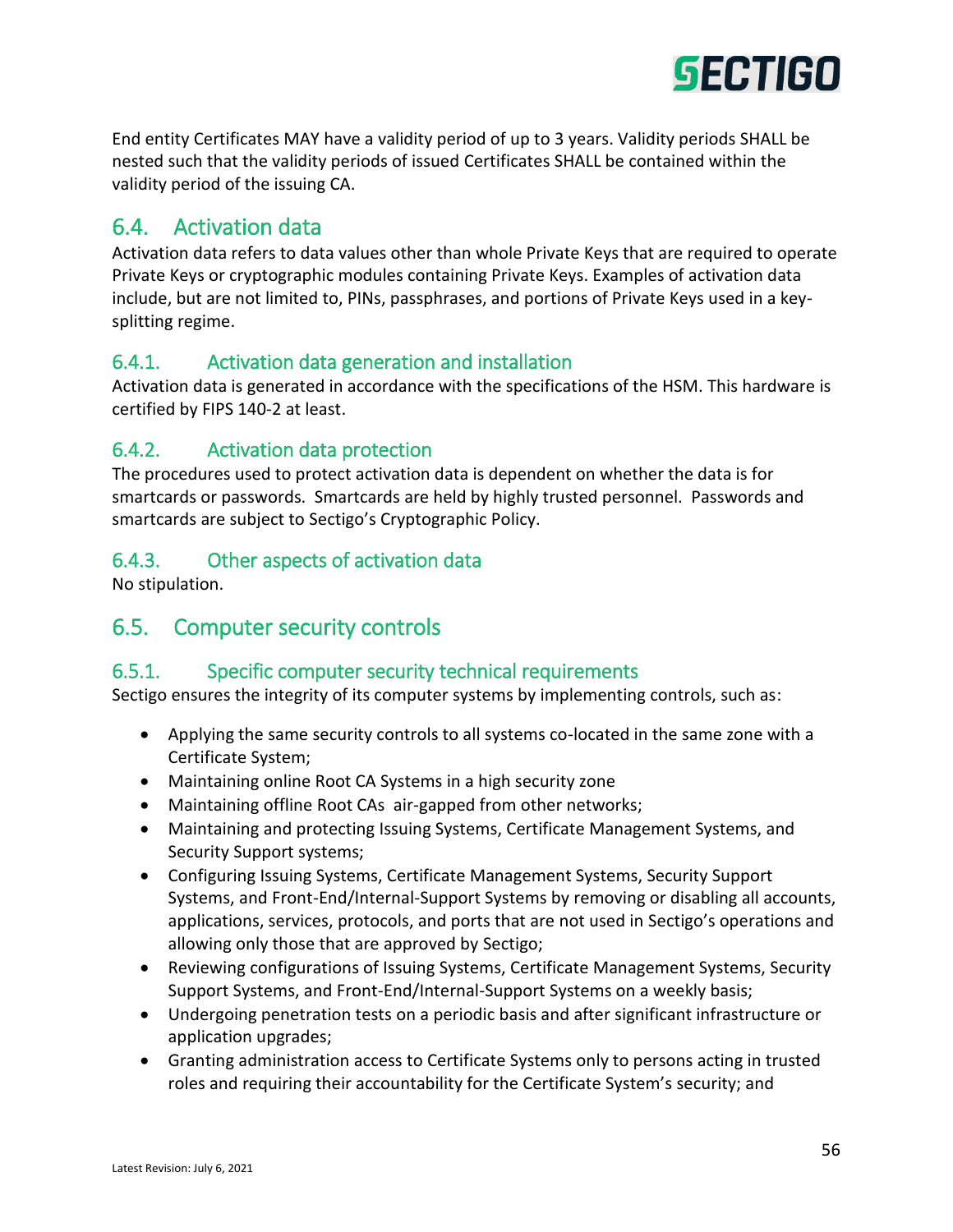

 Changing authentication keys and passwords for any privileged account or service account on a Certificate System whenever a person's authorization to administratively access that account on the Certificate System is changed or revoked.

#### 6.5.2. Computer security rating

No stipulation.

# 6.6. Life cycle technical controls

#### 6.6.1. System development controls

Sectigo has formal policies in place to control, document and monitor the development of its CA systems. Development requests MAY only be raised by a restricted set of personnel. Development tasks are prioritized by the 'task requesters' within their area and then further prioritized by the development manager whilst considering the development task list in its entirety. The majority of changes are developed in-house by Sectigo. In the event that Sectigo 'buys-in' services (hardware and/or software), vendors are selected based on reputation and ability to supply products 'fit for purpose'.

On receipt of each development request a unique task ID and title are assigned that stay with the task throughout the development lifecycle.

Each development task has an associated risk assessment carried out as a part of the development lifecycle. All tasks are viewed as carrying some form of risk, from issues relating to task scope and complexity to a lack of availability of resources. The management of risk is addressed through a formal risk management process with the request not being applied to the production environment until an acceptable level of risk is achieved.

The work-product of all development requests undergo peer review prior to release to the production environment to prevent malicious or erroneous software being loaded into the production environment.

Each task MUST be tested and signed off by the QA team before being deployed to the production environment. Developers are not permitted to be involved in the testing of their own work. When issues are found by QA the QA team provide feedback to the developer to resolve the issues before development MAY proceed to release.

Development and QA team members do not have any access to the production environment. Access to these areas is strictly controlled.

Once the change has gone live to the production environment the task requester along with the testing team are advised and the change re-tested.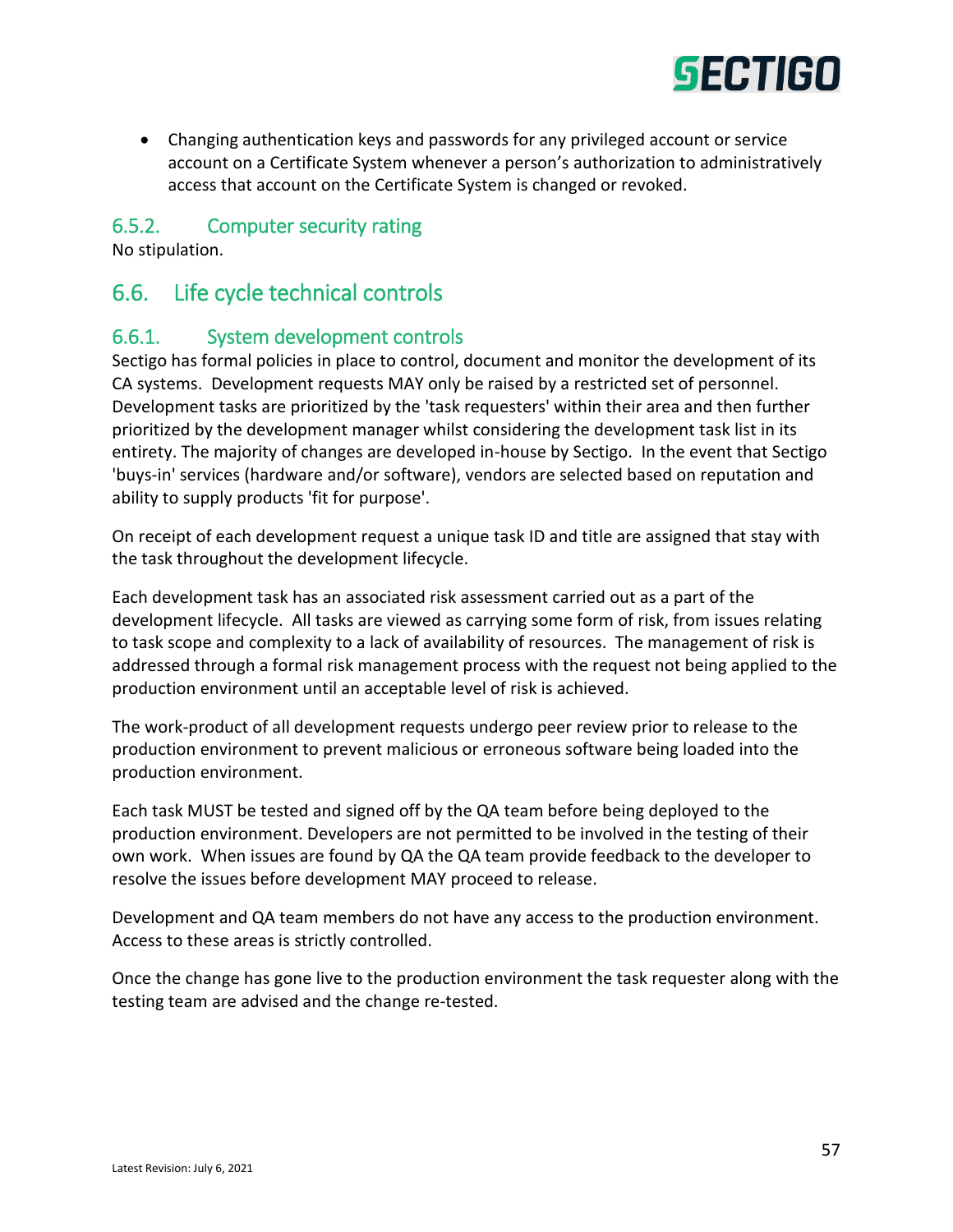

# 6.6.2. Security management controls

Sectigo has tools and procedures to ensure that Sectigo's operational systems and applications retain their integrity and remain configured securely. These tools and procedures include checking the integrity of the application and security software.

#### 6.6.3. Life cycle security controls

No stipulation.

# 6.7. Network security controls

Sectigo develops, implements, and maintains a comprehensive security program designed to protect its networks. In this security program, general protections for the network include:

- Segmenting Certificate Systems into networks or zones based on their functional, logical, and physical relationship;
- Applying the same security controls to all systems co-located in the same zone with a Certificate System;
- Maintaining Root CA Systems in a high security zone and in an offline state or air-gapped from other networks;
- Implementing and configuring Security Support Systems that protect systems and communications between systems inside secure zones and communications with non-Certificate Systems outside those zones;
- Configuring network boundary controls (firewalls, switches, routers, and gateways) with rules that support only the services, protocols, ports, and communications that Sectigo has identified as necessary to its operations;
- For Certificate Systems, implementing detection and prevention controls to guard against viruses and malicious software; and
- Changing authentication keys and passwords for any privileged account or service account on a Certificate System whenever a person's authorization to administratively access that account on the Certificate System is changed or revoked.

# 6.8. Time-stamping

All CA components SHALL regularly synchronize with a time service such as National Institute of Standards and Technology (NIST) Atomic Clock or NIST Network Time Protocol Service. Time derived from the time service SHALL be used for establishing the time of:

- Initial validity type of a Device's Certificate;
- Revocation of a Device's Certificate;
- Posting of CRL updates; and
- OCSP or other responses.

Certificates, CRLs, and other revocation database entries SHALL contain time and date information. Electronic or manual procedures MAY be used to maintain system time. Clock adjustments are auditable events (see Section 5.4.1).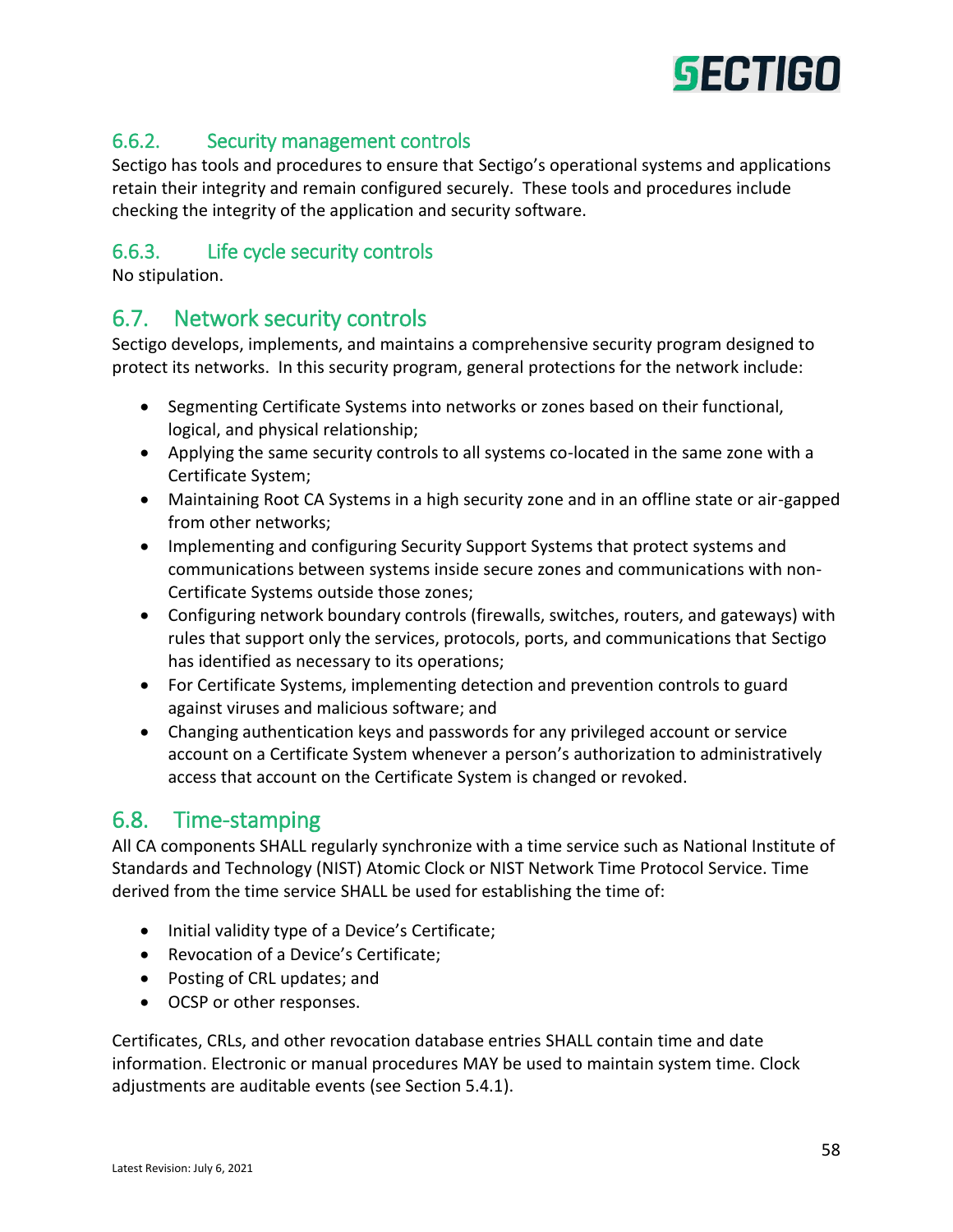# **SECTIGO**

# 7. CERTIFICATE, CRL, AND OCSP PROFILES

# 7.1. Certificate profile

Certificates SHALL conform to RFC 5280 & 6818. Text fields are encoded using printableString encoding whenever possible and utf8String encoding if necessary.

Certificates SHALL contain the identity and attribute data of a subject using the base Certificate with applicable extensions. The base Certificate SHALL contain the version number of the Certificate, the Certificate's identifying serial number, the signature algorithm used to sign the Certificate, the issuer's distinguished name, the validity period of the Certificate, the subject's distinguished name, information about the subject's Public Key, and extensions as defined in the CPS.

CAs operating under this policy SHALL generate non-sequential Certificate serial numbers greater than zero (0) containing at least 64 bits of output from a CSPRNG.

# 7.1.1. Version number(s)

Sectigo Certificates SHALL be X.509 v3 Certificates. The Certificate version number SHALL be set to the integer value of "2" for Version 3 Certificates.

# 7.1.2. Certificate extensions

SHALL conform to the BR and will be described in the CPS.

# 7.1.3. Algorithm object identifiers

Sectigo Certificates are signed using algorithms including but not limited to RSA and ECDSA. Additional detail MAY be found in the CPS.

# 7.1.4. Name forms

As specified in Section 3.1.1.

#### 7.1.5. Name constraints

No stipulation. MAY be specified in the CPS. If used MUST be compliant with the BR.

# 7.1.6. Certificate policy object identifier

As specified in the CPS.

# 7.1.7. Usage of Policy Constraints extension

No stipulation

# 7.1.8. Policy qualifiers syntax and semantics

A common use of policy qualifiers is to provide location information (e.g., URI) for a Certificate policy. If this is desirable usage will be specified in the CPS.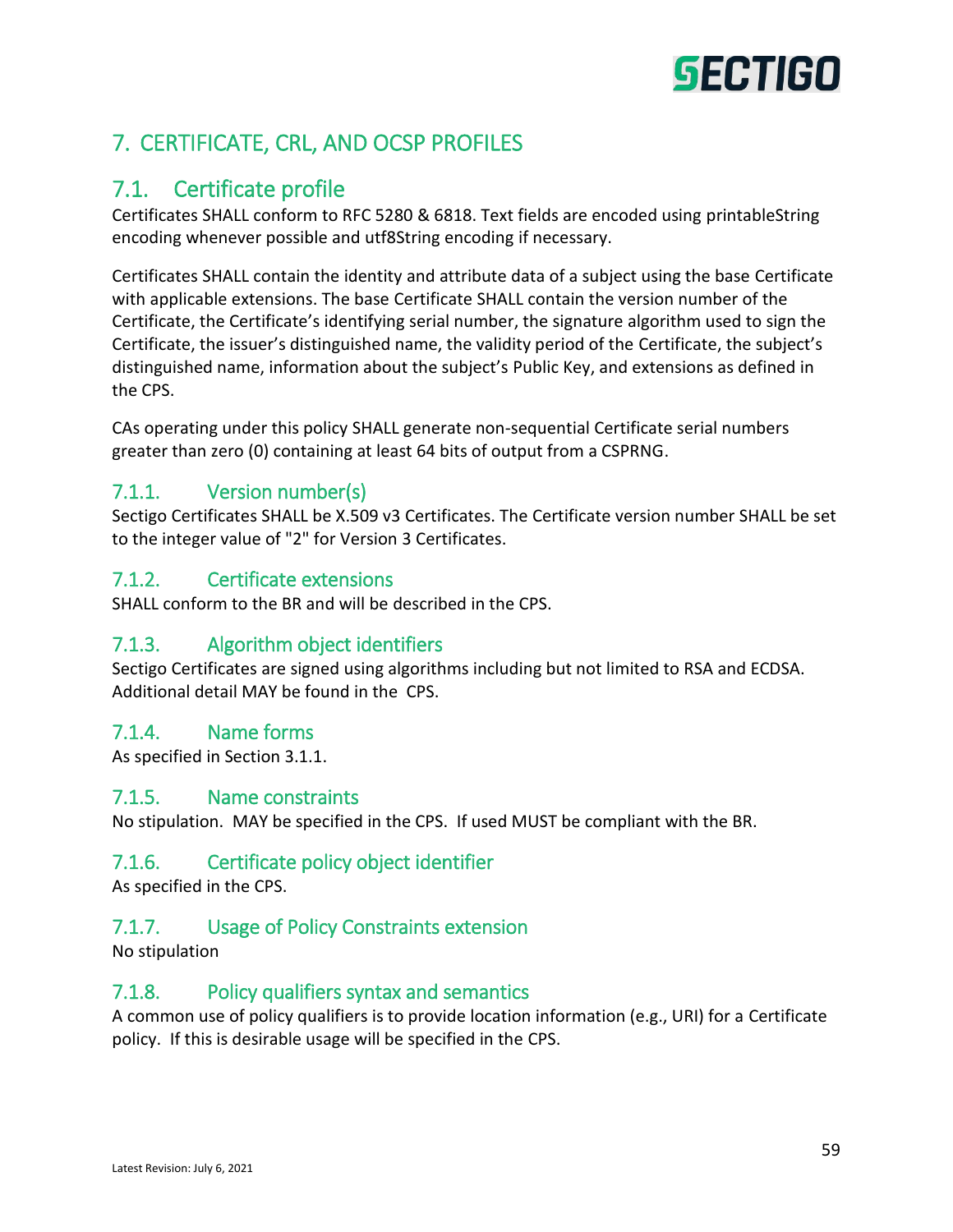

# 7.1.9. Processing semantics for the critical Certificate Policies extension

Processing semantics for the critical Certificate policy extension SHALL conform to X.509 certification path processing rules.

# 7.2. CRL profile

Sectigo manages and makes publicly available directories of revoked Certificates using CRLs. All CRLs issued by Sectigo are X.509v2 CRLs, in particular as profiled in RFC5280. Users and relying parties are strongly urged to consult the directories of revoked Certificates at all times prior to relying on information featured in a Certificate. Sectigo updates and publishes a new CRL every 24 hours or more frequently under special circumstances. The CRL for any Certificate issued by Sectigo (whether Subscriber Certificate or CA Certificate) MAY be found at the URL encoded within the CRLDP field of the Certificate itself.

| <b>Version</b>              | [Value 1]                                                |                               |  |
|-----------------------------|----------------------------------------------------------|-------------------------------|--|
| <b>Issuer Name</b>          | Issuer DN, for example:                                  |                               |  |
|                             | CountryName = [Root Certificate Country Name],           |                               |  |
|                             | OrganizationName=[Root Certificate Organization],        |                               |  |
|                             | CommonName=[Root Certificate Common Name]                |                               |  |
|                             | [PrintableString encoding] OR [UTF8String encoding]      |                               |  |
| <b>This Update</b>          | [Date of Issuance]                                       |                               |  |
| <b>Next Update</b>          | End Entity Certificates: [<= Date of Issuance + 10 days] |                               |  |
|                             | Sub CA Certificates: [<= Date of Issuance + 12 months]   |                               |  |
| <b>Revoked Certificates</b> | <b>CRL Entries</b>                                       |                               |  |
|                             | Certificate Serial Number                                | [Certificate Serial Number]   |  |
|                             | Date and Time of Revocation                              | [Date and Time of Revocation] |  |

The profile of the Sectigo CRL is as per the table below:

# 7.2.1. Version number(s)

Sectigo issues version 2 CRLs.

# 7.2.2. CRL and CRL entry extensions

| <b>Extension</b>         | Value                                                           |
|--------------------------|-----------------------------------------------------------------|
| <b>CRL Number</b>        | Never repeated monotonically increasing integer                 |
| Authority Key Identifier | Same as the authority key identifier listed in the Certificate. |
| <b>Invalidity Date</b>   | Date in UTC format                                              |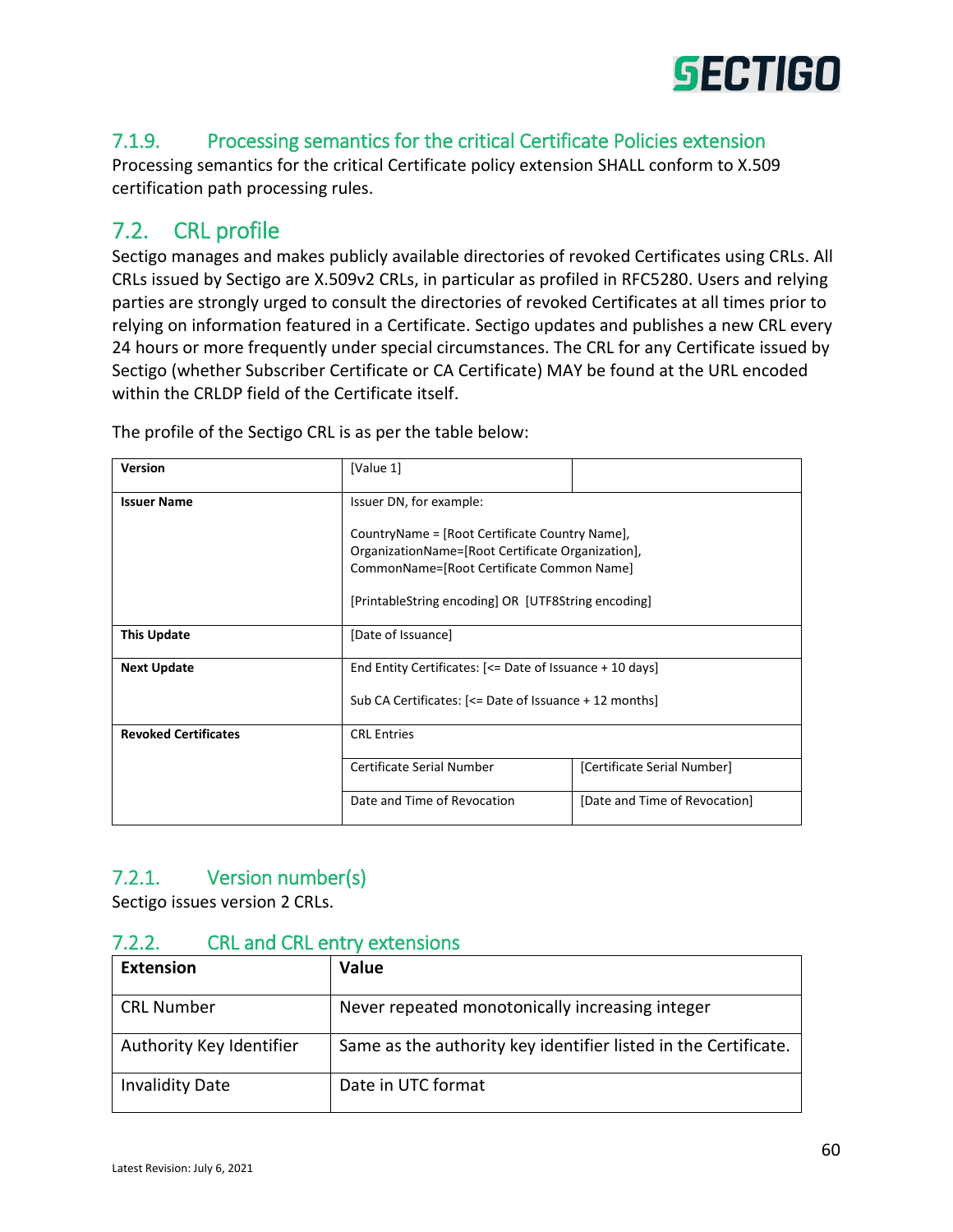

| <b>Reason Code</b> |  |
|--------------------|--|
|--------------------|--|

# 7.3. OCSP profile

Sectigo SHALL publish Certificate status information using Online Certificate Status Protocol (OCSP). Sectigo's OCSP responders are capable of providing a 'good' or 'revoked' status for all Certificates issued under the terms of this CP. The OCSP responders will give an 'unknown' response for expired Certificates.

Sectigo operates an OCSP service at http://ocsp.sectigo.com. Revocation information is made immediately available through the OCSP services. The OCSP responder and responses are available 24x7.

# 7.3.1. Version number(s)

Sectigo's OCSP responder conforms to RFC 5019 and RFC 6960.

#### 7.3.2. OCSP extensions

No stipulation.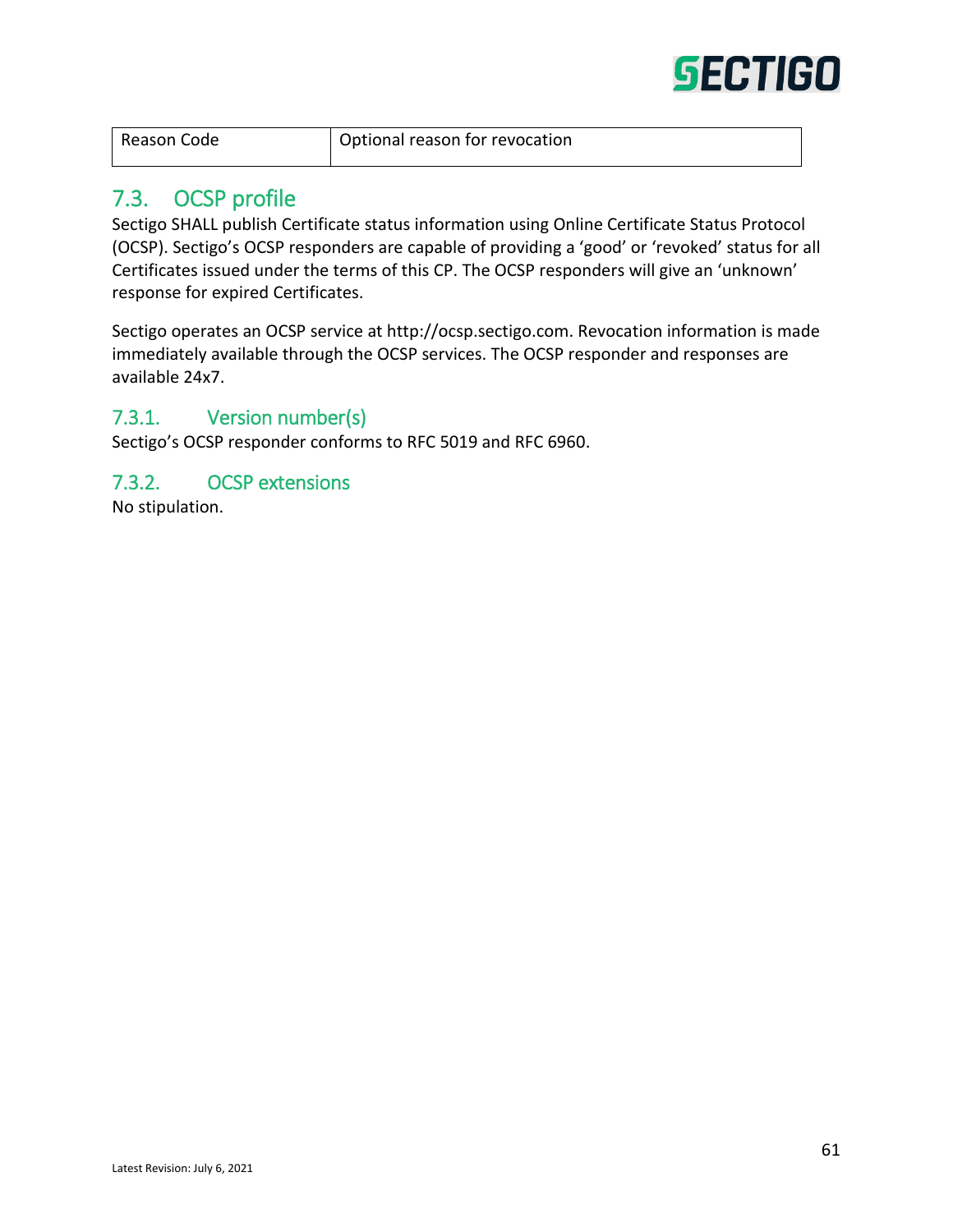

# 8. COMPLIANCE AUDIT AND OTHER ASSESSMENTS

The practices specified in this CP have been designed to meet or exceed the requirements of generally accepted and developing industry standards including the WebTrust for Certification Authorities ("WebTrust for CAs") and other industry standards related to the operation of CAs.

A regular audit is performed by an independent external auditor to assess Sectigo's compliancy with the WebTrust for CAs.

# 8.1. Frequency or circumstances of assessment

The audit mandates that the period during which a CA issues Certificates be divided into an unbroken sequence of audit periods. An audit period MUST NOT exceed one year in duration.

# 8.2. Identity/qualifications of assessor

A Qualified Auditor performs this audit. A Qualified Auditor means a natural person, Legal Entity, or group of natural persons or Legal Entities that collectively possess the following qualifications and skills:

- Independence from the subject of the audit;
- The ability to conduct an audit that addresses the criteria specified in a WebTrust for Certification Authorities v2.0;
- Employs individuals who have proficiency in examining Public Key Infrastructure technology, information security tools and techniques, information technology and security auditing, and the third-party attestation function;
- (For audits conducted in accordance with the WebTrust standard) licensed by WebTrust;
- Bound by law, government regulation, or professional code of ethics; and
- Except in the case of an Internal Government Auditing Agency, maintains Professional Liability/Errors & Omissions insurance with policy limits of at least one million US dollars in coverage.

# 8.3. Assessor's relationship to assessed entity

The auditor is independent of Sectigo, and does not have a financial interest, business relationship, or course of dealing that would create a conflict of interest or create a significant bias (for or against) Sectigo.

# 8.4. Topics covered by assessment

WebTrust for CAs, WebTrust for CAs SSL Baseline with Network Security, WebTrust EV SSL and WebTrust for Code Signing (BR and EV) Program audit: Topics covered by the annual audit include but are not limited to the following:

- Business Practices Disclosure, meaning
	- o the CA discloses its business practices, and
	- o the CA provides its services in accordance with its CPS
- Key Lifecycle Management, meaning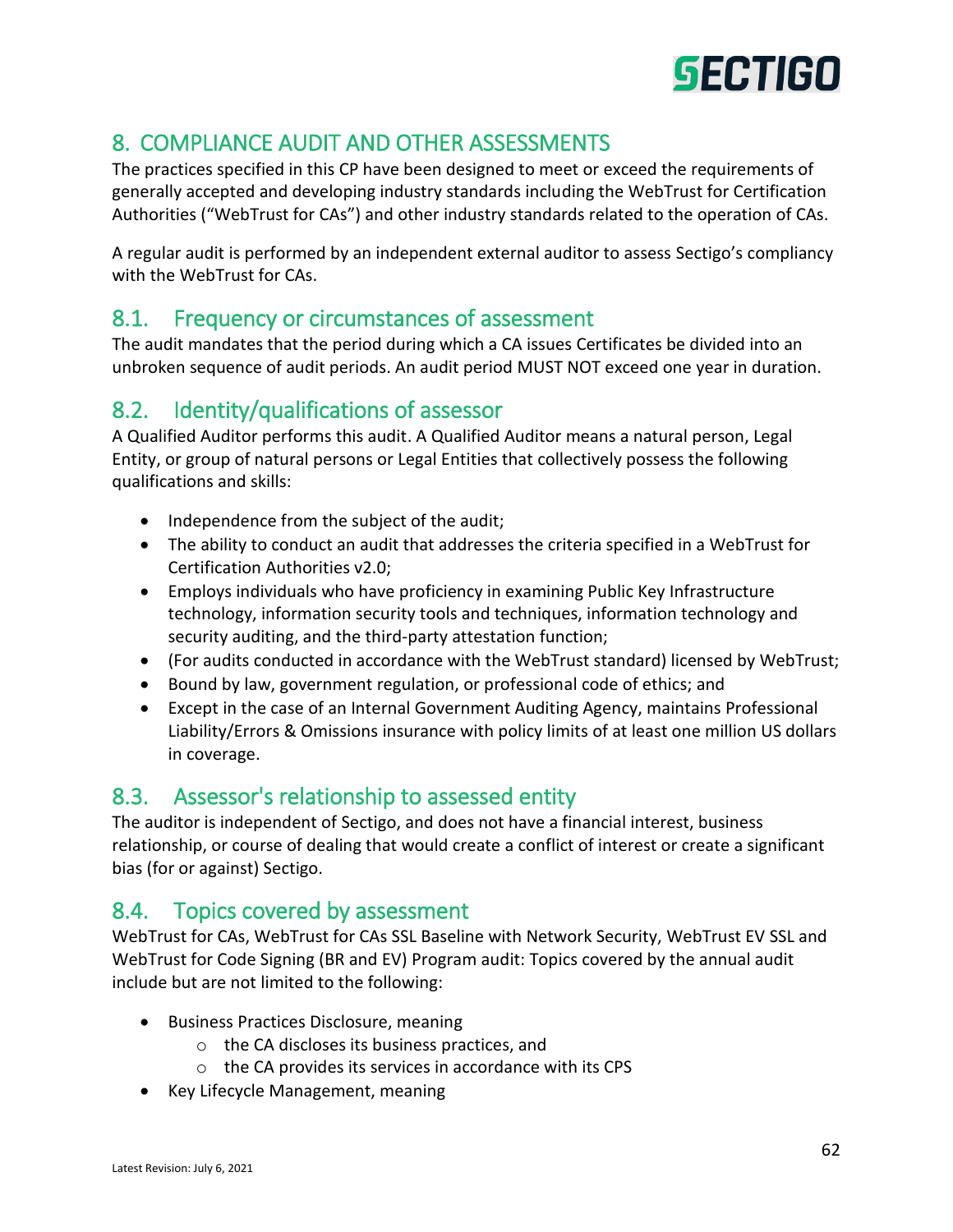

- $\circ$  the CA maintains effective controls to provide reasonable assurance that the integrity of keys and Certificates it manages is established and protected throughout their lifecycles.
- Certificate Lifecycle Management, meaning that
	- o The CA maintains effective controls to provide reasonable assurance that Subscriber information was properly authenticated for specific registration activities, and
	- $\circ$  The CA maintains effective controls to provide reasonable assurance that subordinate CA Certificate requests are accurate, authenticated, and approved.
- CA Environmental Control, meaning that
	- o the CA maintains effective controls to provide reasonable assurance that
		- **Logical and physical access to CA systems and data is restricted to** authorized individuals,
		- The continuity of key and Certificate management operations is maintained, and
		- CA systems development, maintenance, and operations are properly authorized and performed to maintain CA systems integrity.

# 8.5. Actions taken as a result of deficiency

Either remediate or the auditor posts "qualified report." Auditor would report or document the deficiency, and notify Sectigo of the findings. Depending on the nature and extent of the deficiency, Sectigo would develop a plan to correct the deficiency, which could involve changing its policies or practices, or both. Sectigo would then put its amended policies or practices into operation and require the auditors to verify that the deficiency is no longer present. Sectigo would then decide whether to take any remedial action with regard to Certificates already issued.

# 8.6. Communication of results

The audit requires that Sectigo make the Audit Report available to the public no later than 3 months after of the audit period. Sectigo is not required to make publicly available any general audit finding that does not impact the overall audit opinion.

# 8.7. Self Audits

Sectigo performs regular self audits and audits of Registration Authorities in accordance with Section 8.7 of the BR.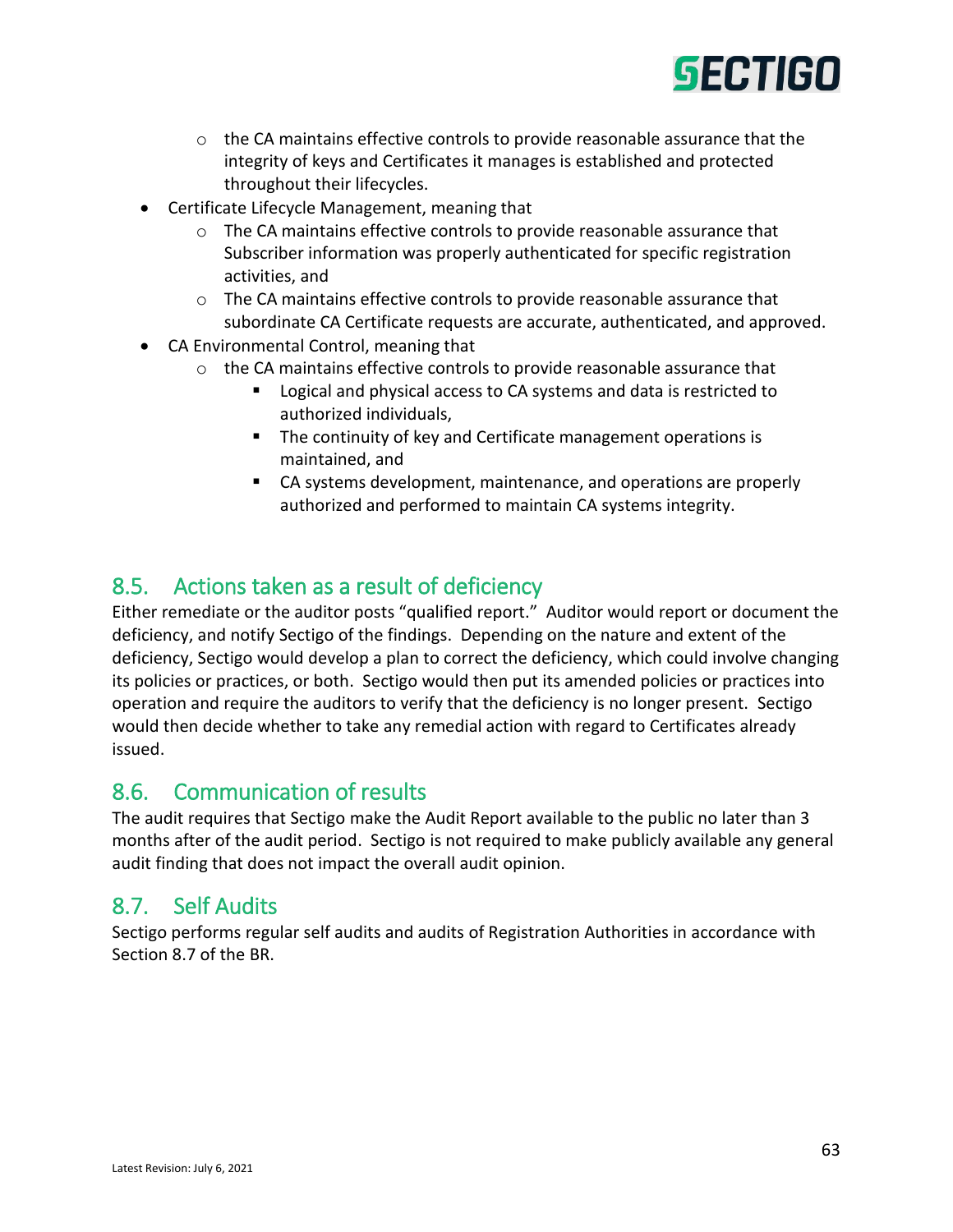# **SECTIGO**

# 9. OTHER BUSINESS AND LEGAL MATTERS

# 9.1. Fees

Sectigo charges Subscriber fees for some of the Certificate services it offers. Sectigo retains its right to effectuate changes to such fees. Sectigo partners will be advised of price amendments as detailed in their respective agreements.

# 9.1.1. Certificate issuance or renewal fees

Sectigo is entitled to charge Subscribers for the issuance, management, and renewal of Certificates. In most circumstances, applicable Certificate fees will be delineated in the Subscriber Agreement between Sectigo and Subscriber.

# 9.1.2. Certificate access fees

Sectigo SHALL not charge a fee as a condition of making a Certificate available in a repository or otherwise making Certificates available to Relying Parties, but MAY charge a reasonable fee for access to its Certificate databases.

# 9.1.3. Revocation or status information access fees

Sectigo does not charge fees for the revocation of a Certificate or for a Relying Party to check the validity status of a Sectigo-issued Certificate using CRLs.

# 9.1.4. Fees for other services

No stipulation.

# 9.1.5. Refund policy

No stipulation. MAY be specified in the CPS.

# 9.2. Financial responsibility

#### 9.2.1. Insurance coverage

Sectigo maintains professional Errors and Omissions Insurance.

#### 9.2.2. Other assets

No stipulation.

#### 9.2.3. Insurance or warranty coverage for end-entities

No stipulation. MAY be specified in the CPS.

# 9.3. Confidentiality of business information

Sectigo observes applicable rules on the protection of personal data deemed by law or by Sectigo's privacy policy (see section 9.4.1 of this CP) to be confidential.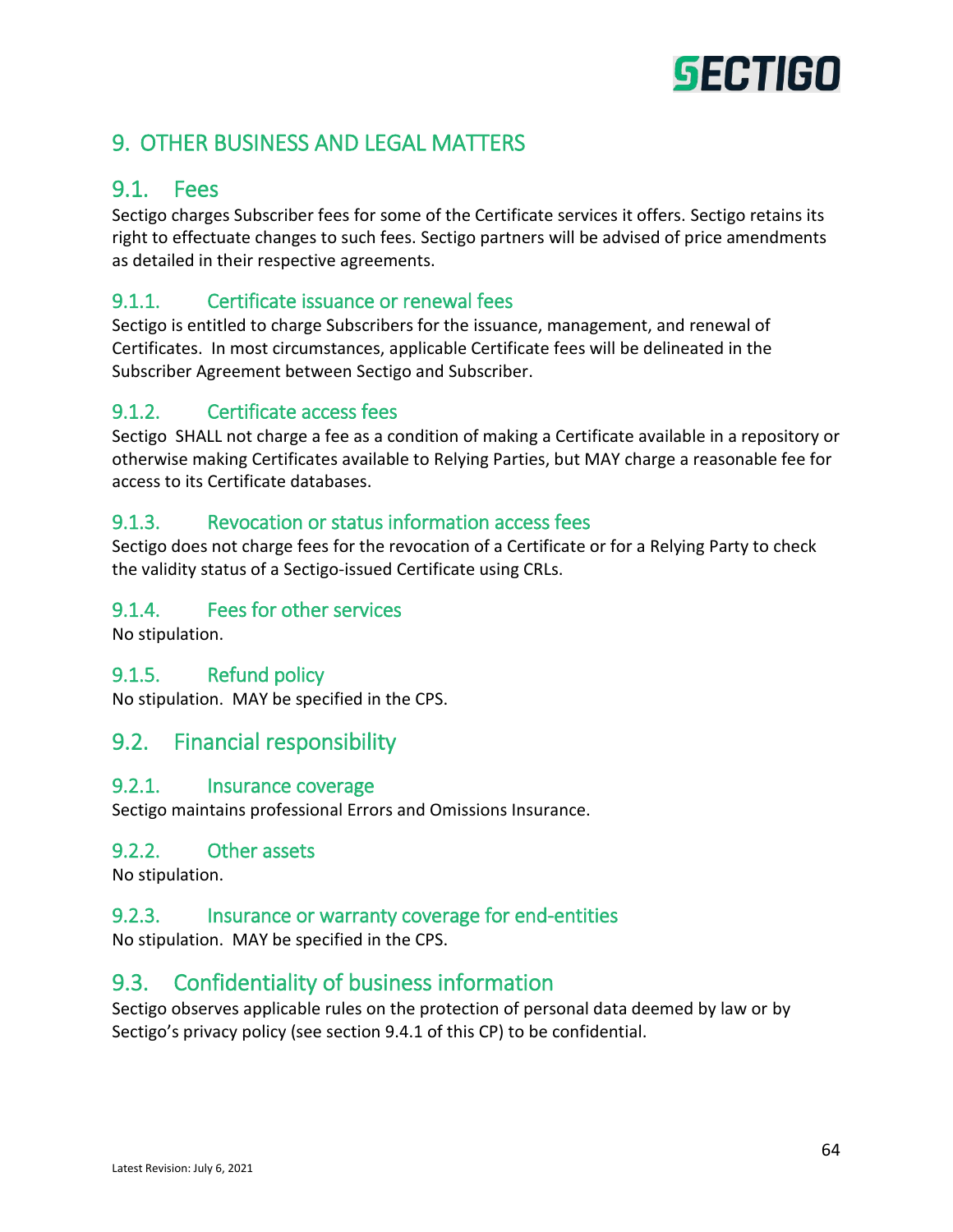

# 9.3.1. Scope of confidential information

Sectigo keeps the following types of information confidential and maintains reasonable controls to prevent the exposure of such records to non-trusted personnel.

- Subscriber Agreements.
- Certificate application records and documentation submitted in support of Certificate applications whether successful or rejected.
- Transaction records and financial audit records.
- External or internal audit trail records and reports, except for WebTrust audit reports that MAY be published at the discretion of Sectigo.
- Private Keys
- Contingency plans and disaster recovery plans.
- Internal tracks and records on the operations of Sectigo infrastructure, Certificate management and enrolment services and data.

# 9.3.2. Information not within the scope of confidential information

Subscribers acknowledge that revocation data of all Certificates issued by Sectigo is public information and is published every 24 hours. Subscriber application data marked as "Public" in the relevant Subscriber Agreement, or submitted as part of a Certificate application to be published within an issued Certificate, is not considered confidential information.

# 9.3.3. Responsibility to protect confidential information

All personnel in trusted positions handle all confidential information in strict confidence. Personnel of RA/LRAs especially MUST comply with the requirements of the English law on the protection of personal data.

# 9.4. Privacy of personal information

# 9.4.1. Privacy plan

Sectigo has implemented adequate privacy safeguards and protections, and follows its published Privacy Policy, which complies with this CP and applicable law.

# 9.4.2. Information treated as private

See Privacy Policy. Additionally, personal information obtained from an Applicant during the application or identity verification process is considered private information if the information is not included in the Certificate and if the information is not public information.

# 9.4.3. Information not deemed private

In addition to the information not deemed private in the Privacy Policy, information made public in a Certificate, CRL, or OCSP is not deemed private.

# 9.4.4. Responsibility to protect private information

Sectigo participants are expected to handle private information with care, and in compliance with local privacy laws in the relevant jurisdiction.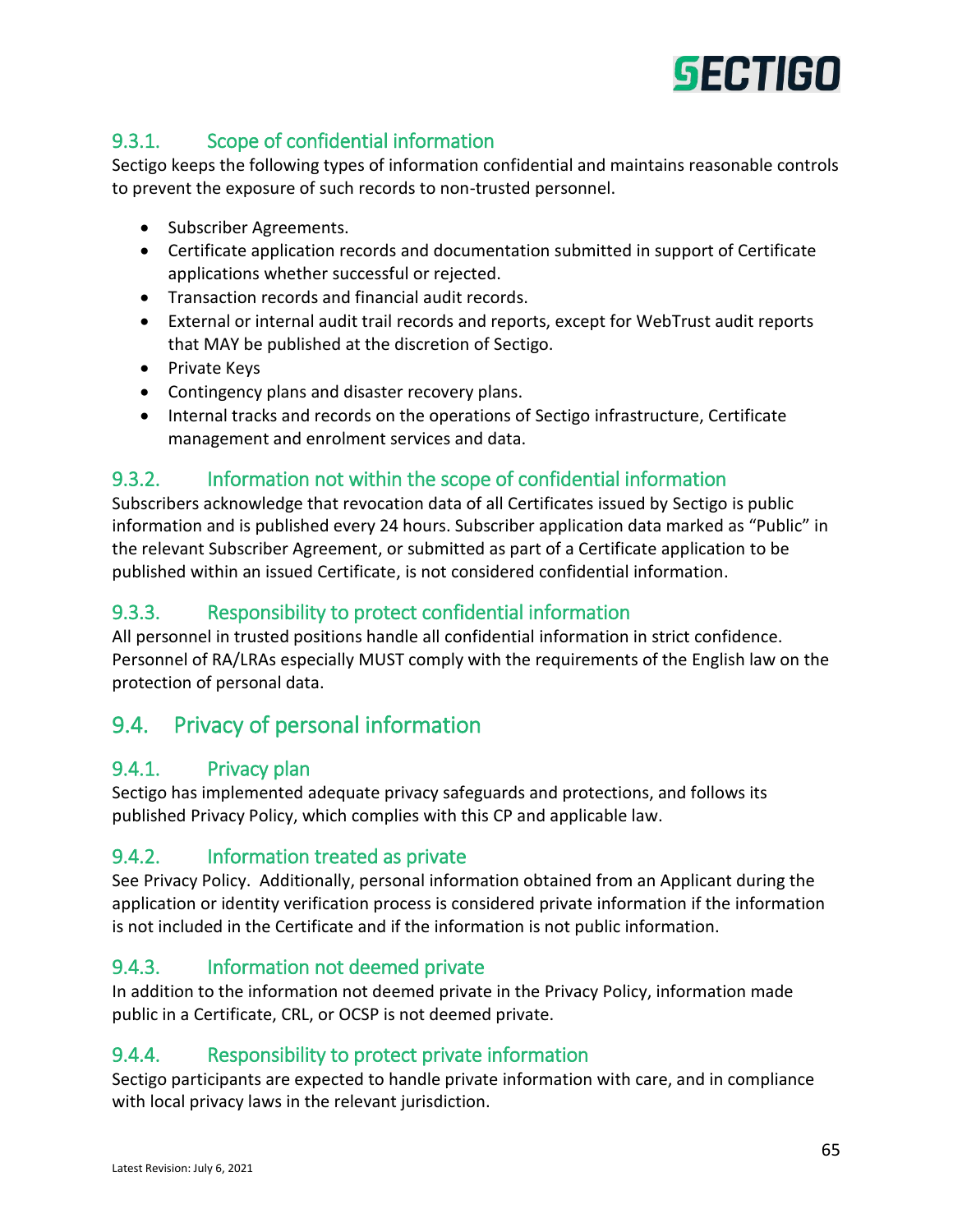

# 9.4.5. Notice and consent to use private information

Sectigo provides notices to Applicants and Subscribers about Sectigo's use of private information through its Privacy Policy. Sectigo also provides notices to Applicants and Subscribers about Sectigo's use of private information at the time such information is collected. Sectigo will obtain an Applicant's, or Subscriber's, consent to use private information as required by applicable laws or regulations.

# 9.4.6. Disclosure pursuant to judicial or administrative process

Sectigo's disclosure of information pursuant to judicial or administrative process is stated in the Privacy Policy. Sectigo reserves the right to disclose information if Sectigo reasonably believes that disclosure is required by law or regulation, or disclosure is necessary in response to judicial, administrative, or other legal process.

#### 9.4.7. Other information disclosure circumstances

No stipulation.

# 9.5. Intellectual property rights

Sectigo, or its subsidiaries, affiliates, licensors, or associates, own all intellectual property rights in Sectigo's services, including databases, web sites, Sectigo Certificates and any other publication originating from Sectigo, including this CP.

# 9.6. Representations and warranties

#### 9.6.1. CA representations and warranties

Sectigo makes certain representations regarding Certificate services performed pursuant to this CP, as described below. Sectigo reserves its right to modify such representations as it sees fit or required by law.

Except as expressly stated in this CP or in a separate agreement with Subscriber, to the extent specified in the relevant sections of the CP, Sectigo represents to:

- Comply with this CP and its internal or published policies and procedures.
- Comply with applicable laws and regulations.
- Provide infrastructure and certification services, including but not limited to the establishment and operation of the Sectigo Repository and web site for the operation of PKI services.
- Provide trust mechanisms, including a key generation mechanism, key protection, and secret sharing procedures regarding its own infrastructure.
- Provide prompt notice in case of compromise of its Private Key(s).
- Provide and validate application procedures for the various types of Certificates that it MAY make available.
- Issue Certificates in accordance with this CP and fulfill its obligations presented herein.
- Upon receipt of a request from an RA operating within the Sectigo network, act promptly to issue a Certificate in accordance with this CP.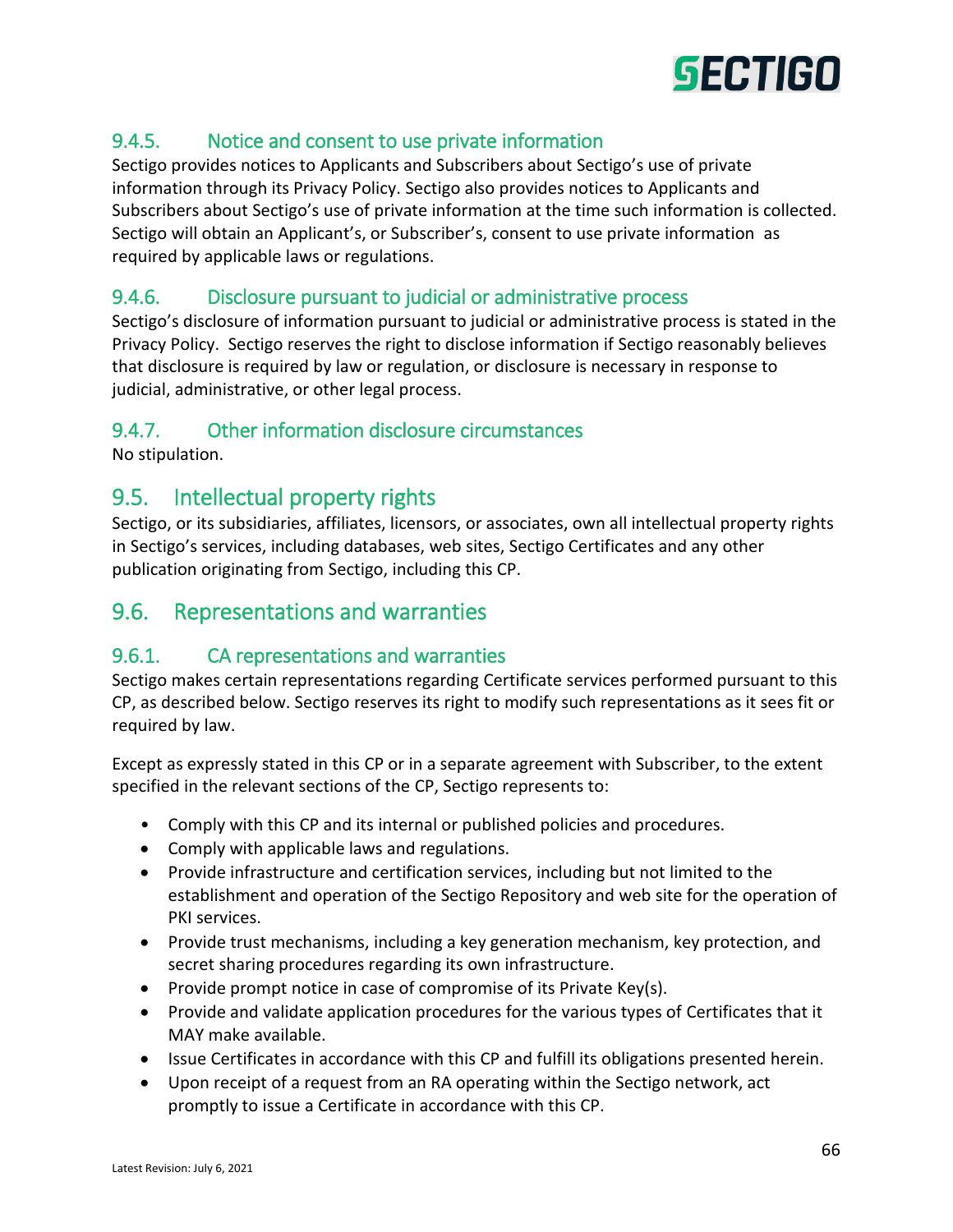

- Upon receipt of a request for revocation from an RA operating within the Sectigo network, act promptly to revoke a Sectigo Certificate in accordance with this CP.
- Publish accepted Certificates in accordance with this CP.
- Revoke Certificates in accordance with this CP.
- Provide for the expiration and renewal of Certificates in accordance with this CP.

As the Sectigo network includes RAs that operate under Sectigo practices and procedures, Sectigo warrants the integrity of any Certificate issued under its own root within the limits of the Sectigo insurance policies and in accordance with this CP.

The Subscriber acknowledges that Sectigo has no further obligations under this CP.

#### 9.6.2. RA representations and warranties

Sectigo's RAs operate under the policies and practices detailed in this CP and also the associated agreement. The RA is bound under contract to:

- Receive applications for Sectigo Certificates in accordance with this CP.
- Perform all verification actions prescribed by the Sectigo validation procedures and this CP.
- Receive, verify, and relay to Sectigo all requests for revocation of a Sectigo Certificate in accordance with the Sectigo revocation procedures and this CP.
- Act according to relevant laws and regulations.

# 9.6.3. Subscriber representations and warranties

Subscribers represent and warrant that when submitting to Sectigo and using a domain and distinguished name (and all other Certificate application information) they do not interfere with or infringe any rights of any third parties in any jurisdiction with respect to their trademarks, service marks, trade names, company names, or any other intellectual property right, and that they are not seeking to use the domain and distinguished names for any unlawful purpose, including, without limitation, tortious interference with contract or prospective business advantage, unfair competition, injuring the reputation of another, and confusing or misleading a person, whether natural or incorporated.

Upon accepting a Certificate, the Subscriber represents to Sectigo and to relying parties that at the time of acceptance and until further notice:

- provide accurate and complete information at all times to Sectigo in the Certificate request and as otherwise requested in connection with the issuance of Certificates;
- install and use each Certificate 1) only on domains owned or controlled by Subscriber and 2) only on the server(s) accessible at the domain name listed in the Certificate if the Certificate is a server Certificate;
- use the Certificates only for the purposes listed in this CP;
- review and verify the accuracy of the data in each Certificate prior to installing and using the Certificate, and immediately inform Sectigo if any data listed in a Certificate changes or ceases to be accurate;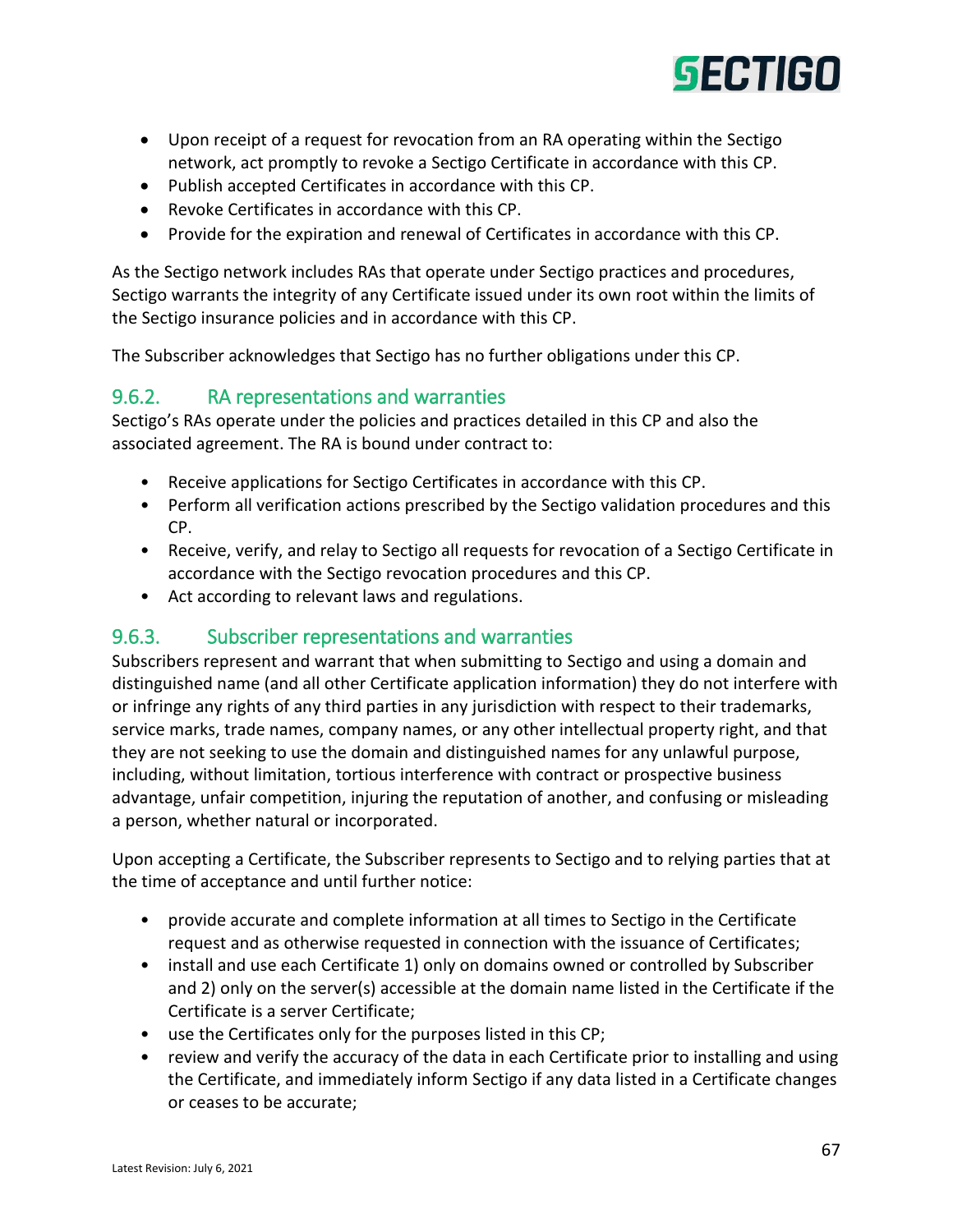

- be responsible, at Subscriber's expense, for 1) all computers, telecommunication equipment, software, access to the Internet, and communications networks (if any) required to use the Certificates, 2) Subscriber's conduct and its website maintenance, operation, development, and content;
- promptly inform Sectigo if Subscriber becomes aware of any misuse of the Certificates and assist Sectigo in preventing, curing, and rectifying any misuse;
- take all reasonable measures to assure control of, keep confidential, and properly protect at all times the Private Key that corresponds to the Public Key to be included in a Certificate;
- immediately cease using a Certificate and the related Private Key and request revocation of the Certificate if 1) any information in the Certificate is or becomes incorrect or inaccurate, or 2) there is any actual or suspected misuse or compromise of the Private Key associated with the Certificate;
- cease all use of the Certificate and its Private Key upon expiration or revocation of the Certificate;
- comply with all regulations, policies, and procedures of its networks while using Certificates,
- obtain and keep in force any consent, authorization, permission or license that MAY be required for Subscriber's lawful use of the Certificates; and
- abide by all applicable laws, rules, regulations, and guidelines when using a Certificate.
- The Subscriber retains control of the Private Key, uses a trustworthy system, and takes reasonable precautions to prevent its loss, disclosure, modification, or unauthorized use.
- The Subscriber is an end-user Subscriber and not a CA, and will not use the Private Key corresponding to any Public Key listed in the Certificate for purposes of signing any Certificate (or any other format of certified Public Key) or CRL, as a CA or otherwise, unless expressly agreed in writing between Subscriber and Sectigo.

In all cases and for all types of Sectigo Certificates the Subscriber has a continuous obligation to monitor the accuracy of the submitted information and notify Sectigo of any such changes.

# 9.6.4. Relying party representations and warranties

A party relying on a Sectigo Certificate accepts and acknowledges that in order to reasonably rely on a Sectigo Certificate, such party must:

- Minimize the risk of relying on a digital signature created by an invalid, revoked, expired or rejected Certificate; the Relying Party MUST have reasonably made the effort to acquire sufficient knowledge on using Certificates and PKI.
- Not use a Certificate, or rely upon a Certificate, as control equipment in hazardous circumstances or circumstances requiring fail-safe performance such as the operation of nuclear facilities, aircraft navigation or communication systems, air traffic control systems, weapon control systems, or where failure could lead directly to death, personal injury, or severe environment damage, each of which is an unauthorized use of a Certificate and for which a Certificate is neither designed nor intended.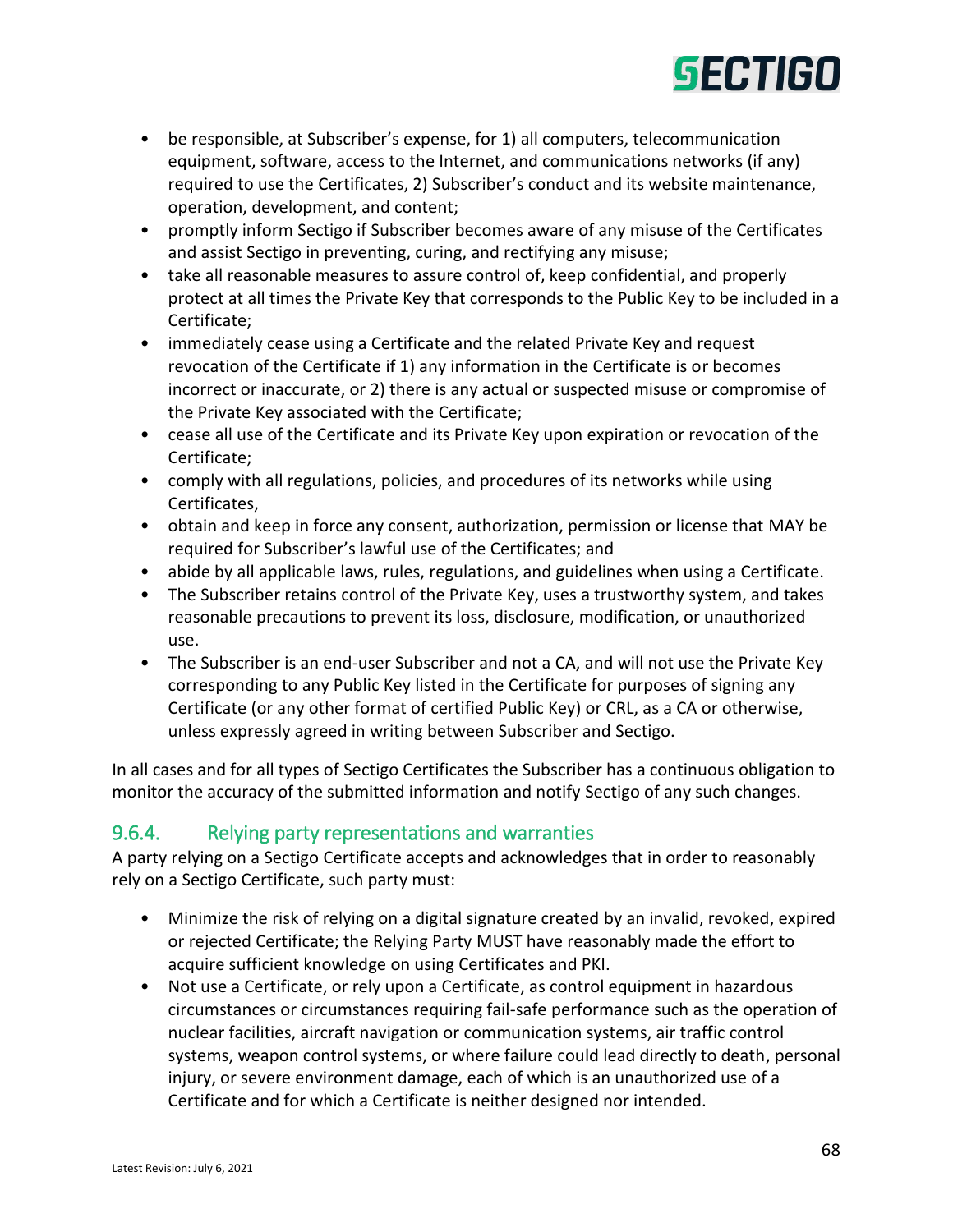

- Study the limitations to the usage of Certificates and be aware through the Relying Party agreement the maximum value of the transactions that can be made using a Sectigo Certificate.
- Read and agree with the terms of the Sectigo CP and Relying Party agreement.
- Verify a Sectigo Certificate by referring to the relevant CRL and the CRLs of intermediate CA and root CA or by checking the OCSP response using the Sectigo OCSP responder.
- Trust a Certificate only if it is valid and has not been revoked or has expired.
- Rely on a Certificate, only as MAY be reasonable under the circumstances listed in this section and other relevant sections of this CP.

#### 9.6.5. Representations and warranties of other participants

No Stipulation.

# 9.7. Disclaimers of warranties

# 9.7.1. Fitness for a Particular Purpose

Sectigo disclaims all warranties and obligations of any type, including any warranty of fitness for a particular purpose, and any warranty of the accuracy of unverified information provided, save as contained herein and as cannot be excluded at law.

#### 9.7.2. Other Warranties

Except as it MAY have otherwise been stated in relation to Qualified Certificates issued pursuant to the requirements of the European Directive 99/93 Sectigo does not warrant:

- The accuracy, authenticity, completeness or fitness of any unverified information contained in Certificates or otherwise compiled, published, or disseminated by or on behalf of Sectigo except as it MAY be stated in the relevant product description below in this CP and in the Sectigo insurance policy.
- The accuracy, authenticity, completeness or fitness of any information contained in Sectigo Personal Certificates class 1, free, trial or demo Certificates.
- In addition, SHALL NOT incur liability for representations of information contained in a Certificate except as it MAY be stated in the relevant product description in this CP.
- Does not warrant the quality, functions or performance of any software or hardware device.
- Although Sectigo is responsible for the revocation of a Certificate, it cannot be held liable if it cannot execute it for reasons outside its own control.
- The validity, completeness or availability of directories of Certificates issued by a third party (including an agent) unless specifically stated by Sectigo.

Sectigo assumes that user software that is claimed to be compliant with X.509v3 and other applicable standards enforces the requirements set out in this CP. Sectigo cannot warrant that such user software will support and enforce controls required by Sectigo, whilst the user SHOULD seek appropriate advice.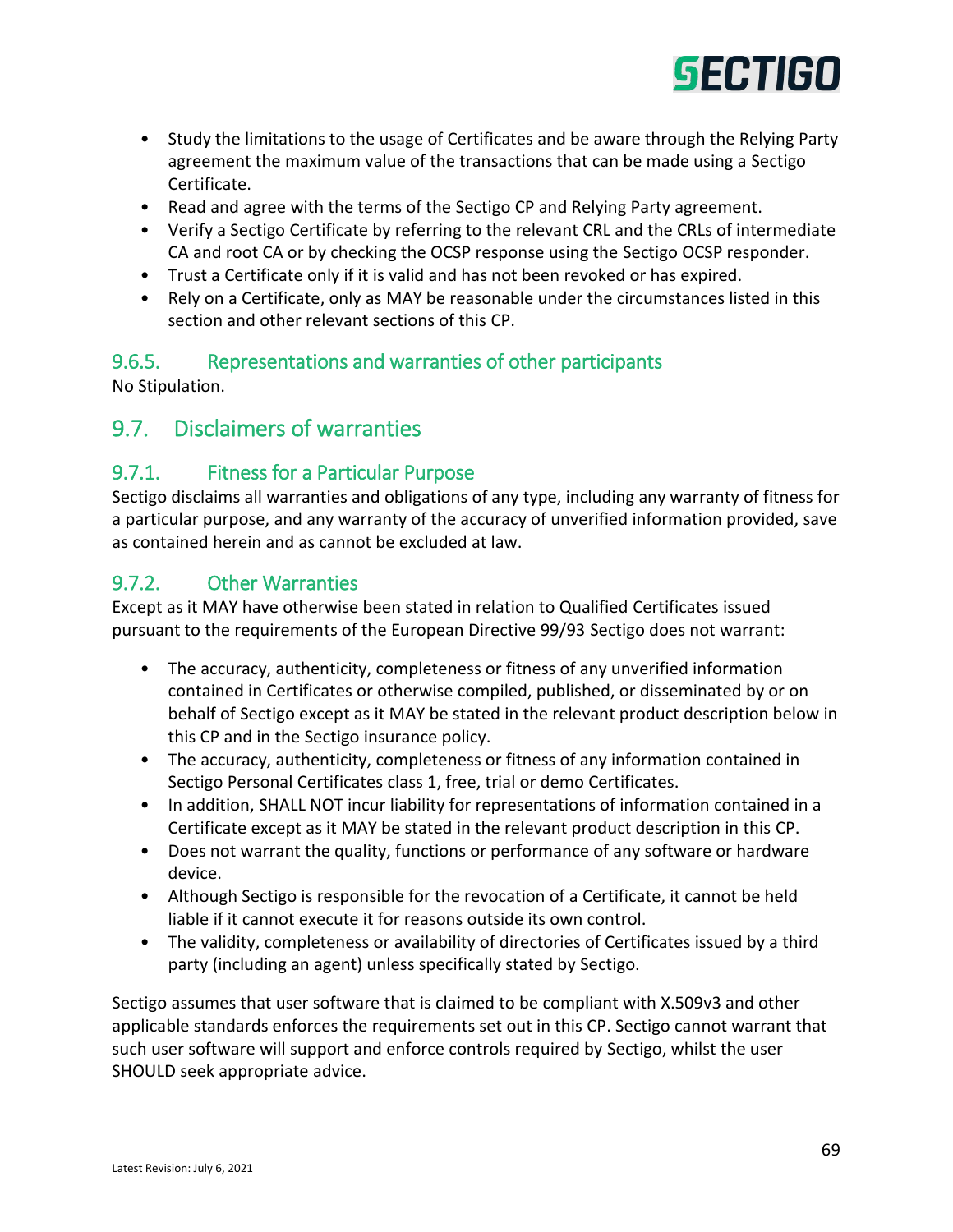

# 9.8. Limitations of liability

Sectigo Certificates MAY include a brief statement describing limitations of liability, limitations in the value of transactions to be accomplished, validation period, and intended purpose of the Certificate and disclaimers of warranty that MAY apply. Subscribers MUST agree to Sectigo Terms & Conditions, or a Subscriber Agreement, before signing-up for a Certificate. To communicate information Sectigo MAY use:

- An organizational unit attribute.
- A Sectigo standard resource qualifier to a Certificate policy.
- Proprietary or other vendors' registered extensions.

# 9.8.1. Damage and Loss Limitations

In no event (except for fraud or willful misconduct) will the aggregate liability of Sectigo to all parties including without any limitation a Subscriber, an Applicant, a recipient, or a Relying Party for all digital signatures and transactions related to such Certificate exceed the cumulative maximum liability for such Certificate as stated in the Sectigo insurance plan detailed section **Error! Reference source not found.** of this CP.

# 9.8.2. Exclusion of Certain Elements of Damages

In no event (except for fraud or willful misconduct) SHALL Sectigo be liable for:

- Any indirect, incidental, consequential, or special damages.
- Any loss of profits.
- Any loss of data.
- Any other indirect, consequential or punitive damages arising from or in connection with the use, delivery, license, performance or non-performance of Certificates or digital signatures.
- Any other transactions or services offered within the framework of this CP.
- Any other damages except for those due to reliance, on the information featured on a Certificate, on the verified information in a Certificate.
- Any liability incurred in this case or any other case if the fault in this verified information is due to fraud or willful misconduct of the Applicant. Any liability that arises from the usage of a Certificate that has not been issued or used in conformance with this CP.
- Any liability that arises from the usage of a Certificate that is not valid.
- Any liability that arises from usage of a Certificate that exceeds the limitations in usage and value and transactions stated upon it or on the CP.
- Any liability that arises from security, usability, integrity of products, including hardware and software a Subscriber uses.
- Any liability that arises from compromise of a Subscriber's Private Key.

Sectigo does not limit or exclude liability for death or personal injury.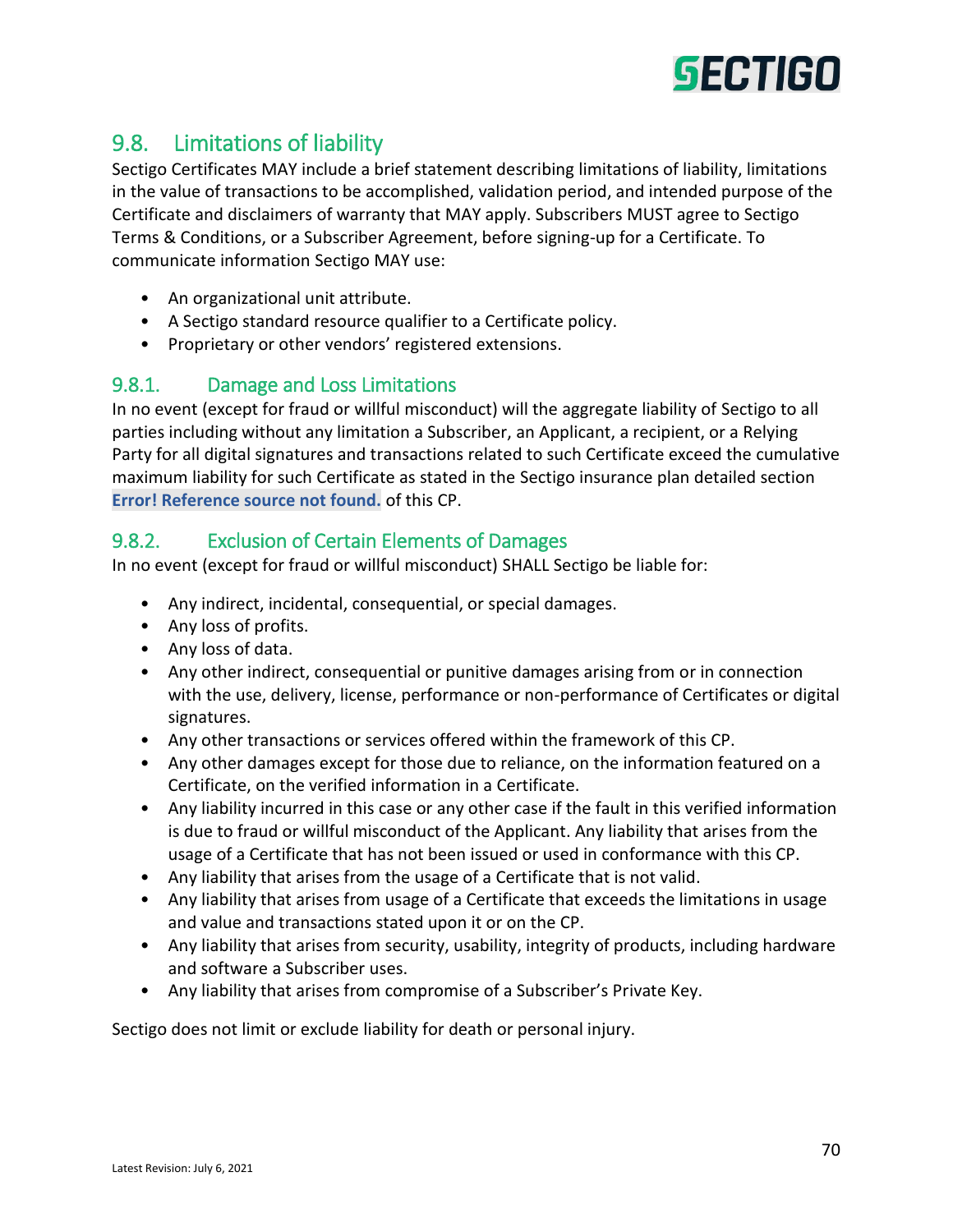

# 9.9. Indemnities

# 9.9.1. Indemnification by Subscriber

By accepting a Certificate, the Subscriber agrees to indemnify and hold Sectigo, as well as its agent(s) and contractors harmless from any acts or omissions resulting in liability, any loss or damage, and any suits and expenses of any kind, including reasonable attorneys' fees, that Sectigo, and the above mentioned parties MAY incur, that are caused by the use or publication of a Certificate, and that arises from:

- Any false or misrepresented data supplied by the Subscriber or agent(s).
- Any failure of the Subscriber to disclose a material fact, if the misrepresentation or omission was made negligently or with intent to deceive the CA, Sectigo, or any person receiving or relying on the Certificate.
- Failure to protect the Subscriber's confidential data including their Private Key, or failure to take reasonable precautions necessary to prevent the compromise, loss, disclosure, modification, or unauthorized use of the Subscriber's confidential data.
- Breaking any laws applicable in his/her country or territory including those related to intellectual property protection, viruses, accessing computer systems etc.

For Certificates issued at the request of a Subscriber's agent, both the agent and the Subscriber SHALL jointly and severally indemnify Sectigo, and its agents and contractors.

Although Sectigo will provide all reasonable assistance, a Subscriber SHALL defend, indemnify, and hold Sectigo harmless for any loss or damage resulting from any such interference or infringement and SHALL be responsible for defending all actions on behalf of Sectigo.

# 9.10. Term and termination

#### 9.10.1. Term

The term of this CP, including amendments and addenda, begins upon publication to the Repository and remains in effect until replaced with a new CP passed by the Sectigo Policy Authority.

#### 9.10.2. Termination

This CP, including all amendments and addenda, remain in force until replaced by a newer version.

#### 9.10.3. Effect of termination and survival

The following rights, responsibilities, and obligations survive the termination of this CP for Certificates issued under this CP:

- All unpaid fees incurred under section 9.1 of this CP;
- All responsibilities and obligations related to confidential information, including those stated in section 9.3 of this CP;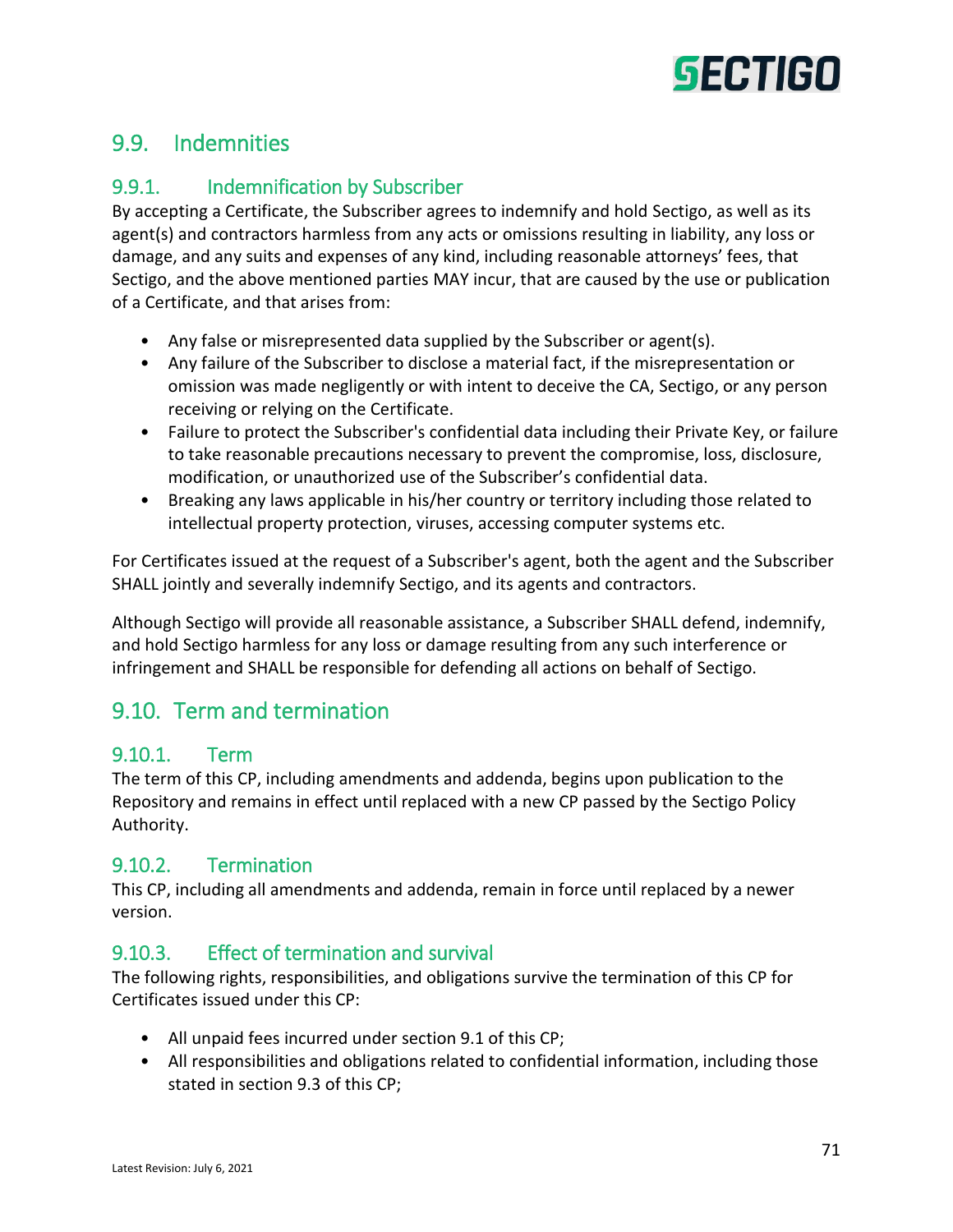

- All responsibilities and obligations to protect private information, including those stated in section 9.4.4 of this CP;
- All representations and warranties, including those stated in section 9.6 of this CP;
- All warranties disclaimed in section 9.7 of this CP for Certificates issued during the term of this CP;
- All limitations of liability provided for in section 9.8 of this CP; and
- All indemnities provided for in section 9.9 of this CP.

Termination of this CP SHALL NOT affect any Subscriber Agreements executed during the term of this CP. Upon termination of this CP, all PKI participants are bound by the terms of this CP for Certificates issued during the term of this CP and for the remainder of the validity periods of such Certificates.

# 9.11. Individual notices and communications with participants

Sectigo accepts notices related to this CP by means of digitally signed messages or in paper form. Upon receipt of a valid, digitally signed acknowledgment of receipt from Sectigo, the sender of the notice SHALL deem their communication effective. The sender MUST receive such acknowledgment within five (5) days, or else written notice MUST then be sent in paper form through a courier service that confirms delivery or via certified or registered mail, postage prepaid, return receipt requested, addressed as follows:

Sectigo Policy Authority 3rd Floor, 26 Exchange Quay, Trafford Road Salford, Greater Manchester, M5 3EQ, United Kingdom Attention: Legal Practices Email: [legalnotices@sectigo.com](mailto:legalnotices@sectigo.com)

# 9.12. Amendments

Upon the Sectigo Policy Authority accepting such changes it deems to have significant impact on the users of this CP, Sectigo will, with seven (7) days' notice given of upcoming changes, communicate the updated version of this CP to applicable users via registered mail, email, publishing in the Sectigo repository, or otherwise. An updated version of this CP will be denoted by a suitable incremental version numbering used to identify new version.

Revisions not denoted "significant" are those deemed by the Sectigo Policy Authority to have minimal or no impact on Subscribers and Relying Parties using Certificates and CRLs issued by Sectigo. Such revisions MAY be made without notice to users of the CP and without changing the version number of this CP.

Controls are in place to reasonably ensure that the Sectigo CP is not amended and published without the prior authorization of the Sectigo Policy Authority.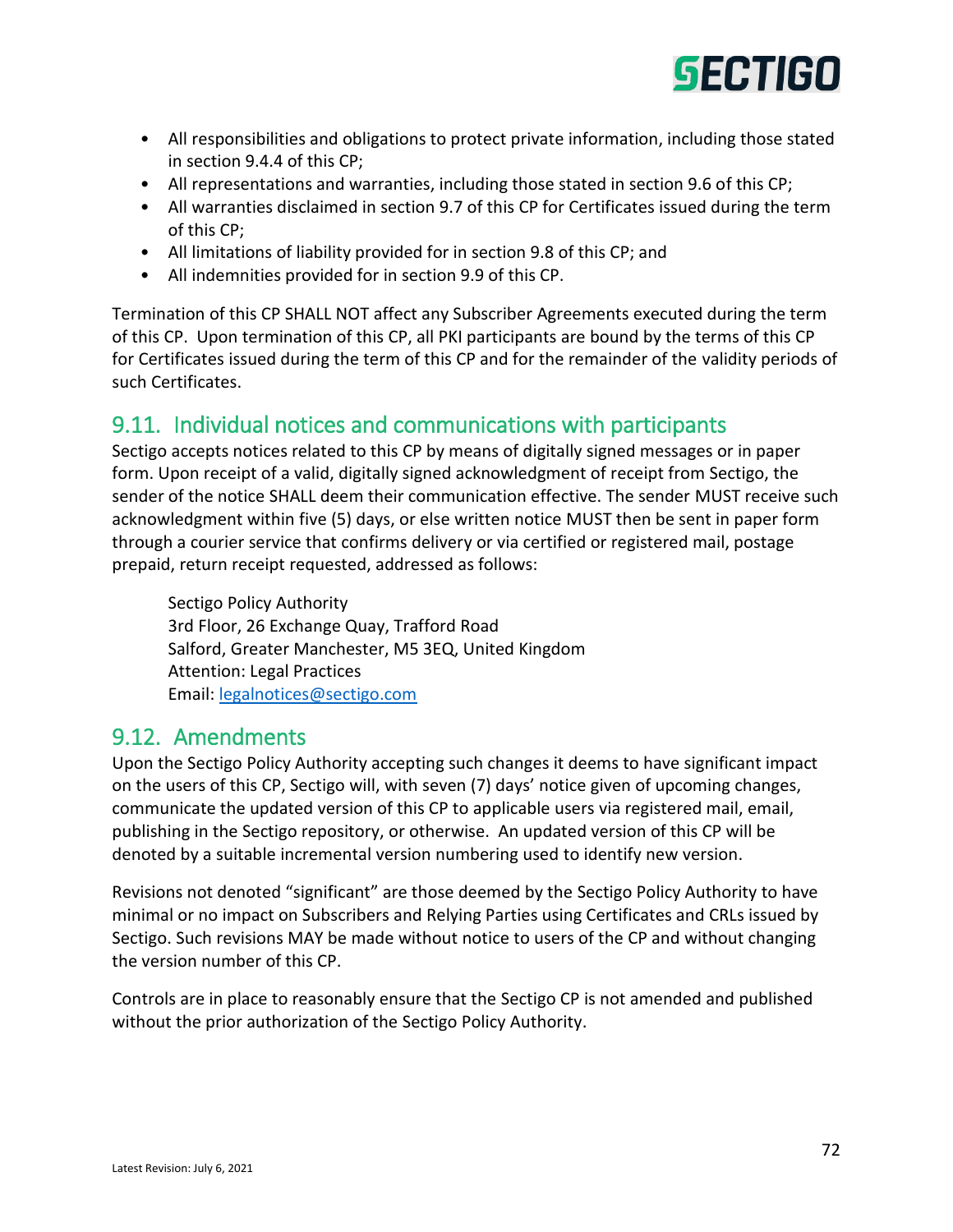

## 9.12.1. Procedure for amendment

An amendment to this CP is made by the Sectigo Policy Authority. The Sectigo Policy Authority will approve amendments to this CP, and Sectigo will publish amendments in the Repository. Amendments can be an update, revision, or modification to this CP document, and can be detailed in this CP or in a separate document. Additionally, amendments supersede any designated or conflicting provisions of the amended version of the CP.

## 9.12.2. Notification mechanism and period

Sectigo provides notice of an amendment to the CP by posting it to the Repository. Amendments become effective on the date provided in the document, when an amendment is written in a separate document, or on the date provided in this CP, when written in this document.

Sectigo does not guarantee or establish a notice and comment period.

#### 9.12.3. Circumstances under which OID MUST be changed

The Sectigo Policy Authority has the sole authority to determine whether an amendment to the CP requires an OID change.

## 9.13. Dispute resolution provisions

Before resorting to any dispute resolution mechanism including adjudication or any type of Alternative Dispute Resolution (including without exception mini-trial, arbitration, binding expert's advice, co-operation monitoring and normal expert's advice) all parties agree to notify Sectigo of the dispute with a view to seek dispute resolution.

# 9.14. Governing law, Interpretation, and Jurisdiction

#### 9.14.1. Governing Law

This CP is governed by, and construed in accordance with, English law. This choice of law is made to ensure uniform interpretation of this CP, regardless of the place of residence or place of use of Sectigo Certificates or other products and services. English law applies in all Sectigo commercial or contractual relationships in which this CP MAY apply or quoted implicitly or explicitly in relation to Sectigo products and services where Sectigo acts as a provider, supplier, beneficiary receiver or otherwise.

#### 9.14.2. Interpretation

This CP SHALL be interpreted consistently within the boundaries of business customs, commercial reasonableness under the circumstances and intended usage of a product or service. In interpreting this CP, parties SHALL also take into account the international scope and application of the services and products of Sectigo and its international network of RAs as well as the principle of good faith as it is applied in commercial transactions.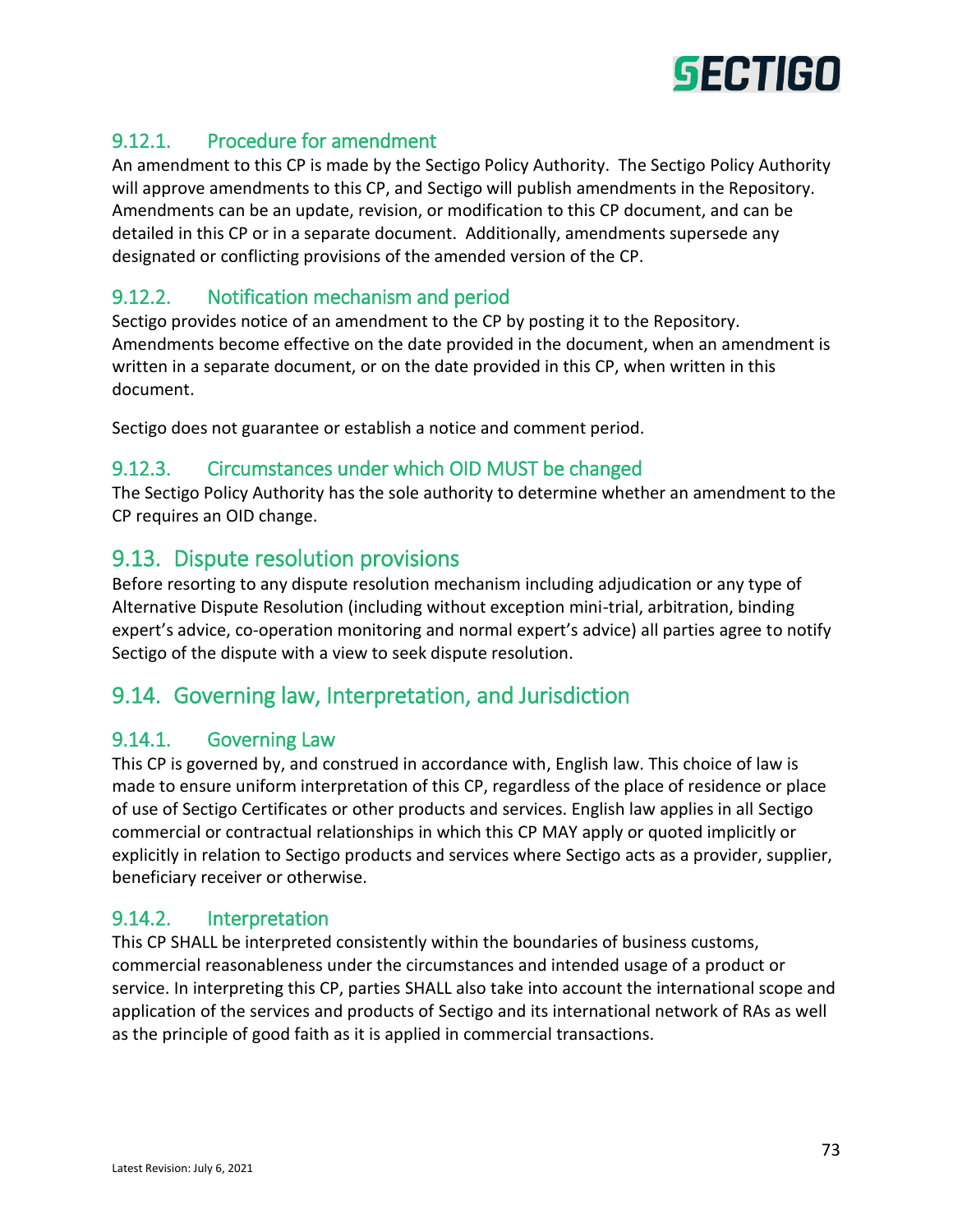

The headings, subheadings, and other captions in this CP are intended for convenience and reference only and SHALL NOT be used in interpreting, construing, or enforcing any of the provisions of this CP.

Appendices and definitions to this CP are for all purposes an integral and binding part of the CP.

#### 9.14.3. Jurisdiction

Each party, including Sectigo partners, Subscribers, and Relying Parties, irrevocably agrees that the courts of England and Wales have exclusive jurisdiction to hear and decide any suit, action or proceedings, and to settle any disputes, which MAY arise out of or in connection with this CP or the provision of Sectigo PKI services.

# 9.15. Compliance with applicable law

This CP is subject to applicable national, state, local and foreign laws, rules, regulations, ordinances, decrees, and orders, including, but not limited to, restrictions on exporting or importing software, hardware, or technical information. In delivering its PKI services Sectigo complies in all material respects with high-level international standards and the relevant law on electronic signatures and all other relevant legislation and regulation.

# 9.16. Miscellaneous provisions

#### 9.16.1. Entire agreement

This CP and all documents referred to herein constitute the entire agreement between the parties, superseding all other agreements that MAY exist with respect to the subject matter. Section headings are for reference and convenience only and are not part of the interpretation of this agreement.

#### 9.16.2. Assignment

This CP SHALL be binding upon the successors, executors, heirs, representatives, administrators, and assigns, whether express, implied, or apparent, of the parties. The rights and obligations detailed in this CP are assignable by the parties, by operation of law (including as a result of merger or a transfer of a controlling interest in voting securities) or otherwise, provided such assignment is undertaken consistent with this CP articles on termination or cessation of operations, and provided that such assignment does not effect a novation of any other debts or obligations the assigning party owes to other parties at the time of such assignment.

#### 9.16.3. Severability

If any provision of this CP or the application thereof, is for any reason and to any extent found to be invalid or unenforceable, the remainder of this CP (and the application of the invalid or unenforceable provision to other persons or circumstances) SHALL be interpreted in such manner as to affect the original intention of the parties.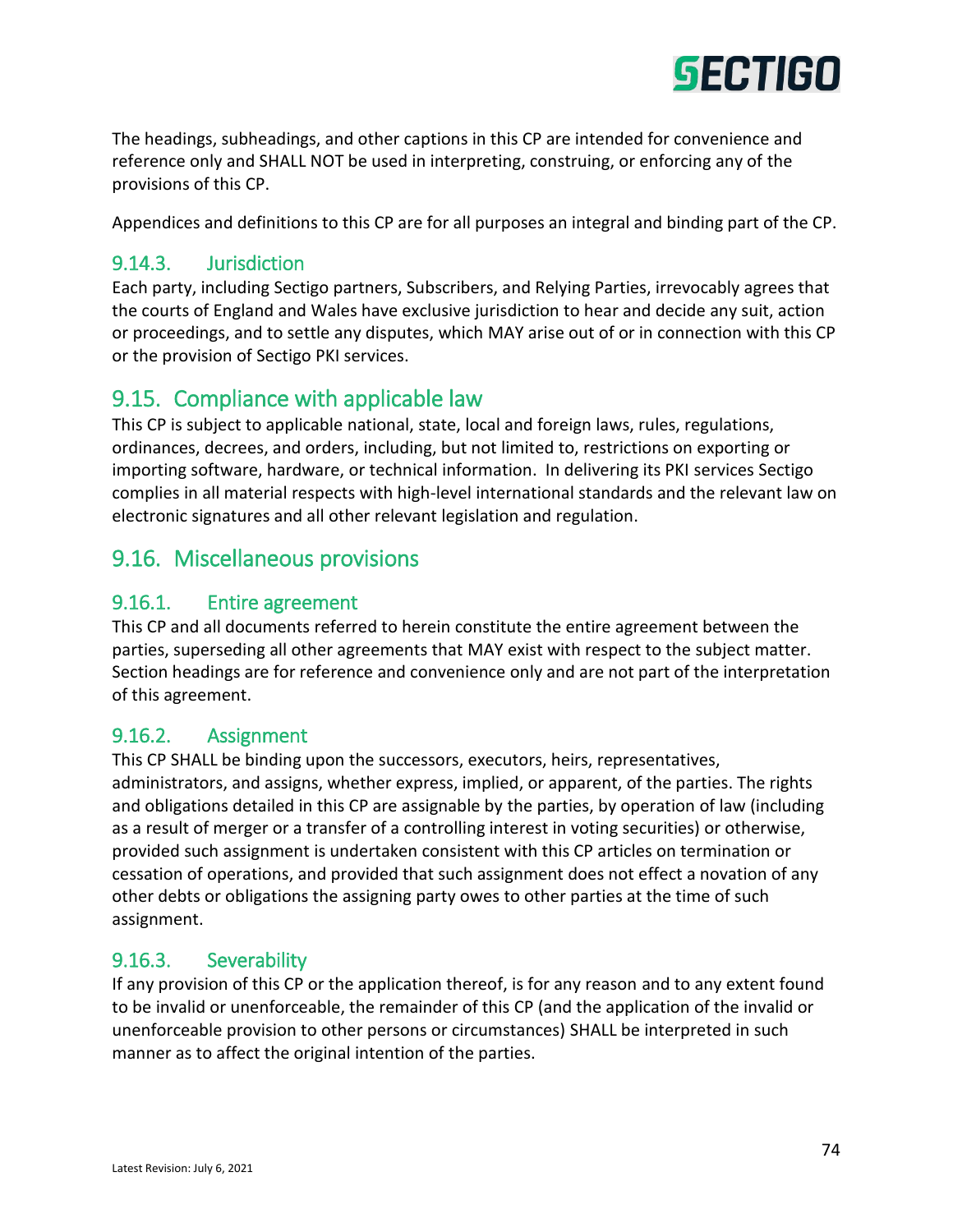

Each and every provision of this CP that provides for a limitation of liability, disclaimer of or limitation upon any warranties or other obligations, or exclusion of damages is intended to be severable and independent of any other provision and is to be enforced as such.

## 9.16.4. Enforcement (attorneys' fees and waiver of rights)

This CP SHALL be enforced as a whole, whilst failure by any person to enforce any provision of this CP SHALL NOT be deemed a waiver of future enforcement of that or any other provision.

#### 9.16.5. Force Majeure

Neither Sectigo nor any independent third-party RA operating under a Sectigo Certification Authority, nor any Resellers, Co-marketers, nor any subcontractors, distributors, agents, suppliers, employees, or directors of any of the forgoing SHALL be in default hereunder or liable for any losses, costs, expenses, liabilities, damages, claims, or settlement amounts arising out of or related to delays in performance or from failure to perform or comply with the terms of the Sectigo CP, any Subscription Agreement, or any Relying Party Agreement due to any causes beyond its reasonable control, which causes include acts of God or the public enemy, riots and insurrections, war, accidents, fire, strikes and other labor difficulties (whether or not Sectigo is in a position to concede to such demands), embargoes, judicial action, failure or default of any superior certification authority, lack of or inability to obtain export permits or approvals, necessary labor materials, energy, utilities, components or machinery, acts of civil or military authorities.

## 9.16.6. Conflict of Rules

When this CP conflicts with other rules, guidelines, or contracts, this CP SHALL prevail and bind the Subscriber and other parties except as to other contracts either:

- Predating the first public release of the present version of this CP.
- Expressly superseding this CP for which such contract SHALL govern as to the parties thereto, and to the extent permitted by law.

# 9.17. Other provisions

#### 9.17.1. Subscriber Liability to Relying Parties

Without limiting other Subscriber obligations stated in this CP, Subscribers are liable for any misrepresentations they make in Certificates to third parties that reasonably rely on the representations contained therein and have verified one or more digital signatures with the Certificate.

#### 9.17.2. Duty to Monitor Agents

The Subscriber SHALL control and be responsible for the data that an agent supplies to Sectigo. The Subscriber MUST promptly notify the issuer of any misrepresentations and omissions made by an agent. The duty of this article is continuous.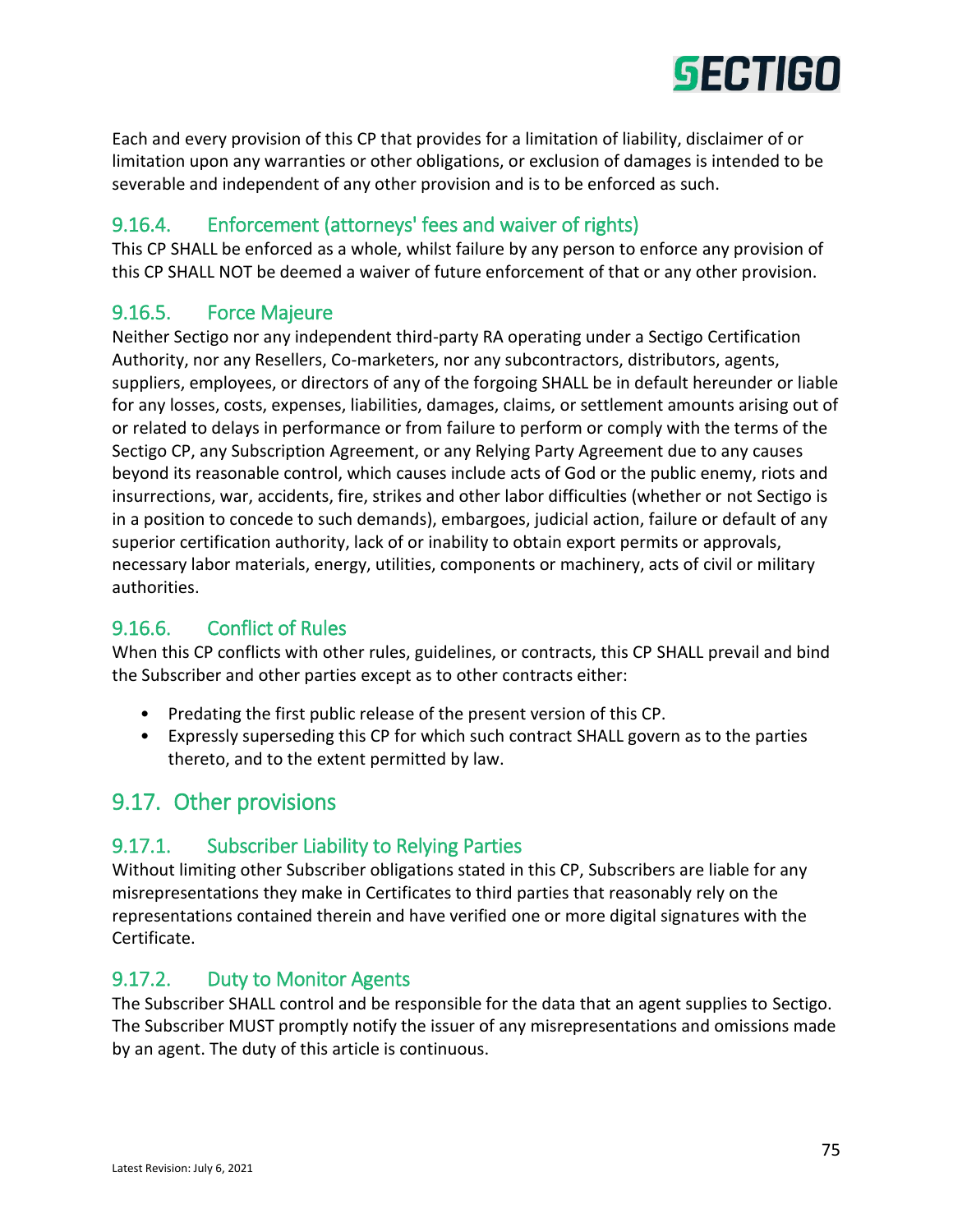

## 9.17.3. Financial Limitations on Certificate Usage

Sectigo Certificates MAY only be used in connection with data transfer and transactions completed using a credit card and having a US dollar (US\$) value no greater than the max transaction value associated with the Certificate detailed in section 9.2.3 of this CP.

## 9.17.4. Ownership

Certificates are the property of Sectigo. Sectigo gives permission to reproduce and distribute Certificates on a nonexclusive, royalty-free basis, provided that they are reproduced and distributed in full. Sectigo reserves the right to revoke the Certificate at any time. Private and Public Keys are property of the Subscribers who rightfully issue and hold them. All secret shares (distributed elements) of the Sectigo Private Key remain the property of Sectigo.

#### 9.17.5. Interference with Sectigo Implementation

Subscribers, Relying Parties, and any other parties SHALL NOT interfere with, or reverse engineer the technical implementation of Sectigo PKI services including the key generation process, the public web site and the Sectigo repositories except as explicitly permitted by this CP or upon prior written approval of Sectigo. Failure to comply with this as a Subscriber will result in the revocation of the Subscriber's Certificate without further notice to the Subscriber and the Subscriber SHALL pay any charges payable but that have not yet been paid under the agreement. Failure to comply with this as a Relying Party will result in the termination of the agreement with the Relying Party, the removal of permission to use or access the Sectigo repository and any Certificate or Service provided by Sectigo.

## 9.17.6. Choice of Cryptographic Method

Parties are solely responsible for having exercised independent judgment and employed adequate training in choosing security software, hardware, and encryption/digital signature algorithms, including their respective parameters, procedures, and techniques as well as PKI as a solution to their security requirements.

## 9.17.7. Sectigo Partnerships Limitations

Partners of the Sectigo network SHALL NOT undertake any actions that might imperil, put in doubt or reduce the trust associated with the Sectigo products and services. Sectigo partners SHALL specifically refrain from seeking partnerships with other root authorities or apply procedures originating from such authorities. Failure to comply with this will result in the termination of the agreement with the Relying Party, the removal of permission to use or access the Sectigo repository and any Digital Certificate or Service provided by Sectigo.

## 9.17.8. Subscriber Obligations

Unless otherwise stated in this CP, Subscribers SHALL exclusively be responsible:

- To minimize internal risk of Private Key compromise by ensuring adequate knowledge and training on PKI is provided internally.
- To generate their own Private / Public Key pair to be used in association with the Certificate request submitted to Sectigo or a Sectigo RA.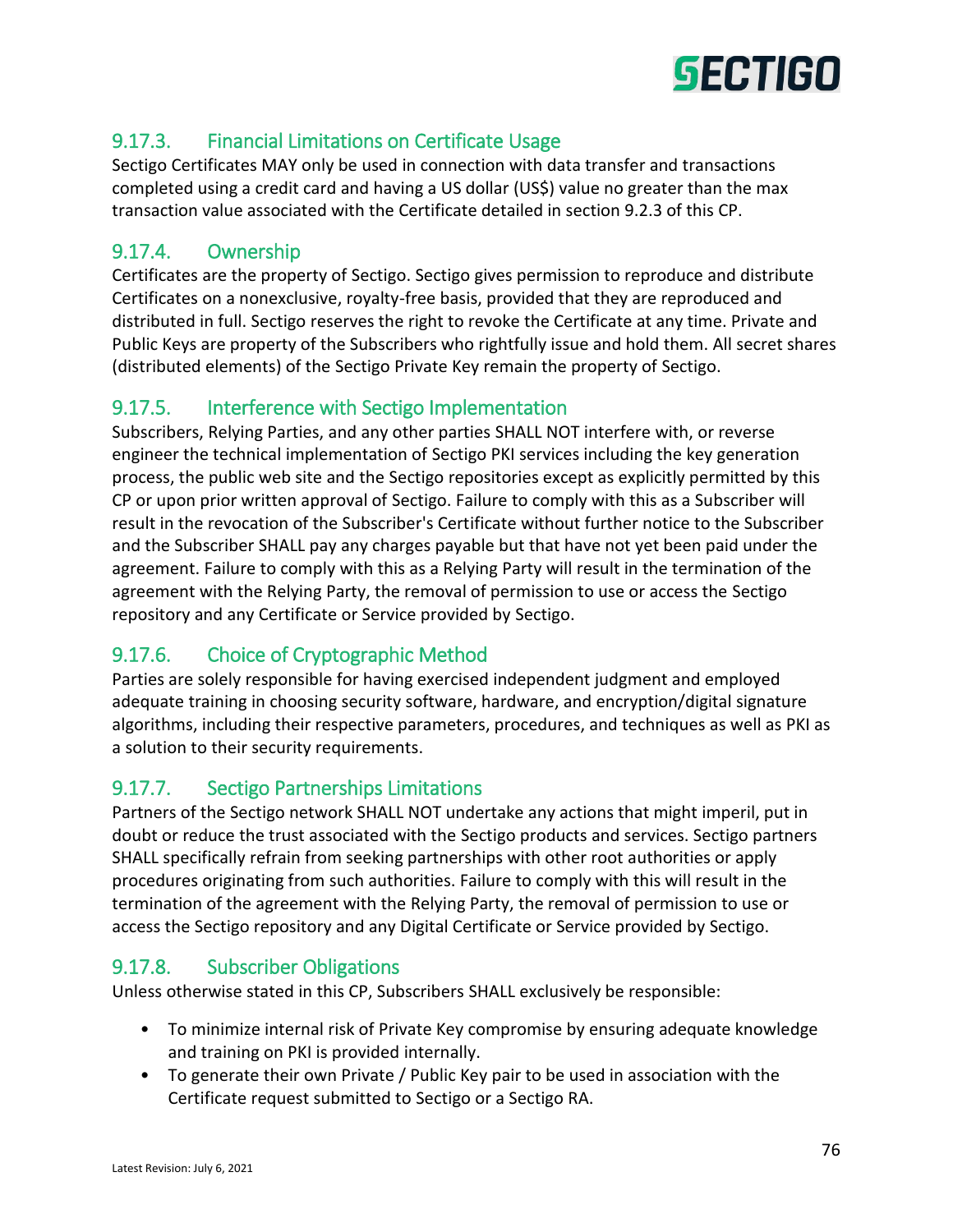

- Ensure that the Public Key submitted to Sectigo or a Sectigo RA corresponds with the Private Key used.
- Ensure that the Public Key submitted to Sectigo or a Sectigo RA is the correct one.
- Provide correct and accurate information in its communications with Sectigo or a Sectigo RA.
- Alert Sectigo or a Sectigo RA if at any stage whilst the Certificate is valid, any information originally submitted has changed since it had been submitted to Sectigo.
- Generate a new, secure key pair to be used in association with a Certificate that it requests from Sectigo or a Sectigo RA.
- Read, understand and agree with all terms and conditions in this Sectigo CP and associated policies published in the Sectigo Repository athttps://www.sectigo.com/legal/
- Refrain from tampering with a Sectigo Certificate.
- Use Sectigo Certificates for legal and authorized purposes in accordance with the suggested usages and practices in this CP.
- Cease using a Sectigo Certificate if any information in it becomes misleading obsolete or invalid.
- Cease using a Sectigo Certificate if such Certificate is expired and remove it from any applications and/or devices it has been installed on.
- Refrain from using the Subscriber's Private Key corresponding to the Public Key in a Sectigo issued Certificate to issue end-entity Certificates or subordinate CAs.
- Make reasonable efforts to prevent the compromise, loss, disclosure, modification, or otherwise unauthorized use of the Private Key corresponding to the Public Key published in a Sectigo Certificate.
- Request the revocation of a Certificate in case of an occurrence that materially affects the integrity of a Sectigo Certificate.
- For acts and omissions of partners and agents, they use to generate, retain, escrow, or destroy their Private Keys.